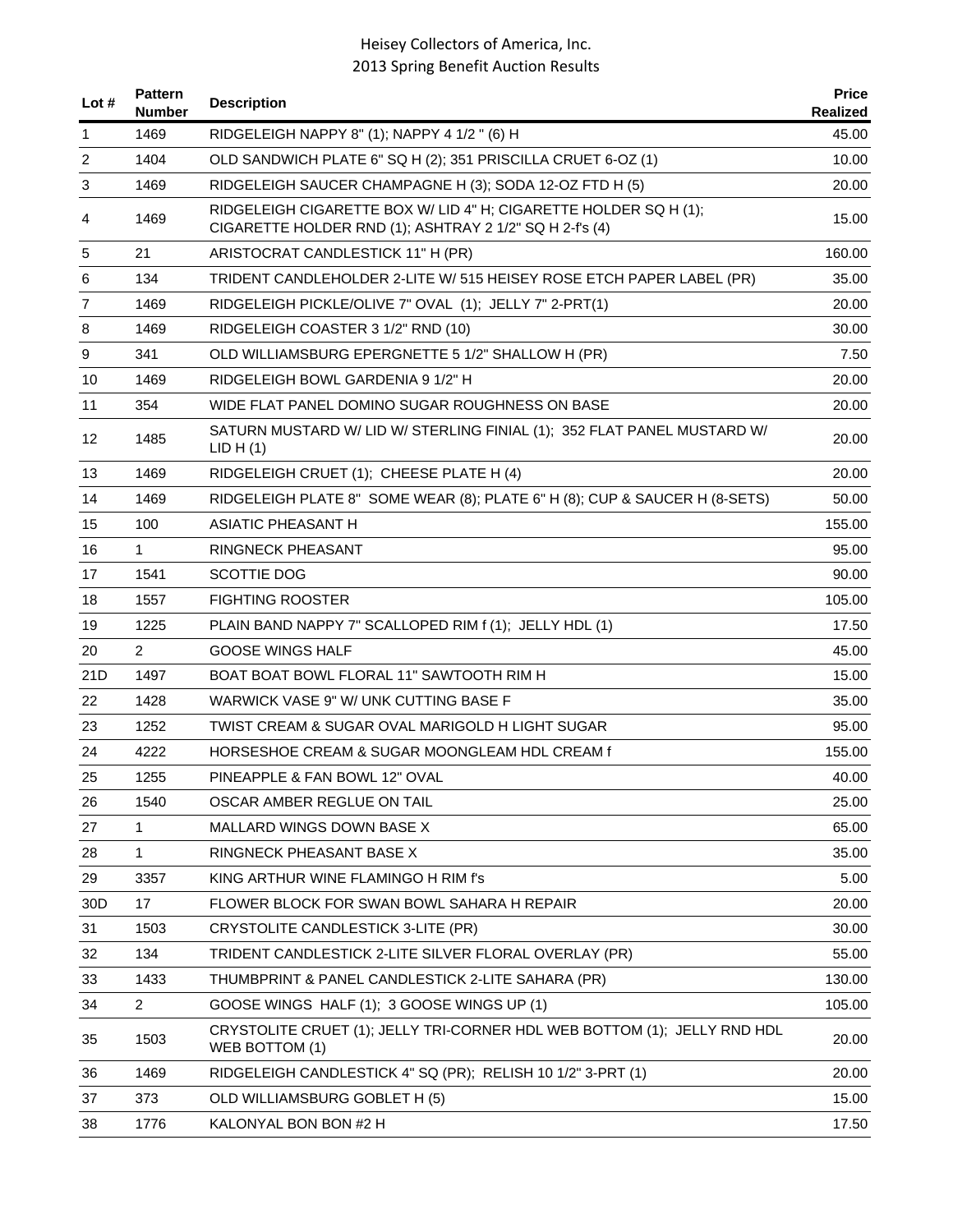| Lot $#$ | <b>Pattern</b><br><b>Number</b> | <b>Description</b>                                                                              | <b>Price</b><br><b>Realized</b> |
|---------|---------------------------------|-------------------------------------------------------------------------------------------------|---------------------------------|
| 39      | 1469                            | RIDGELEIGH RELISH 10 1/2" 3-PRT RND H                                                           | 30.00                           |
| 40      | 1533                            | WAMPUM CANDLESTICK 1-LITE (PR)                                                                  | 25.00                           |
| 41      | 7000                            | SUNFLOWER CANDLESTICK 1-LITE (PR)                                                               | 25.00                           |
| 42      | 354                             | WIDE FLAT PANEL LAVENDER JAR 4 1/2-OZ H STOPPER f                                               | 35.00                           |
| 43      | 341                             | PURITAN JELLY FTD 4 1/2" H SUN PURPLE                                                           | 10.00                           |
| 44      | 1522                            | <b>COLT STANDING BASE f</b>                                                                     | 55.00                           |
| 45      | 479                             | PETAL CREAM & SUGAR RIM f FLAMINGO H (PR)                                                       | 15.00                           |
| 46      | 1575                            | CUPPED LILY BOWL FLORAL 7" H                                                                    | 25.00                           |
| 47      | 5072                            | ROSE CLARET W/ 515 HEISEY ROSE ETCH H                                                           | 30.00                           |
| 48      | 1225                            | PLAIN BAND TOOTHPICK BEADED TOP                                                                 | 25.00                           |
| 49      | 150                             | <b>BANDED FLUTE TOOTHPICK H</b>                                                                 | 75.00                           |
| 50      | 4054                            | CORONATION BAR 1-OZ                                                                             | 40.00                           |
| 51      | 1469                            | RIDGELEIGH BAR H                                                                                | 25.00                           |
| 52      | 1553                            | <b>SPARROW</b>                                                                                  | 65.00                           |
| 53      | 1184                            | YEOMAN BAR DO FLAMINGO H                                                                        | 60.00                           |
| 54      | 3405                            | ALIBI COCKTAIL W/ 456 TITANIA ETCH                                                              | 35.00                           |
| 55      | 3405                            | ALIBI COCKTAIL W/467 TALLY HO ETCH                                                              | 40.00                           |
| 56      | 3                               | SPOON ICED TEA ACID MARK ON HDL                                                                 | 20.00                           |
| 57      | 419                             | SUSSEX GOBLET MOONGLEAM STEM & FT INTERNAL FRACTURE ON STEM                                     | 25.00                           |
| 58      | 1205                            | FANCY LOOP BAR WORN GOLD EMERALD                                                                | 90.00                           |
| 59      | 1519                            | WAVERLY BUTTER W/ LID SQ W/ 515 HEISEY ROSE ETCH                                                | 80.00                           |
| 60      | 1495                            | FERN INDV CREAM & SUGAR H                                                                       | 70.00                           |
| 61      | 1540                            | LARIAT CANDLESTICK 1-LITE (PR)                                                                  | 25.00                           |
| 62      | 1401                            | EMPRESS COMPORT FTD OVAL W/450 1/2 FORMAL CHINTZ ETCH H                                         | 35.00                           |
| 63      | 1405                            | IPSWICH CANDLEVASE NO INSERTS 1 PRISM MISSING (PR)                                              | 65.00                           |
| 64      | 1405                            | <b>IPSWICH INSERT FOR CANDLEVASE (1)</b>                                                        | 35.00                           |
| 65      | 1401                            | EMPRESS BOWL FLORAL 11" DF W/ 458 OLYMPIAD ETCH FOOT F                                          | 20.00                           |
| 66      | 1540                            | LARIAT CREAM & SUGAR H SUGAR-RIM C                                                              | 10.00                           |
| 67      | 473                             | NARROW FLUTE W/ RIM RELISH 2-PRT 6" H HDL C                                                     | 7.50                            |
| 68      | 112                             | MERCURY CANDLESTICK 1-LITE MOONGLEAM (PR)                                                       | 75.00                           |
| 69      | 112                             | MERCURY CANDLESTICK 1-LITE SAHARA (PR)                                                          | 65.00                           |
| 70      | 1401                            | EMPRESS CRUET FLAMINGO STOPPER F                                                                | 45.00                           |
| 71      | 372                             | MCGRADY SYRUP 5-OZ SAHARA H RIM f                                                               | 35.00                           |
| 72      | 411                             | TUDOR JELLY HI FTD MOONGLEAM H                                                                  | 35.00                           |
| 73      | 1183                            | REVERE COMPORT 6" SWIRL OPTIC MOONGLEAM FT & STEM H                                             | 45.00                           |
| 74      | 353                             | MEDIUM FLAT PANEL COMPORT FTD 8 1/2" H (1); COMPORT FTD 6 1/2" H (1); JELLY<br>FTD 4 1/2" H (1) | 35.00                           |
| 75      | 1186                            | YEOMAN COMPORT HI FTD DEEP 6" FLAMINGO H (1); COMPORT HI FTD SHALLOW 5"<br>FLAMINGO H (1)       | 35.00                           |
| 76      | 1519                            | WAVERLY COMPORT OVAL W/ 515 HEISEY ROSE ETCH (1); 1503 CRYSTOLITE<br>COMPORT CHOCOLATE 5" H (1) | 80.00                           |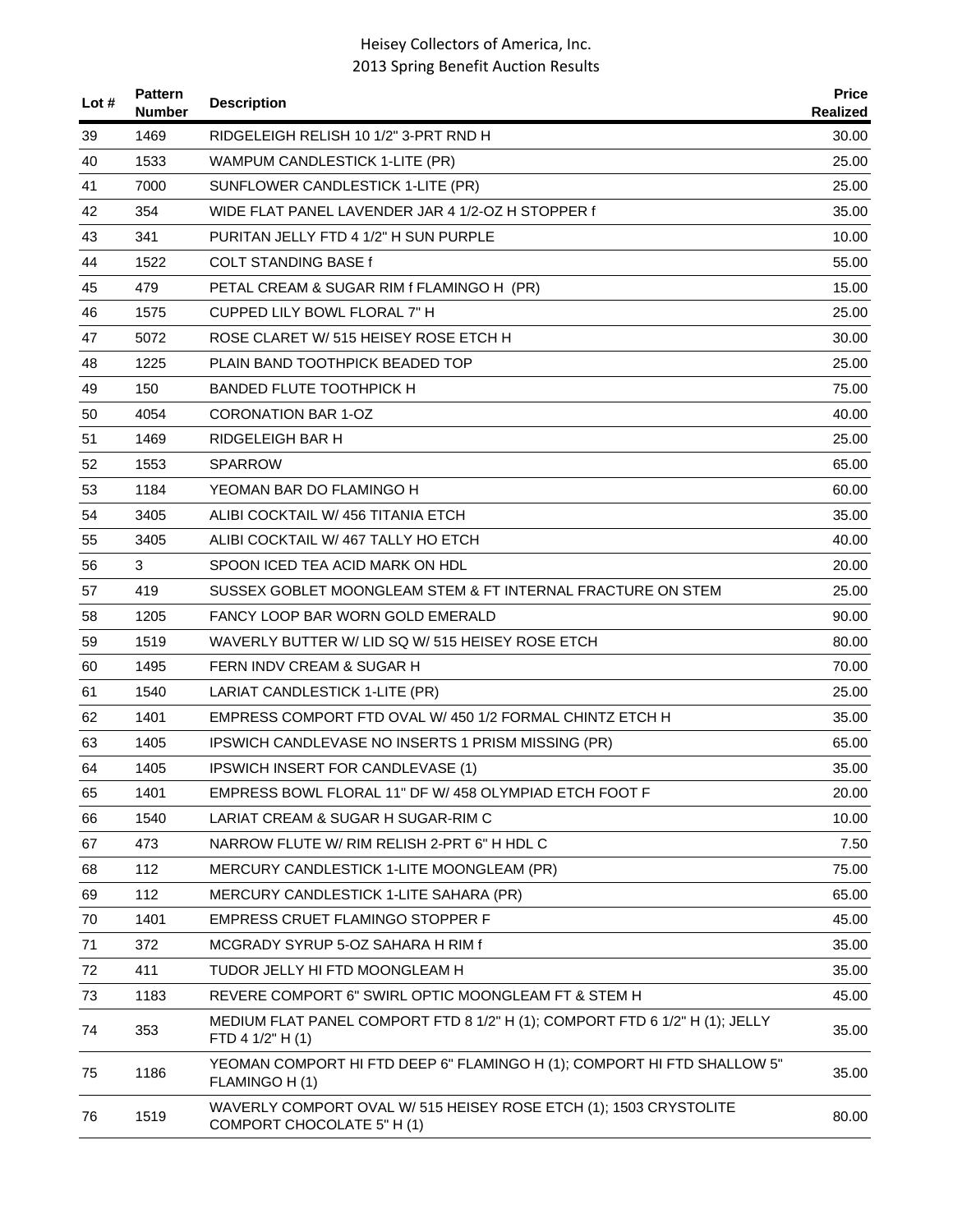| Lot # | <b>Pattern</b><br><b>Number</b> | <b>Description</b>                                                                                                         | <b>Price</b><br><b>Realized</b> |
|-------|---------------------------------|----------------------------------------------------------------------------------------------------------------------------|---------------------------------|
| 77    | 1186                            | YEOMAN COMPORT HI FTD DEEP 6" W/ UNK CUTTING H (1); 1567 PLANTATION<br>COMPORT 6 1/2" H (1)                                | 22.50                           |
| 78    | 1776                            | KALONYAL JELLY HI FTD 5" H (1); 473 NARROW FLUTE W/ RIM JELLY HI FTD 5" H (1)                                              | 50.00                           |
| 79    | 1401                            | EMPRESS COMPORT RND W/ UNK CUTTING SAHARA H (1); COMPORT OVAL W/ 448<br>OLD COLONY ETCH H (1)                              | 50.00                           |
| 80    | 1404                            | OLD SANDWICH COMPORT H                                                                                                     | 30.00                           |
| 81    | 1205                            | FANCY LOOP CRACKER JAR NO LID RIM f                                                                                        | 40.00                           |
| 82    | 1540                            | LARIAT NAPPY 13" OVAL W/ 980 MOONGLO CUTTING (1); BOWL FLORAL RUFFLED<br>12" W/ UNK CUTTING (1)                            | 60.00                           |
| 83    | 1483                            | STANHOPE NAPPY 4 1/2" BLUE KNOB (1); 1503 CRYSTOLITE JELLY TRI-CORNER HDL<br>WEB BOTTOM (1)                                | 60.00                           |
| 84    | 1170                            | PLEAT & PANEL LEMON DISH W/ LID FLAMINGO H (1); 1469 RIDGELEIGH LEMON<br>DISH W/ LID H (1)                                 | 40.00                           |
| 85    | 1170                            | PLEAT & PANEL LEMON DISH W/ LID W/ UNK CUTTING H (1); 1401 EMPRESS LEMON<br>DISH W/ LID DOLPHIN FINIAL SAHARA H BASE f (1) | 55.00                           |
| 86    | 1540                            | LARIAT SANDWICH PLATE 14" W/ UNK CUTTING (1); COVERED CHEESE (1)                                                           | 45.00                           |
| 87    | 4052                            | NATIONAL SODA 10-OZ W/980 MOONGLO CUTTING 1-RIM f (8)                                                                      | 45.00                           |
| 88    | 1401                            | EMPRESS CUP & SAUCER SQ W/ 448 OLD COLONY ETCH H 2 CUPS W/ BEADS; 2<br>CUPS WITHOUT BEADS (4-SETS)                         | 15.00                           |
| 89    | 1503                            | CRYSTOLITE RELISH 3-PRT OVAL 12" H (1); MAYONNAISE 2-PRT (1)                                                               | 15.00                           |
| 90    | 1567                            | PLANTATION TORTE PLATE 10" W/ 516 IVY ETCH (1); CELERY 13" W/ 516 IVY ETCH H<br>(1)                                        | 35.00                           |
| 91    | 1540                            | LARIAT TORTE PLATE 13" LIGHT WEAR (1); RELISH RND 4-PRT 10" (1); BOWL SALAD<br>DEEP 10 1/2" (1)                            | 60.00                           |
| 92    | 1540                            | LARIAT BOWL GARDENIA 12" W/ UNK CUTTING 1 LOOP EXCESS GLASS                                                                | 25.00                           |
| 93    | 1252                            | TWIST ICE BUCKET W/ TONGS NO HDL MARIGOLD H RIM f SLIGHT SUGAR                                                             | 50.00                           |
| 94    | 1503                            | CRYSTOLITE CANDLESTICK 3-LITE (PR)                                                                                         | 20.00                           |
| 95    | 1503                            | CRYSTOLITE CANDY SHELL W/ LID                                                                                              | 22.50                           |
| 96    | 1503                            | CRYSTOLITE INDV CREAM & SUGAR W/ TRAY H SUGAR-RIM ROUGHNESS                                                                | 17.50                           |
| 97    | 1509                            | QUEEN ANN SAUCER CANDLEBASE DF 5 1/2" H (PR)                                                                               | 17.50                           |
| 98    | 7000                            | SUNFLOWER CANDLESTICK 1-LITE H (PR)                                                                                        | 17.50                           |
| 99    | 1454                            | DIAMOND POINT JELLY INDV H (3) 1-f; ASHTRAY INDV H (3)                                                                     | 22.50                           |
| 100   | 134                             | TRIDENT CANDLESTICK W/ 507 ORCHID ETCH (PR)                                                                                | 20.00                           |
| 101D  | 5077                            | LEGIONNAIRE GOBLET 10-OZ W/ 1025 ARCADIA CUTTING H 1-f (7)                                                                 | 22.50                           |
| 102D  | 5077                            | LEGIONNAIRE ICE TEA 12-OZ W/ 1025 ARCADIA CUTTING (7)                                                                      | 37.50                           |
| 103D  | 1183                            | REVERE PLATE 8" SALAD W/ 1025 ARCADIA CUTTING 2-f (11)                                                                     | 30.00                           |
| 104D  | 5077                            | LEGIONNAIRE SHERBET W/ 1025 ARCADIA CUTTING (9)                                                                            | 22.50                           |
| 105D  | 1506                            | WHIRLPOOL BOWL 12" FLARED H                                                                                                | 20.00                           |
| 106D  | 1554                            | FISH BOOKEND 1-TAIL FRACTURE (PR)                                                                                          | 60.00                           |
| 107D  | 1519                            | WAVERLY EPERGNETTE 5" H 1-PEG WEAR (PR)                                                                                    | 5.00                            |
| 108D  | 1235                            | BEADED PANEL & SUNBURST INDV SALT RIM f                                                                                    | 5.00                            |
| 109D  | 1428                            | WARWICK VASE 9" HORN OF PLENTY                                                                                             | 30.00                           |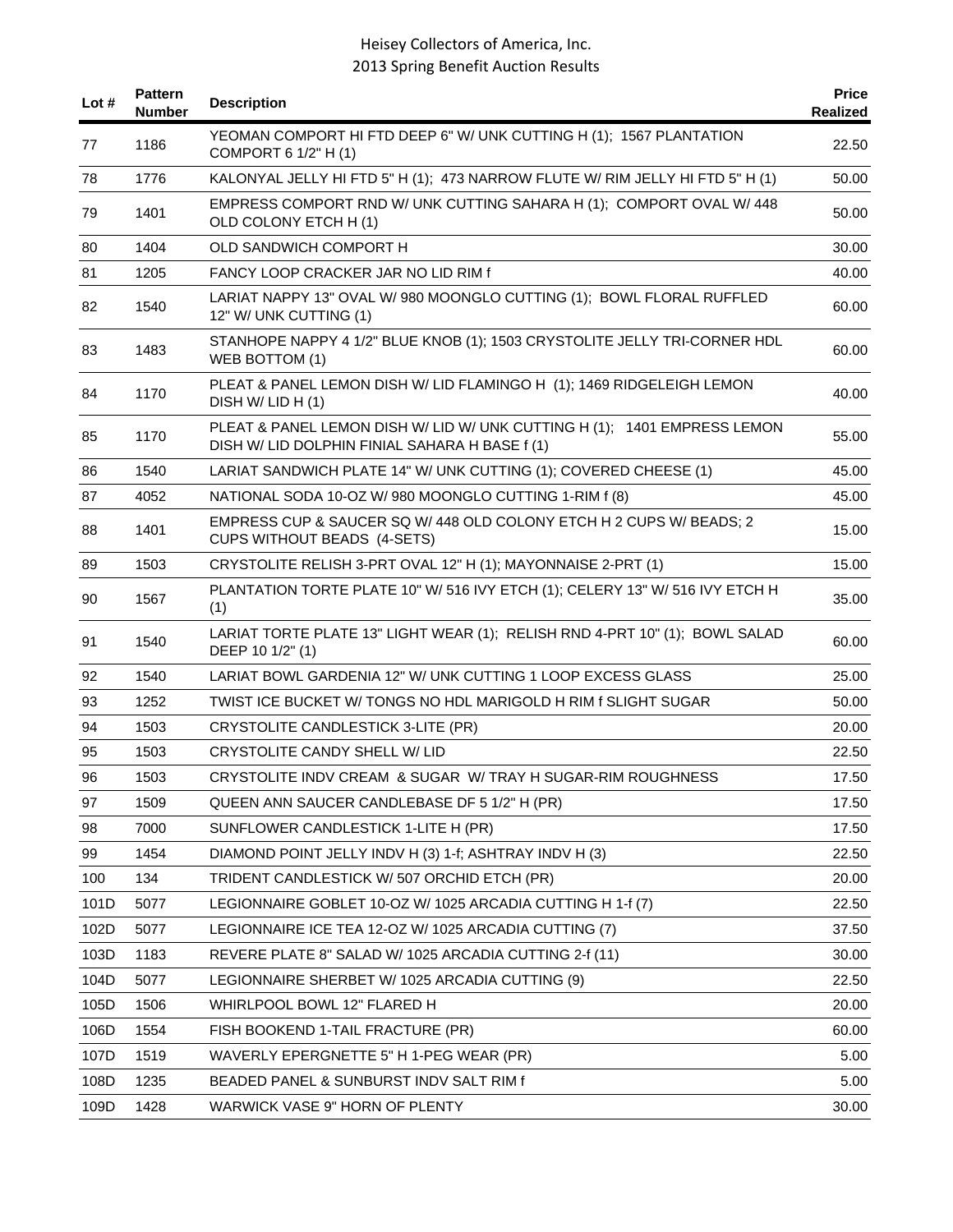| Lot # | <b>Pattern</b><br><b>Number</b> | <b>Description</b>                                                                                                    | <b>Price</b><br><b>Realized</b> |
|-------|---------------------------------|-----------------------------------------------------------------------------------------------------------------------|---------------------------------|
| 110   | 433                             | GREEK KEY PUNCH BOWL FLAMINGO (1); BASE FLAMINGO (1); PUNCH CUPS<br>FLAMINGO 2-CLOUDY 1-f (12); #11 LADLE CRYSTAL (1) | 1,100.00                        |
| 111   | 39                              | ARISTOCRAT CANDELABRUM 4-LIGHT 31" W/ "C" PRISMS H SOME MINOR DAMAGE                                                  | 375.00                          |
| 112   | 350                             | PINWHEEL & FAN NAPPY 8" MOONGLEAM H                                                                                   | 220.00                          |
| 113   | 1245                            | STAR & ZIPPER NAPPY 8" EMERALD                                                                                        | 450.00                          |
| 114   | 1255                            | PINEAPPLE & FAN CRACKER JAR W/ LID                                                                                    | 450.00                          |
| 115   | $300 - 5$                       | OLD WILLIAMSBURG CANDELABRUM 5-LITE 25" MINOR DAMAGE NON-HEISEY<br><b>METAL FITTING 1-MISSING PRISM</b>               | 850.00                          |
| 116   | 1405                            | IPSWICH INSERTS FOR CANDLEVASE SAHARA H (2)                                                                           | 95.00                           |
| 117   | 325                             | PILLOWS CRACKER JAR W/ LID                                                                                            | 140.00                          |
| 118   | 1252                            | TWIST CREAM & SUGAR FTD LIGHTENING HANDLES FLAMINGO H                                                                 | 170.00                          |
| 119   | 4045                            | <b>HERON BALL VASE 6" ALEXANDRITE</b>                                                                                 | 650.00                          |
| 120   | 461                             | BANDED PICKET BASKET FLAMINGO H                                                                                       | 170.00                          |
| 121   | 417                             | DOUBLE RIB & PANEL BASKET FLAMINGO H                                                                                  | 115.00                          |
| 122   | 1001                            | CASWELL CREAM & SUGAR SIFTER W/ LID MOONGLEAM FT & HDL MIS-MATCHED<br><b>COLOR</b>                                    | 55.00                           |
| 123   | 5065                            | <b>COLT STEM COCKTAIL</b>                                                                                             | 150.00                          |
| 124   | 1485                            | SATURN OIL W/ STOPPER LATE                                                                                            | 25.00                           |
| 125   | 3350                            | WABASH WINE 2 1/2-OZ W/ UNK CUTTING HAWTHORNE RIM f                                                                   | 25.00                           |
| 126   | 1184                            | YEOMAN INDV SALT COBALT                                                                                               | 100.00                          |
| 127   | 31                              | JACK-BE-NIMBLE CANDLESTICK FLAMINGO (2)                                                                               | 450.00                          |
| 128   | 1619                            | BLOCK FIVE CANDLESTICK W/ VASE PAPER LABEL (2-PCS)                                                                    | 325.00                          |
| 129   | 140                             | CROCUS CANDLESTICK 2-LITE SAHARA H                                                                                    | 550.00                          |
| 130   | 1433                            | THUMBPRINT & PANEL CANDLESTICK 2-LITE MOONGLEAM                                                                       | 125.00                          |
| 131   | 107                             | WELLINGTON CANDLESTICK 10" FLAMINGO W/ SILVER DÉCOR                                                                   | 110.00                          |
| 132   | 1183                            | REVERE CANDLEVASE MOONGLEAM W/ CRYSTAL INSERT                                                                         | 225.00                          |
| 133   | 135                             | EMPRESS CANDLESTICK 1-LITE ALEXANDRITE W/ CRYSTAL CANDLE CUP (PR)                                                     | 425.00                          |
| 134   | 1495                            | FERN CANDLESTICK 2-LITE ZIRCON                                                                                        | 350.00                          |
| 135   | 1632                            | LODESTAR CREAM & SUGAR NO HDL DAWN H f's                                                                              | 45.00                           |
| 136   | 1020                            | PHYLLIS CREAM & SUGAR BASE C                                                                                          | 375.00                          |
| 137   | 515                             | TAPER COLOGNE W/ STOPPER FLAMINGO                                                                                     | 95.00                           |
| 138   | 1632                            | LODESTAR PITCHER DAWN BASE f's                                                                                        | 45.00                           |
| 139   | 1519                            | WAVERLY COMPORT OVAL 7" LIGHT AMBER                                                                                   | 325.00                          |
| 140   | 1401                            | EMPRESS LEMON DISH W/ LID MOONGLEAM H                                                                                 | 75.00                           |
| 141   | 1401                            | EMPRESS ICE BUCKET W/ PLASTIC HDL ENAMEL W/ NAUTICAL FLAG DECOR                                                       | 30.00                           |
| 142   | 3404                            | SPANISH SODA FTD 12-OZ SAHARA                                                                                         | 45.00                           |
| 143   | 1252                            | TWIST CUP & SAUCER MARIGOLD (1-SET)                                                                                   | 25.00                           |
| 144   | 385                             | <b>GRID &amp; SQUARE TANKARD 1/2-GAL</b>                                                                              | 175.00                          |
| 145   | 1401                            | EMPRESS TUMBLER 8-OZ FLAMINGO H                                                                                       | 22.50                           |
| 146   | 10                              | FLOWER FROG 4 1/2" HAWTHORNE                                                                                          | 20.00                           |
| 147   | 411                             | TUDOR PRESERVE W/ LID HAWTHORNE                                                                                       | 85.00                           |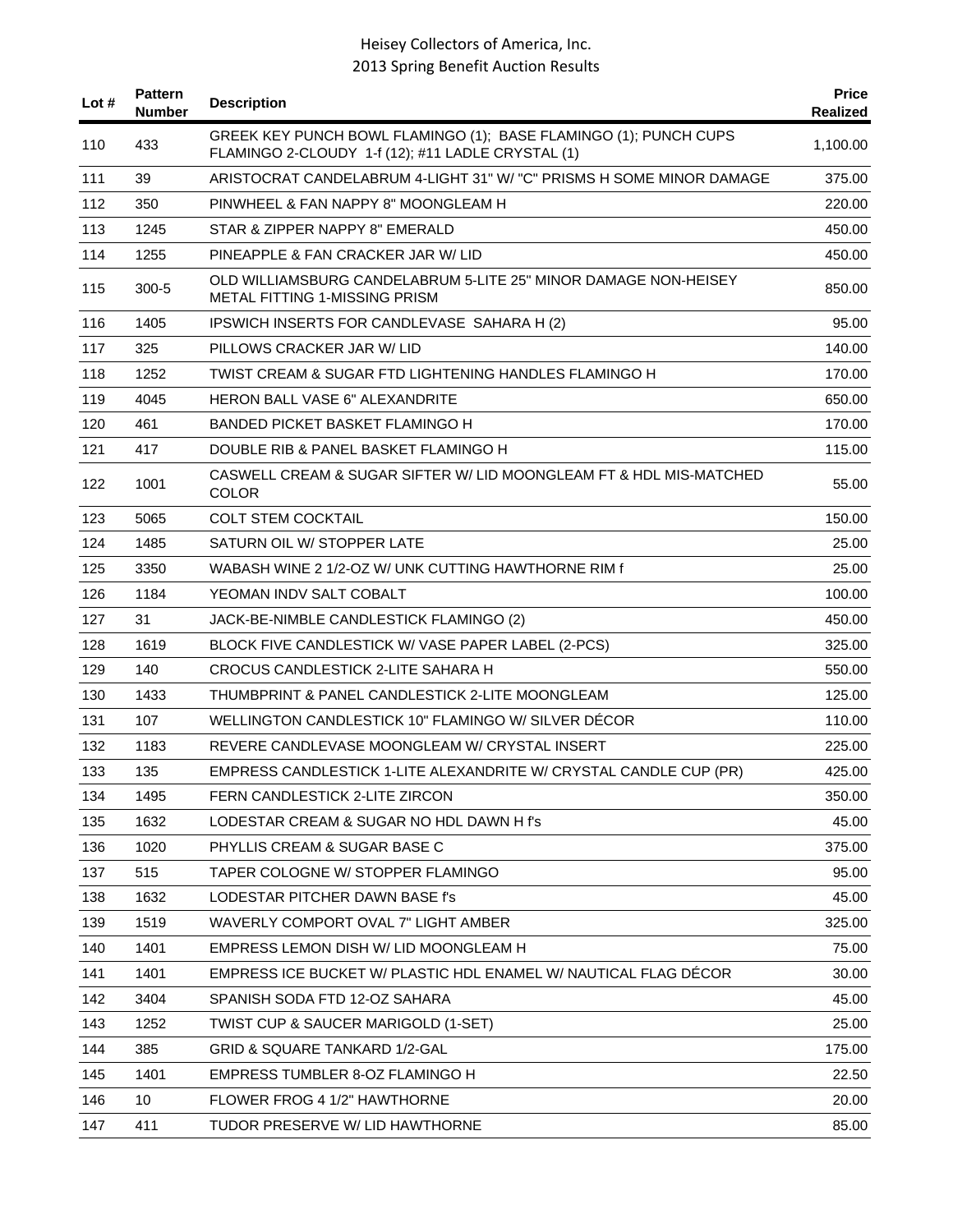| Lot # | <b>Pattern</b><br><b>Number</b> | <b>Description</b>                                                                         | <b>Price</b><br>Realized |
|-------|---------------------------------|--------------------------------------------------------------------------------------------|--------------------------|
| 148   | 1428                            | WARWICK VASE INDV COBALT H                                                                 | 125.00                   |
| 149   | 1632                            | LODESTAR CANDLE CENTERPIECE 1-LITE DAWN H BASE f's (PR)                                    | 65.00                    |
| 150   | 1495                            | FERN MINT 6" ZIRCON SLIGHT STAIN IN BASE DESIGN                                            | 55.00                    |
| 151   | 10                              | MUDDLER (2)                                                                                | 20.00                    |
| 152   | 352                             | FLAT PANEL KNIFE REST W/ UNK CUTTING                                                       | 65.00                    |
| 153   | 1503                            | CRYSTOLITE PLATE 7" STAR BOTTOM H (5)                                                      | 15.00                    |
| 154   | 1503                            | CRYSTOLITE CUP H & SAUCER (6-SETS)                                                         | 20.00                    |
| 155   | 1503                            | <b>CRYSTOLITE BOWL GARDENIA H</b>                                                          | 25.00                    |
| 156   | 1503 1/4                        | CRYSTOLITE CANDLEBLOCK SQ (PR)                                                             | 20.00                    |
| 157   | 1503                            | CRYSTOLITE CREAM & SUGAR; CELERY TRAY (1); PRESERVE 7" (1)                                 | 25.00                    |
| 158   | 5012                            | URN CIGARETTE HOLDER FTD                                                                   | 25.00                    |
| 159   | 1469                            | RIDGELEIGH CIGARETTE HOLDER OVAL (1); ASHTRAY (1) BOTH f's                                 | 15.00                    |
| 160   | 1401                            | EMPRESS MUSTARD W/ LID FLAMINGO BASE F MIS-MATCHED COLOR                                   | 15.00                    |
| 161   | 1184                            | YEOMAN MARMALADE W/ LID & UNDERPLATE W/ UNK CUTTING NON-HEISEY<br><b>SPOON</b>             | 15.00                    |
| 162   | 5                               | COASTER FLARED H (1); 2 COASTER H (1)                                                      | 5.00                     |
| 163   | 335                             | PRINCE OF WALES-PLUMES TOOTHPICK WORN GOLD H                                               | 85.00                    |
| 164   | 351                             | PRISCILLA TOOTHPICK H BASE F                                                               | 25.00                    |
| 165   | 300                             | PEERLESS TOOTHPICK H                                                                       | 10.00                    |
| 166   | 343                             | SUNBURST TOOTHPICK H                                                                       | 80.00                    |
| 167   | 333                             | <b>WALDORF ASTORIA TOOTHPICK</b>                                                           | 60.00                    |
| 168   | 5013                            | SHASTA ICE TEA OVERCUT STEM H 1-RIM f 2-BASE f (8)                                         | 15.00                    |
| 169   | 1295                            | BEADED SWAG TOOTHPICK SOUVENIR "NEWFIELD MAINE" OPAL                                       | 75.00                    |
| 170   | 5040                            | LARIAT WINE 4-OZ W/980 MOONGLO CUTTING 4-YELLOWISH (12)                                    | 65.00                    |
| 171   | 1540                            | LARIAT CARAMEL W/ LID W/ UNK CUTTING LID F                                                 | 55.00                    |
| 172   | 150                             | BANDED FLUTE TRAY 10" H                                                                    | 10.00                    |
| 173   | 1252                            | TWIST NAPPY 9" FLAMNGO H                                                                   | 30.00                    |
| 174   | 451                             | CROSS LINED FLUTE TUMBLER 8-OZ H BASE f's ON BOTH (2)                                      | 5.00                     |
| 175   | 1488                            | KOHINOOR CANDELABRA 2-LITE W/ "D" PRISMS (1)                                               | 100.00                   |
| 176   | 32                              | SKIRTED PANEL W/ HANDLE CANDLESTICK 1-LITE 5" H (PR)                                       | 25.00                    |
| 177   | 1513                            | BAROQUE CANDELABRA 2-LITE W/ BOBECHES W/ "A" PRISMS VASE INSERT (1)                        | 110.00                   |
| 178   | 105                             | PEMBROKE CANDELABRA H                                                                      | 30.00                    |
| 179   | 1509                            | QUEEN ANN CANDELABRA 1-LITE W/ "A" PRISMS                                                  | 25.00                    |
| 180   | 1503                            | CRYSTOLITE CANDLESTICK 1-LITE (PR)                                                         | 10.00                    |
| 181   | 1519                            | WAVERLY CREAM & SUGAR W/ 515 HEISEY ROSE ETCH H (PR)                                       | 20.00                    |
| 182   | 1509                            | QUEEN ANN MINT DF 5 1/2" W/ 507 ORCHID ETCH (1); NAPPY 7 1/2" W/ 507 ORCHID<br>ETCH $H(1)$ | 30.00                    |
| 183   | 393                             | NARROW FLUTE PRESERVE W/ LID LOW FTD 5 1/2" W/ GOLD DECOR H                                | 10.00                    |
| 184   | 1626                            | SATELLITE CANDLE BLOCK 1-LITE (PR)                                                         | 50.00                    |
| 185   | 31                              | JACK-BE-NIMBLE CANDLESTICK H (1)                                                           | 25.00                    |
| 186   | 112                             | MERCURY WHIMSEY - TOOTHPICK MADE FROM CANDLECUP FLAMINGO                                   | 30.00                    |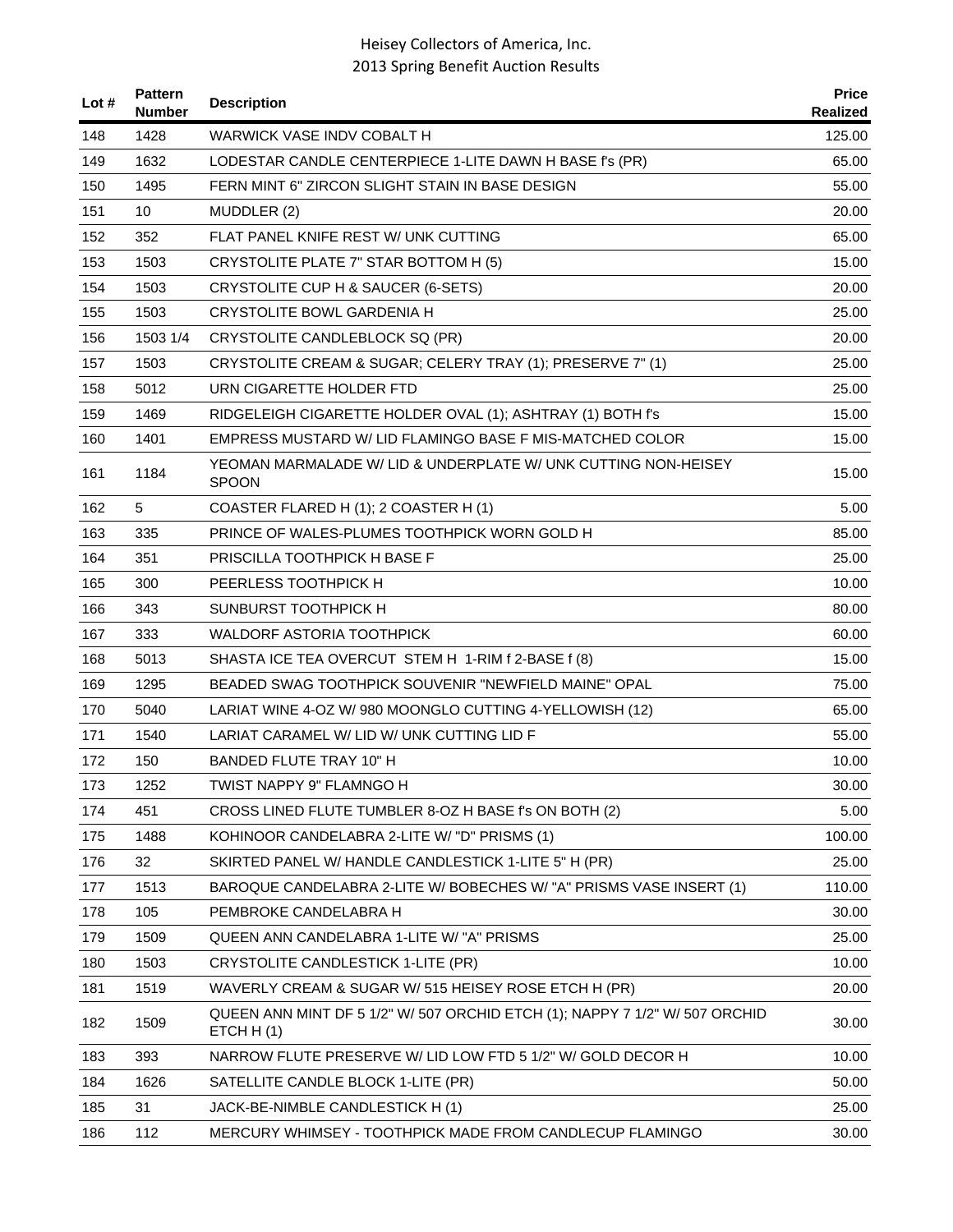| Lot $#$ | <b>Pattern</b><br>Number | <b>Description</b>                                                  | <b>Price</b><br>Realized |
|---------|--------------------------|---------------------------------------------------------------------|--------------------------|
| 187     | 5012                     | URN CIGARETTE HOLDER                                                | 30.00                    |
| 188     | 341                      | PURITAN COMPORT JELLY 4 1/2" H                                      | 10.00                    |
| 189     | 1205                     | <b>FANCY LOOP SAUCER CHAMPAGNE</b>                                  | 12.50                    |
| 190     | 353                      | MEDIUM FLAT PANEL JELLY LOW FTD 4 1/2" H (3)                        | 15.00                    |
| 191     | 1205                     | <b>FANCY LOOP PUNCH FTD CUPPED F</b>                                | 15.00                    |
| 192     | 1184                     | YEOMAN PLATE 10 1/2" DO HAWTHORNE MAJOR WEAR                        | 25.00                    |
| 193     | 1519                     | WAVERLY JELLY FTD DEEP 5 1/2" (1); 393 NARROW FLUTE JELLY HDL H (1) | 20.00                    |
| 194     | 1235                     | BEADED PANEL & SUNBURST PLATE 8" H                                  | 25.00                    |
| 195     | 300                      | PEERLESS COCKTAIL H (1); WINE H (2)                                 | 10.00                    |
| 196     | 300                      | PEERLESS WINE H (7)                                                 | 15.00                    |
| 197     | 341                      | PURITAN INDV SALT (4)                                               | 10.00                    |
| 198     | 429                      | PLAIN PANEL RECESS INDV SALT FTD (6)                                | 30.00                    |
| 199     | 429                      | PLAIN PANEL RECESS INDV SALT FTD (5)                                | 17.50                    |
| 200     | 352                      | FLAT PANEL CRUSHED FRUIT JAR 2-QT H BASE B                          | 45.00                    |
| 201     | 1225                     | PLAIN BAND CAKE BASKET FADED PURPLE STAIN DÉCOR                     | 25.00                    |
| 202     | 433                      | GREEK KEY CRUSHED FRUIT JAR 2-QT H                                  | 315.00                   |
| 203     | 1186                     | YEOMAN JELLY 2-HDL 6" W/ UNK CUTTING                                | 5.00                     |
| 204     | 1951                     | CABOCHON 1/4-LB BUTTER LID ONLY DAWN RIM f                          | 5.00                     |
| 205     | 1170                     | PLEAT & PANEL COMPORT W/ LID HI FTD FLAMINGO                        | 45.00                    |
| 206     | 1184                     | YEOMAN OYSTER PLATE VASELINE H MAJOR WEAR                           | 30.00                    |
| 207     | 1229                     | OCTAGON HORS D' OUVRES 13" SILVER DECOR                             | 10.00                    |
| 208     | 1201                     | FANDANGO HORSERADISH W/ LID WORN GOLD                               | 10.00                    |
| 209     | 300                      | PEERLESS BITTERS BOTTLE NO TUBE                                     | 5.00                     |
| 210     | 33                       | SKIRTED PANEL TOY CANDLESTICK H (PR)                                | 20.00                    |
| 211     | 3397                     | <b>GASCONY TOMATO JUICE</b>                                         | 25.00                    |
| 212     | 333                      | WALDORF ASTORIA TOOTHPICK H                                         | 55.00                    |
| 213     | 1205                     | FANCY LOOP TUMBLER WORN GOLD                                        | 20.00                    |
| 214     | 3390                     | CARCASSONNE GOBLET LOW FLAMINGO (2)                                 | 15.00                    |
| 215     | 393                      | NARROW FLUTE FTD BANANA SPLIT H                                     | 15.00                    |
| 216     | 393                      | NARROW FLUTE NUT INDV FTD SILVER DECOR H (5)                        | 15.00                    |
| 217     | 135                      | EMPRESS CANDLESTICK 1-LITE W/ 9009 ARCTIC ETCH                      | 35.00                    |
| 218     | 1567                     | PLANTATION CANDELBRA 3-LITE NO BOBECHES OR PRISMS                   | 60.00                    |
| 219     | 1295                     | BEADED SWAG NAPPY 3 1/2" PAINTED FLOWER DÉCOR OPAL H (2)            | 35.00                    |
| 220     | 341                      | PURITAN NAPPY 5" (2)                                                | 12.50                    |
| 221     | 1454                     | DIAMOND POINT JELLY INDV H (1); ASHTRAY INDV H (1)                  | 45.00                    |
| 222     | 393                      | NARROW FLUTE INDV ALMOND (2)                                        | 10.00                    |
| 223     | 1401                     | <b>EMPRESS NUT INDV (2)</b>                                         | 12.50                    |
| 224     | 4166                     | BALDA JUG 40-OZ W/ UNK CUTTING                                      | 85.00                    |
| 225     | 3350                     | WABASH GOBLET 10-OZ W/349 PIED PIPER CUTTING H (3)                  | 20.00                    |
| 226     | 341 1/2                  | PURITAN JUG 1-PT H                                                  | 100.00                   |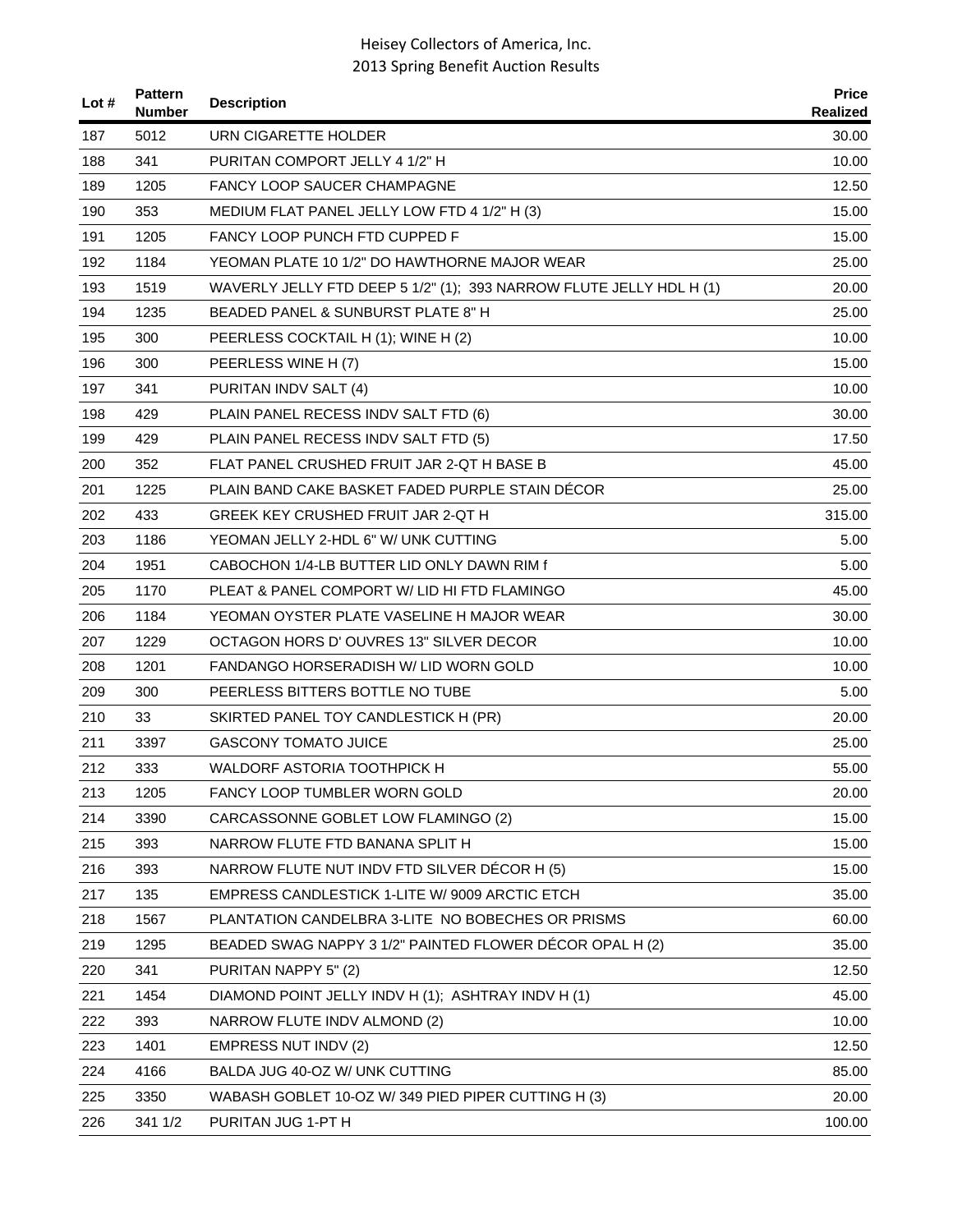| Lot # | <b>Pattern</b><br><b>Number</b> | <b>Description</b>                                                               | <b>Price</b><br>Realized |
|-------|---------------------------------|----------------------------------------------------------------------------------|--------------------------|
| 227   | 1540                            | LARIAT COASTER 4" (10)                                                           | 45.00                    |
| 228   | 1252                            | TWIST CELERY 12" H                                                               | 10.00                    |
| 229   | 341                             | PURITAN CELERY 10" OVAL H                                                        | 17.50                    |
| 230   | 3350                            | WABASH SAUCER CHAMPAGNE DO HAWTHORNE 1-STEM f (8)                                | 95.00                    |
| 231   | 3366                            | TROJAN SAUCER CHAMPAGNE HAWTHORNE H 2-RIM f (5)                                  | 65.00                    |
| 232   | 3366                            | TROJAN GOBLET DO HAWTHORNE H                                                     | 60.00                    |
| 233   | 3366                            | TROJAN GOBLET DO HAWTHORNE H                                                     | 60.00                    |
| 234   | 3366                            | TROJAN GOBLET DO HAWTHORNE H                                                     | 60.00                    |
| 235   | 3366                            | TROJAN GOBLET DO HAWTHORNE H                                                     | 60.00                    |
| 236   | 3366                            | TROJAN GOBLET DO HAWTHORNE H                                                     | 60.00                    |
| 237   | 3366                            | TROJAN GOBLET DO HAWTHORNE H                                                     | 60.00                    |
| 238   | 3366                            | TROJAN GOBLET DO HAWTHORNE H                                                     | 60.00                    |
| 239   | 3366                            | TROJAN GOBLET DO HAWTHORNE H                                                     | 60.00                    |
| 240   | 3366                            | TROJAN GOBLET DO HAWTHORNE H 3-RIM f 1-RIM REP (4)                               | 25.00                    |
| 241   | 1231                            | <b>RIBBED OCTAGON PLATE 7"</b>                                                   | 37.50                    |
| 242   | 300                             | PEERLESS PUNCH CUP (20)                                                          | 35.00                    |
| 243   | 1485                            | SATURN HOSTESS SET - COMPLETE IN ORIG BOX                                        | 125.00                   |
| 244   | 411                             | TUDOR TUMBLER 8-OZ H 1-RIM f (13)                                                | 35.00                    |
| 245   | 1425                            | VICTORIAN PUNCH CUP H (12)                                                       | 20.00                    |
| 246   | 1567                            | PLANTATION SALT & PEPPER W/ 57 TOPS CLOUDY                                       | 17.50                    |
| 247   | 1519                            | WAVERLY CANDY BOX W/ LID SEA HORSE HDL W/ 9040 ELKS CREST ETCH H                 | 25.00                    |
| 248   | 436-30                          | <b>COLONIAL VASE 16" H</b>                                                       | 350.00                   |
| 249   | 393                             | NARROW FLUTE JAPANESE GARDEN TRAY 14" H                                          | 200.00                   |
| 250   | 1540                            | LARIAT PUNCH BOWL (1); UNDERPLATE (1); PUNCH CUP (26)                            | 150.00                   |
| 251   | 1540                            | LARIAT BUFFET PLATE 21" MINOR WEAR                                               | 25.00                    |
| 252   | 343                             | SUNBURST COMPORT FTD 9" H                                                        | 75.00                    |
| 253   | 341                             | PURITAN JELLY FTD 5 1/2"                                                         | 10.00                    |
| 254   | 1252                            | TWIST PLATTER 12" "NEWARK SESQUICENTENNIAL"                                      | 15.00                    |
| 255   | 1224                            | HEXAGON SIX BOWL SALAD 10 1/2" FLAMINGO MAJOR WEAR                               | 15.00                    |
| 256   | 341                             | PURITAN CORDIAL H (5) 2-RIM B                                                    | 15.00                    |
| 257   | 1184                            | YEOMAN INDV SALT FLAMINGO                                                        | 15.00                    |
| 258   | 331                             | COLONIAL PANEL SALT (7)                                                          | 10.00                    |
| 259   | 1518                            | MITER CUT VASE MADE INTO LAMP NO SHADE                                           | 95.00                    |
| 260   | 1184                            | YEOMAN INDV SALT MOONGLEAM (2)                                                   | 30.00                    |
| 261   | 1401                            | EMPRESS PLATE 9" RND W/ 448 OLD COLONY ETCH H (9)                                | 25.00                    |
| 262   | 1401                            | EMPRESS PLATE 6" RND W/ 448 OLD COLONY ETCH H (8)                                | 10.00                    |
| 263   | 1401                            | EMPRESS PLATE 7" RND W/ 448 OLD COLONY ETCH H (12)                               | 20.00                    |
| 264   | 1401                            | EMPRESS CREAM & SUGAR DF W/ 448 OLD COLONY ETCH H SUGAR-FT REPAIR                | 7.50                     |
| 265   | 1401                            | EMPRESS SAUCER W/ 448 OLD COLONY ETCH H (11); CUP W/ 448 OLD COLONY<br>ETCHH (5) | 10.00                    |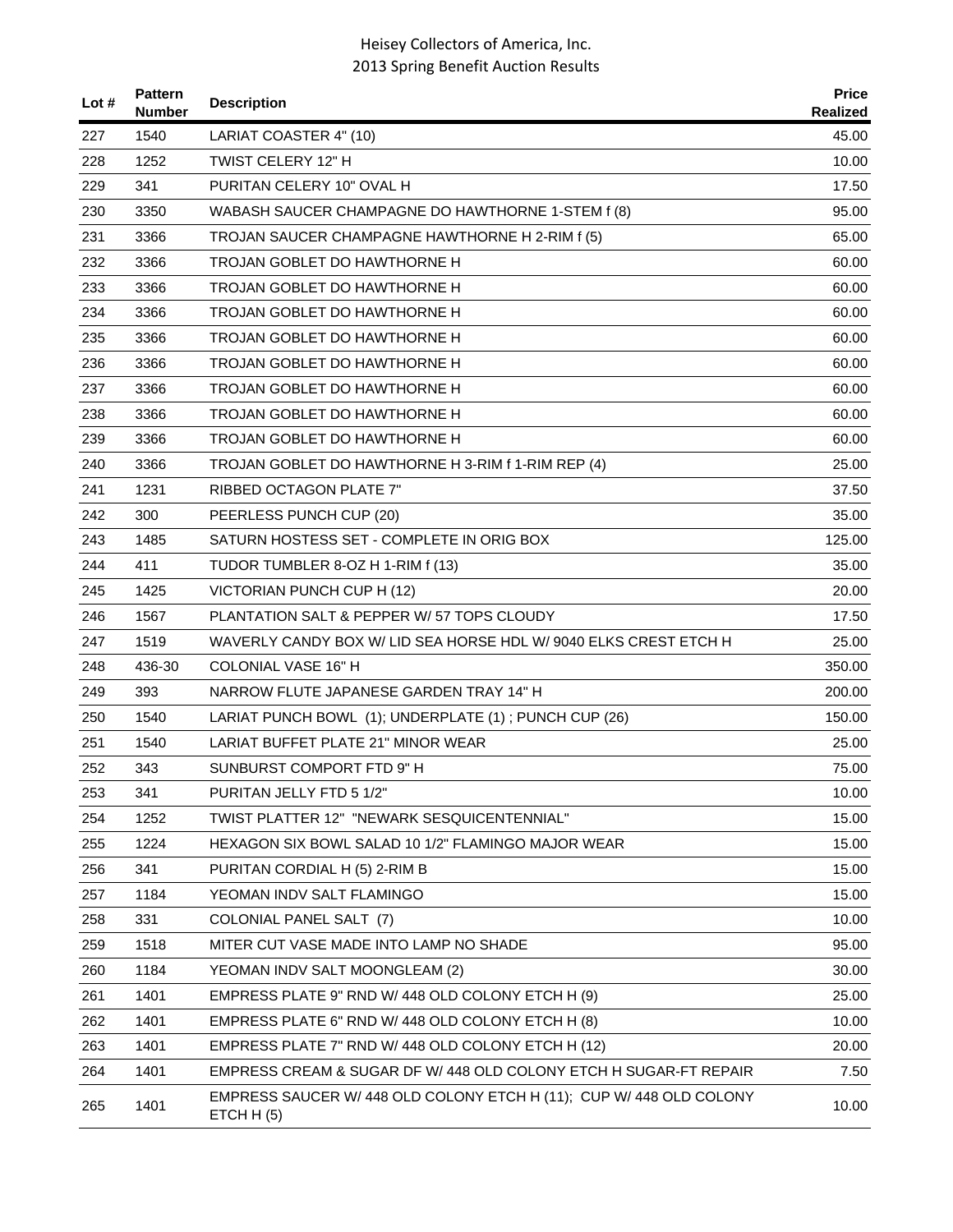| Lot # | <b>Pattern</b><br><b>Number</b> | <b>Description</b>                                                                                                                            | <b>Price</b><br><b>Realized</b> |
|-------|---------------------------------|-----------------------------------------------------------------------------------------------------------------------------------------------|---------------------------------|
| 266   | 1401                            | EMPRESS RELISH TRI-PLEX 8" W/ 448 OLD COLONY ETCH                                                                                             | 12.50                           |
| 267   | 1401                            | EMPRESS SANDWICH PLATE 2-HDL RND 12" W/ 448 OLD COLONY ETCH H                                                                                 | 15.00                           |
| 268   | 1401                            | EMPRESS HORS D'OUVRES PLATE W/448 OLD COLONY ETCH                                                                                             | 17.50                           |
| 269   | 1401                            | EMPRESS PLATTER 14" W/ 448 OLD COLONY ETCH                                                                                                    | 10.00                           |
| 270   | 1401                            | EMPRESS BOWL DESSERT OVAL 10" W/ 448 OLD COLONY ETCH H                                                                                        | 17.50                           |
| 271   | 1401                            | EMPRESS MINT DF 5 1/2" W/ 449 OLD COLONY ETCH H                                                                                               | 7.50                            |
| 272   | 1401                            | EMPRESS NUT INDV DF W/ 448 OLD COLONY ETCH H (7)                                                                                              | 35.00                           |
| 273   | 1401                            | EMPRESS ICE BUCKET W/HDL DF W/448 OLD COLONY ETCH                                                                                             | 45.00                           |
| 274   | 1401                            | EMPRESS VASE 3-HDL 8" W/ 448 OLD COLONY ETCH H                                                                                                | 30.00                           |
| 275   | 3397                            | GASCONY DECANTER W/ 448 OLD COLONY ETCH STOPPER BASE B                                                                                        | 80.00                           |
| 276   | 3380                            | OLD DOMINION GOBLET W/ 448 OLD COLONY ETCH (8)                                                                                                | 40.00                           |
| 277   | 3380                            | OLD DOMINION SAUCER CHAMPAGNE W/ 448 OLD COLONY ETCH (7)                                                                                      | 17.50                           |
| 278   | 3380                            | OLD DOMINION WINE W/ 448 OLD COLONY ETCH (8)                                                                                                  | 30.00                           |
| 279   | 3380                            | OLD DOMINION SODA FTD 6-OZ W/ 448 OLD COLONY ETCH (8)                                                                                         | 25.00                           |
| 280   | 3380                            | OLD DOMINION COCKTAIL W/ 448 OLD COLONY ETCH (11)                                                                                             | 35.00                           |
| 281   | 3380                            | OLD DOMINION OYSTER COCKTAIL W/ 448 OLD COLONY ETCH (6)                                                                                       | 17.50                           |
| 282   | 3380                            | OLD DOMINION FINGER BOWL W/ 448 OLD COLONY ETCH RIM f's (2)                                                                                   | 5.00                            |
| 283   | 343                             | SUNBURST PUNCH BOWL 14" F H (1); BASE F H (1)                                                                                                 | 50.00                           |
| 284   | 343                             | SUNBURST PUNCH CUP H 3-f (14)                                                                                                                 | 85.00                           |
| 285   | 343                             | SUNBURST JELLY FTD 5" H                                                                                                                       | 25.00                           |
| 286   | 357                             | PRISON STRIPE NAPPY 4 1/2" H 2-SUN PURPLE (3)                                                                                                 | 55.00                           |
| 287   | 1220                            | PUNTY BAND NAPPY CRIMPED 4 1/2" AMBER STAIN ON RIM H RIM-f (2)                                                                                | 10.00                           |
| 288   | 310                             | RING BAND NAPPY 4" CUSTARD GOOD GOLD H                                                                                                        | 20.00                           |
| 289   | 343                             | SUNBURST PUNCH BOWL BASE H                                                                                                                    | 25.00                           |
| 290   | 343                             | SUNBURST NAPPY 10" CRIMPED H                                                                                                                  | 40.00                           |
| 291   | 343                             | SUNBURST JELLY FTD 5" H                                                                                                                       | 15.00                           |
| 292   | 343                             | SUNBURST JELLY HDL 5" H                                                                                                                       | 25.00                           |
| 293   | 343                             | SUNBURST NAPPY 4" H 2-RIM f (6)                                                                                                               | 25.00                           |
| 294   | 343                             | SUNBURST NAPPY CRIMPED 8" H                                                                                                                   | 60.00                           |
| 295   | 406                             | COARSE RIB JELLY LOW FTD 5" HAWTHORNE                                                                                                         | 45.00                           |
| 296   | 411                             | TUDOR JELLY HI FTD HAWTHORNE H                                                                                                                | 55.00                           |
| 297   | 1186                            | YEOMAN COMPORT FTD 7" W/ UNK ETCH GOLD TRIM FLAMINGO H                                                                                        | 25.00                           |
| 298   | 411                             | TUDOR MAYONNAISE 2-HDL (1); PLATE 5 1/2" H (1)                                                                                                | 50.00                           |
| 299   | $\,6\,$                         | <b>LADLE HAWTHORNE</b>                                                                                                                        | 80.00                           |
| 300   | 1509                            | QUEEN ANN MAYONNAISE DF W/ 921 DANISH PRINCESS CUTTING PAPER LABEL (1);<br>UNDERPLATE 7 1/2" W/ 921 DANISH PRINCESS CUTTING (1); #7 LADLE (1) | 35.00                           |
| 301   | 500                             | OCTAGON VARIETY TRAY 4-PRT W/ UNK CUTTING                                                                                                     | 45.00                           |
| 302   | 1506                            | WHIRLPOOL PUNCH BOWL H (1); UNDERPLATE 18" H (1); PUNCH CUP (11)                                                                              | 75.00                           |
| 303   | 11                              | PUNCH LADLE                                                                                                                                   | 90.00                           |
| 304   | 1540                            | LARIAT COCKTAIL (10)                                                                                                                          | 22.50                           |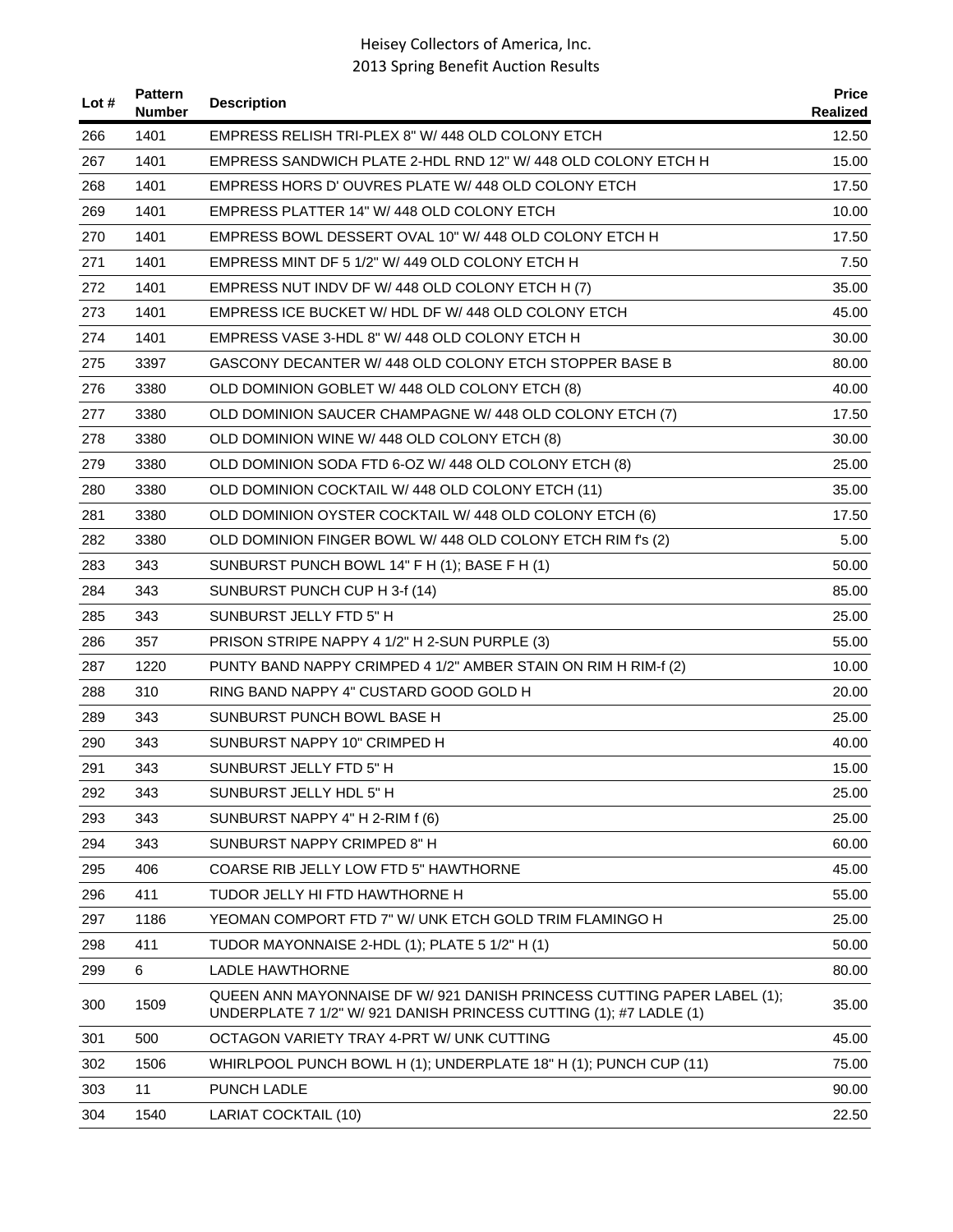| Lot # | <b>Pattern</b><br><b>Number</b> | <b>Description</b>                                                                                             | <b>Price</b><br><b>Realized</b> |
|-------|---------------------------------|----------------------------------------------------------------------------------------------------------------|---------------------------------|
| 305   | 1540                            | LARIAT WINE (4)                                                                                                | 15.00                           |
| 306   | 2                               | <b>ELEPHANT MEDIUM</b>                                                                                         | 200.00                          |
| 307   | 1252                            | TWIST NAPPY 8" FLAMINGO H (1); NAPPY 4 1/2" FLAMINGO H (6)                                                     | 55.00                           |
| 308   | 1252                            | TWIST NAPPY 4 1/2" 1-RIM f (6)                                                                                 | 35.00                           |
| 309   | 1519                            | WAVERLY PLATE 8" W/ 515 HEISEY ROSE ETCH (8)                                                                   | 70.00                           |
| 310   | 1540                            | LARIAT BOWL 12" CRIMPED (1); BOWL FLORAL 12" (1)                                                               | 15.00                           |
| 311   | 1540                            | LARIAT BOWL 12 1/2" W/ UNK CUTTING                                                                             | 35.00                           |
| 312   | 1404                            | OLD SANDWICH JUG 1/2-GAL ICE LIP H                                                                             | 55.00                           |
| 313   | 350                             | PINWHEEL & FAN NAPPY 8" H                                                                                      | 20.00                           |
| 314   | 433                             | GREEK KEY JUG 1/2-GAL H STRESS FRACTURE ON HDL                                                                 | 35.00                           |
| 315   | 353                             | MEDIUM FLAT PANEL VASE 12" H                                                                                   | 35.00                           |
| 316   | 411                             | TUDOR TANKARD FTD 3-PINT H                                                                                     | 65.00                           |
| 317   | 1225                            | RIDGE & STAR PLATE 7 1/2" FLAMINGO H (12); PLATE 7 1/2" HAWTHORNE H (1)                                        | 55.00                           |
| 318D  | 1519                            | WAVERLY SALT & PEPPER W/507 ORCHID ETCH C CLOUDY                                                               | 15.00                           |
| 319D  | 1401                            | EMPRESS SALT & PEPPER FTD W/405 CHINTZ ETCH CLOUDY                                                             | 12.50                           |
| 320D  | 411                             | TUDOR SUGAR FTD W/ LID H                                                                                       | 12.50                           |
| 321D  | 1567                            | PLANTATION SALT & PEPPER BASE f                                                                                | 20.00                           |
| 322D  | 1252                            | TWIST SODA FTD 12-OZ FLAMINGO H RIM ROUGHNESS                                                                  | 17.50                           |
| 323D  | 5025                            | TYROLEAN CORDIAL W/ 507 ORCHID ETCH H                                                                          | 30.00                           |
| 324D  | 1554                            | FISH BOOK END                                                                                                  | 42.50                           |
| 325   | 1245                            | SPIRAL PLATE 7" FLAMINGO H (11)                                                                                | 22.50                           |
| 326   | 1245                            | SPIRAL PLATE 10 1/2" FLAMINGO H                                                                                | 7.50                            |
| 327   | 1233                            | PRESSED DIAMOND PLATE 7" HAWTHORNE H (16)                                                                      | 95.00                           |
| 328   | 1226                            | RIDGE BORDER PLATE 8" MOONGLEAM H (4)                                                                          | 17.50                           |
| 329   | 1226                            | RIDGE BORDER PLATE 7" MOONGLEAM H (9)                                                                          | 27.50                           |
| 330   | 150                             | POINTED OVAL IN DIAMOND POINT SPOONER (1); SUGAR NO-LID (2); CREAM BASE<br>R(1)                                | 10.00                           |
| 331   | 407                             | COARSE RIB PLATE 8 1/1" FLAMINGO H (2); PLATE 7" FLAMINGO H (7); 1225 RIDGE &<br>STAR PLATE 6" MOONGLEAM H (1) | 10.00                           |
| 332   | 1218                            | SIMPLICITY PLATE 5 1/2" SILVER DÉCOR H (7); 1219 SIMPLICITY W/ STAR PLATE 5<br>1/2" W/ UNK DÉCOR (1)           | 10.00                           |
| 333   | 1252                            | TWIST CELERY 12" MOONGLEAM H (1); CELERY 12" FLAMINGO H (1); CELERY 10"<br>SAHARA H(1)                         | 70.00                           |
| 334   | 1252                            | TWIST NAPPY 8" FLAMINGO H (1); NAPPY 8" MOONGLEAM H RIM F (1)                                                  | 35.00                           |
| 335   | 407                             | COARSE RIB CELERY 12" MARIGOLD STAIN HW/ METAL CARRIER                                                         | 25.00                           |
| 336   | 1252                            | TWIST BON BON 7" MOONGLEAM H                                                                                   | 27.50                           |
| 337   | 1252                            | TWIST PLATE 7" MARIGOLD H (6)                                                                                  | 70.00                           |
| 338   | 1252                            | TWIST NUT INDV FLAMINGO H (2); NUT INDV MOONGLEAM H (1)                                                        | 27.50                           |
| 339   | 433                             | GREEK KEY PUNCH BOWL BASE FLAMINGO H RIM f WATER STAIN                                                         | 105.00                          |
| 340   | 300                             | PEERLESS NAPPY 10" H (1); NAPPY 4 1/2" 1-f (2)                                                                 | 22.50                           |
| 341   | 1485                            | SATURN BAKED APPLE 6" ZIRCON H                                                                                 | 50.00                           |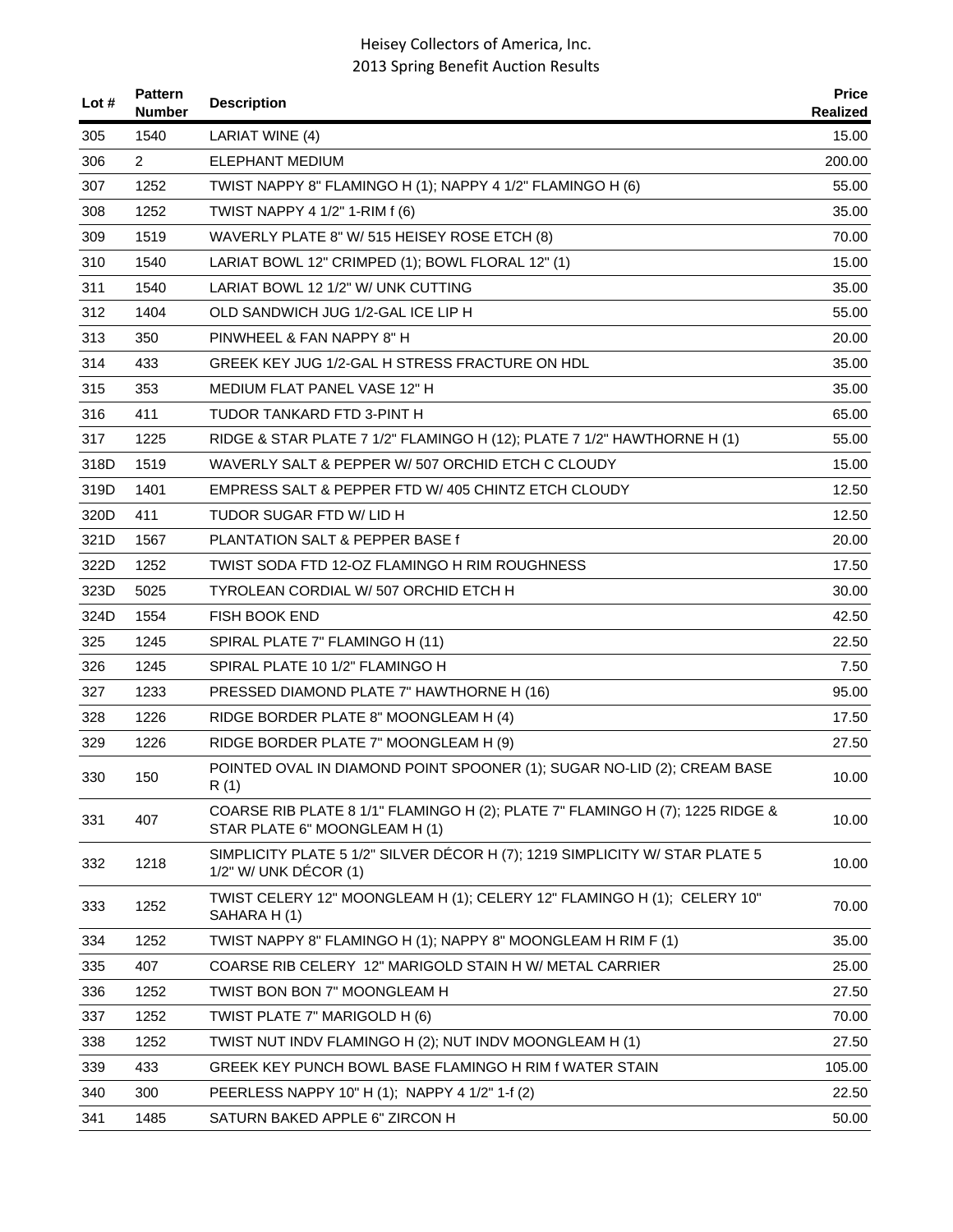| Lot $#$ | <b>Pattern</b><br><b>Number</b> | <b>Description</b>                                                                            | <b>Price</b><br>Realized |
|---------|---------------------------------|-----------------------------------------------------------------------------------------------|--------------------------|
| 342     | 305                             | PUNTY & DIAMOND POINT VASE 6"                                                                 | 20.00                    |
| 343     | 1540                            | LARIAT BOWL GARDENIA 12" W/ 980 MOONGLO CUTTING                                               | 25.00                    |
| 344     | 1252                            | TWIST BOWL FLORAL FTD 12" FLAMINGO H                                                          | 40.00                    |
| 345     | 1252                            | TWIST BOWL FLORAL FTD 12" MOONGLEAM H SOME STAINING                                           | 55.00                    |
| 346     | 1202                            | PANELED OCTAGON BOWL FLORAL 11" W/ UNK CUTTING H                                              | 30.00                    |
| 347     | 10                              | GIBSON GIRL BOWL FLORAL PLATEAU 10" MOONGLEAM H                                               | 25.00                    |
| 348     | 12 <sup>2</sup>                 | FLAT RIM BOWL FLORAL 9" W/ WHEELING GOLD PHEASANT & STUMP DECOR<br><b>FLAMINGO H</b>          | 25.00                    |
| 349     | 1252                            | TWIST ICE BUCKET W/ HDL MOONGLEAM H                                                           | 90.00                    |
| 350     | 1252                            | TWIST BOWL FLORAL W/ ROLLED EDGE 9" MOONGLEAM H                                               | 60.00                    |
| 351     | 1469                            | RIDGELEIGH SUGAR SQUARE H SUN PURPLE                                                          | 25.00                    |
| 352     | 1252                            | TWIST NAPPY 4 1/2" FLAMINGO H (3)                                                             | 20.00                    |
| 353     | 1252                            | TWIST NAPPY 4 1/2" MOONGLEAM H (6)                                                            | 65.00                    |
| 354     | 1252                            | TWIST TUMBLER 8-OZ MOONGLEAM H (3)                                                            | 40.00                    |
| 355     | 325                             | PILLOWS BUTTER W/LID H BOTTOM F                                                               | 75.00                    |
| 356     | 305                             | PUNTY & DIAMOND POINT PLATE 8" RIM F (1); BUTTER - LID ONLY (1)                               | 70.00                    |
| 357     | 1632                            | LODESTAR CELERY 10" DAWN H WATER STAIN (1): NAPPY 4" DAWN H WATER<br>STAIN (1)                | 40.00                    |
| 358     | 1951                            | CABOCHON CREAM & SUGAR W/ HDL NO LID DAWN H                                                   | 65.00                    |
| 359     | 355                             | QUATOR CREAM & SUGAR H                                                                        | 20.00                    |
| 360     | 355                             | QUATOR CREAM INDV & SUGAR INDV H                                                              | 50.00                    |
| 361D    | 3408                            | JAMESTOWN SHERBET W/ UNK CUTTING 1-f (8)                                                      | 50.00                    |
| 362D    | 3408                            | JAMESTOWN WINE W/ UNK CUTTING (8)                                                             | 65.00                    |
| 363     | 5031                            | OOH-LA-LA FRENCH DRESSING W/507 ORCHID ETCH                                                   | 30.00                    |
| 364     | 5012                            | URN CIGARETTE HOLDER W/507 ORCHID ETCH                                                        | 55.00                    |
| 365     | 1509                            | QUEEN ANN NAPPY 8" W/ 507N ORCHID ETCH H                                                      | 35.00                    |
| 366     | 1509                            | QUEEN ANN CUP & SAUCER W/ 507 ORCHID ETCH                                                     | 10.00                    |
| 367     | 3304                            | UNIVERSAL ICER W/ LINER W/507 ORCHID ETCH                                                     | 140.00                   |
| 368     | 1519                            | WAVERLY CIGARETTE HOLDER W/ SEA HORSE HDL LID W/ 507 ORCHID ETCH H                            | 45.00                    |
| 369     | 1519                            | WAVERLY PLATE 7" W/ 507 ORCHID ETCH (13)                                                      | 45.00                    |
| 370     | 1519                            | WAVERLY PLATE 7" W/ 507 ORCHID ETCH (5)                                                       | 15.00                    |
| 371     | 1519                            | WAVERLY COMPORT FTD OVAL W/507 ORCHID ETCH                                                    | 35.00                    |
| 372     | 1509                            | QUEEN ANN CANDELABRA 1-LITE W/ "A" PRISMS W/ 507 ORCHID ETCH (PR)                             | 75.00                    |
| 373     | 1519                            | WAVERLY CREAM & SUGAR W/507 ORCHID ETCH H                                                     | 10.00                    |
| 374     | 1519                            | WAVERLY CREAM & SUGAR INDV W/TRAY W/507 ORCHID ETCH H                                         | 45.00                    |
| 375     | 4036 1/2                        | MARSHALL DECANTER W/ STOPPER 1-PINT W/ 507 ORCHID ETCH                                        | 95.00                    |
| 376     | 5025                            | TYROLEAN FINGER BOWL W/ 507 ORCHID ETCH (1); 1509 QUEEN ANN PLATE 6"<br>W/507 ORCHID ETCH (1) | 100.00                   |
| 377     | 4057                            | CECELIA VASE 8" W/ 507 ORCHID ETCH                                                            | 300.00                   |
| 378     | 1951                            | CABOCHON BUTTER 1/4-LB W/ LID W/ 507 ORCHID ETCH H                                            | 85.00                    |
| 379     | 1519                            | WAVERLY COMPORT OVAL W/507 ORCHID ETCH                                                        | 25.00                    |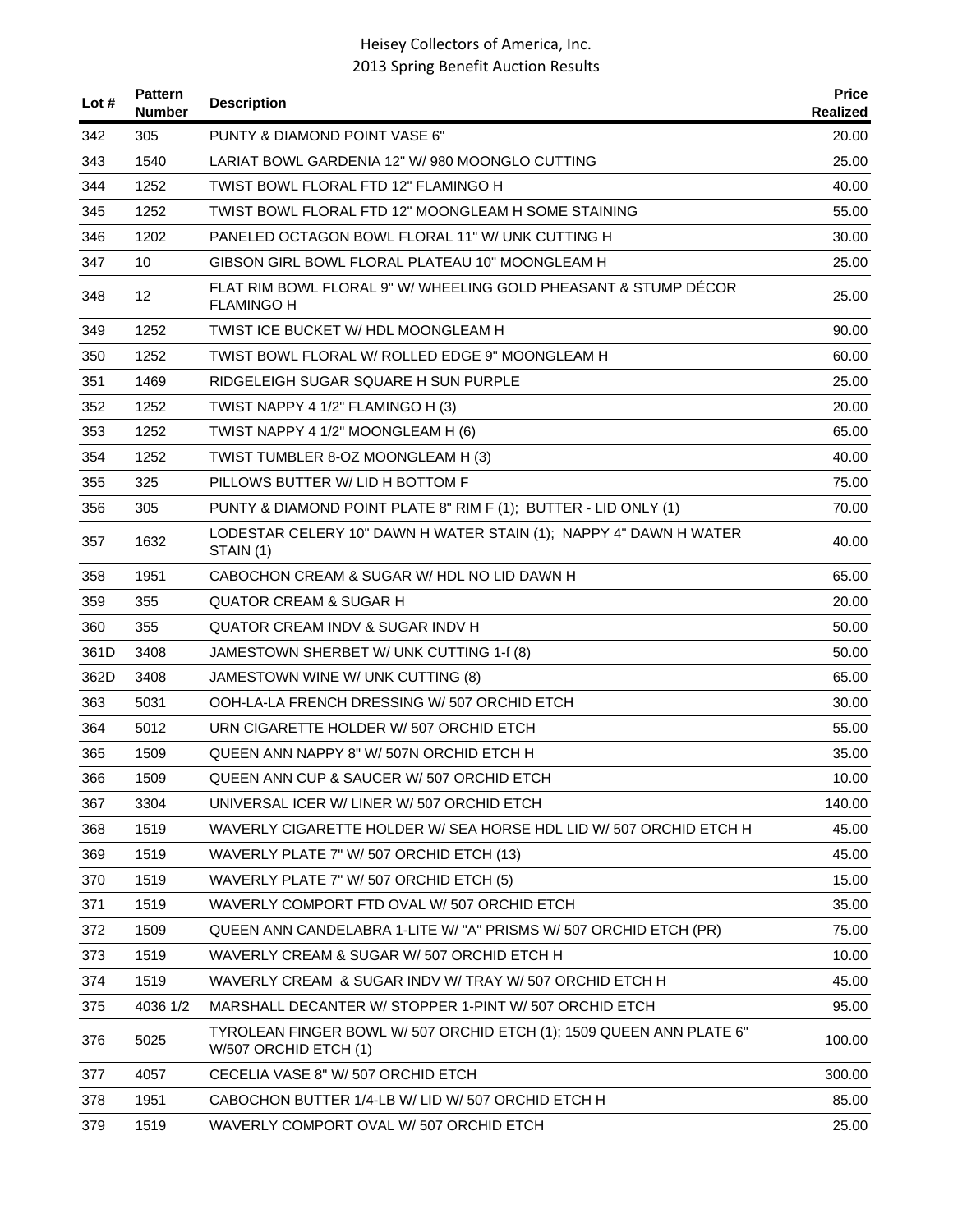| Lot $#$ | <b>Pattern</b><br><b>Number</b> | <b>Description</b>                                                                                      | <b>Price</b><br>Realized |
|---------|---------------------------------|---------------------------------------------------------------------------------------------------------|--------------------------|
| 380     | 1519                            | WAVERLY BOW TIE CANDY W/ LID W/ 507 ORCHID ETCH LID ROUGHNESS                                           | 30.00                    |
| 381     | 1519                            | WAVERLY BUTTER SQ W/ LID W/ 507 ORCHID ETCH H                                                           | 55.00                    |
| 382     | 1509                            | QUEEN ANN MINT DF W/ 507 ORCHID ETCH                                                                    | 15.00                    |
| 383     | 1509                            | QUEEN ANN BOWL LILY 7" W/ 507 ORCHID ETCH                                                               | 20.00                    |
| 384     | 1509                            | QUEEN ANN COMBINATION DRESSING 7" W/ 507 ORCHID ETCH                                                    | 15.00                    |
| 385     | 1519                            | WAVERLY CELERY 12" W/ 507 ORCHID ETCH                                                                   | 15.00                    |
| 386     | 1519                            | WAVERLY MAYONNAISE W/ 507 ORCHID ETCH H (1); UNDERPLATE 7" W/ 507<br>ORCHID ETCH H (1); 7 LADLE H       | 60.00                    |
| 387     | 1519                            | WAVERLY RELISH OVAL 3-PRT H                                                                             | 25.00                    |
| 388     | 1509                            | QUEEN ANN LEMON DISH BOTTOM W/ UNK CUTTING H (1); 1519 WAVERLY LEMON<br>DISH LID W/ 507 ORCHID ETCH (1) | 50.00                    |
| 389     | 1519                            | WAVERLY CHOCOLATE BOX W/ LID W/ 507 ORCHID ETCH                                                         | 45.00                    |
| 390     | 1554                            | FISH BOOK END (PR)                                                                                      | 80.00                    |
| 391     | 12                              | <b>MALLARD WINGS UP</b>                                                                                 | 55.00                    |
| 392     | $\overline{4}$                  | SWAN                                                                                                    | 425.00                   |
| 393     | 1519                            | WAVERLY CANDLESTICK 2-LITE W/ 507 ORCHID ETCH (PR)                                                      | 30.00                    |
| 394     | 1519                            | WAVERLY PLATE 10" DINNER W/507 ORCHID ETCH (2)                                                          | 135.00                   |
| 395     | 1519                            | WAVERLY CREAM & SUGAR W/507 ORCHID ETCH                                                                 | 15.00                    |
| 396     | 1519                            | WAVERLY PLATE 7" W/ 507 ORCHID ETCH (4)                                                                 | 15.00                    |
| 397     | 355                             | QUATOR CREAM & SUGAR W/ UNK CUTTING H                                                                   | 15.00                    |
| 398     | 1183                            | REVERE BASKET W/ UNK BIRD CUTTING H                                                                     | 155.00                   |
| 399     | 343                             | SUNBURST CREAM TABLE H                                                                                  | 150.00                   |
| 400     | 353                             | MEDIUM FLAT PANEL VASE TRUMPET 12" H                                                                    | 65.00                    |
| 401     | 1626                            | SATELLITE CANDLEBLOCK F                                                                                 | 10.00                    |
| 402     | 1252                            | <b>TWIST NEWARK SESQUICENTENNIAL PLATTER 1952</b>                                                       | 20.00                    |
| 403     | 16                              | <b>CLASSIC CANDLESTICK 9" CUP-F</b>                                                                     | 15.00                    |
| 404     | 1506                            | WHIRLPOOL SODA FTD 12-OZ H (1); 1567 PLANTATION SAUCER CHAMPAGNE H (1)                                  | 12.50                    |
| 405     | 1567                            | PLANTATION COMPORT W/ LID                                                                               | 35.00                    |
| 406     | 1540                            | LARIAT PLATE DINNER 10 1/2" SHOWS WEAR                                                                  | 25.00                    |
| 407     | 1235                            | BEADED PANEL & SUNBURST CREAM TABLE WORN GOLD                                                           | 15.00                    |
| 408     | 1469                            | RIDGELEIGH PUNCH CUP H (1); BEVERAGE CUP H (1); 429 PLAIN PANEL RECESS<br>PUNCH CUP H (1)               | 7.50                     |
| 409     | 337                             | TOURAINE SAUCER CHAMPAGNE H (1); SHERBET LOW FTD W/ HDL 4-OZ H (1)                                      | 5.00                     |
| 410     | 393                             | NARROW FLUTE TUMBLER 8-OZ H                                                                             | 7.50                     |
| 411     | 1506                            | <b>WHIRLPOOL COASTER</b>                                                                                | 5.00                     |
| 412     | 1425                            | VICTORIAN VASE 4" H                                                                                     | 15.00                    |
| 413     | 1183                            | REVERE JAPANESE GARDEN TRAY 10" H                                                                       | 20.00                    |
| 414     | 160                             | LOCKET ON CHAIN CREAM TABLE RIM F                                                                       | 10.00                    |
| 415     | $\overline{2}$                  | OLD WILLIAMSBURG CANDLESTICK 7" H                                                                       | 25.00                    |
| 416     | 300                             | PEERLESS SPOONER                                                                                        | 15.00                    |
| 417     | 1590                            | ZODIAC SAUCER CHAMPAGNE H (1); SODA FTD 5-OZ H (1)                                                      | 10.00                    |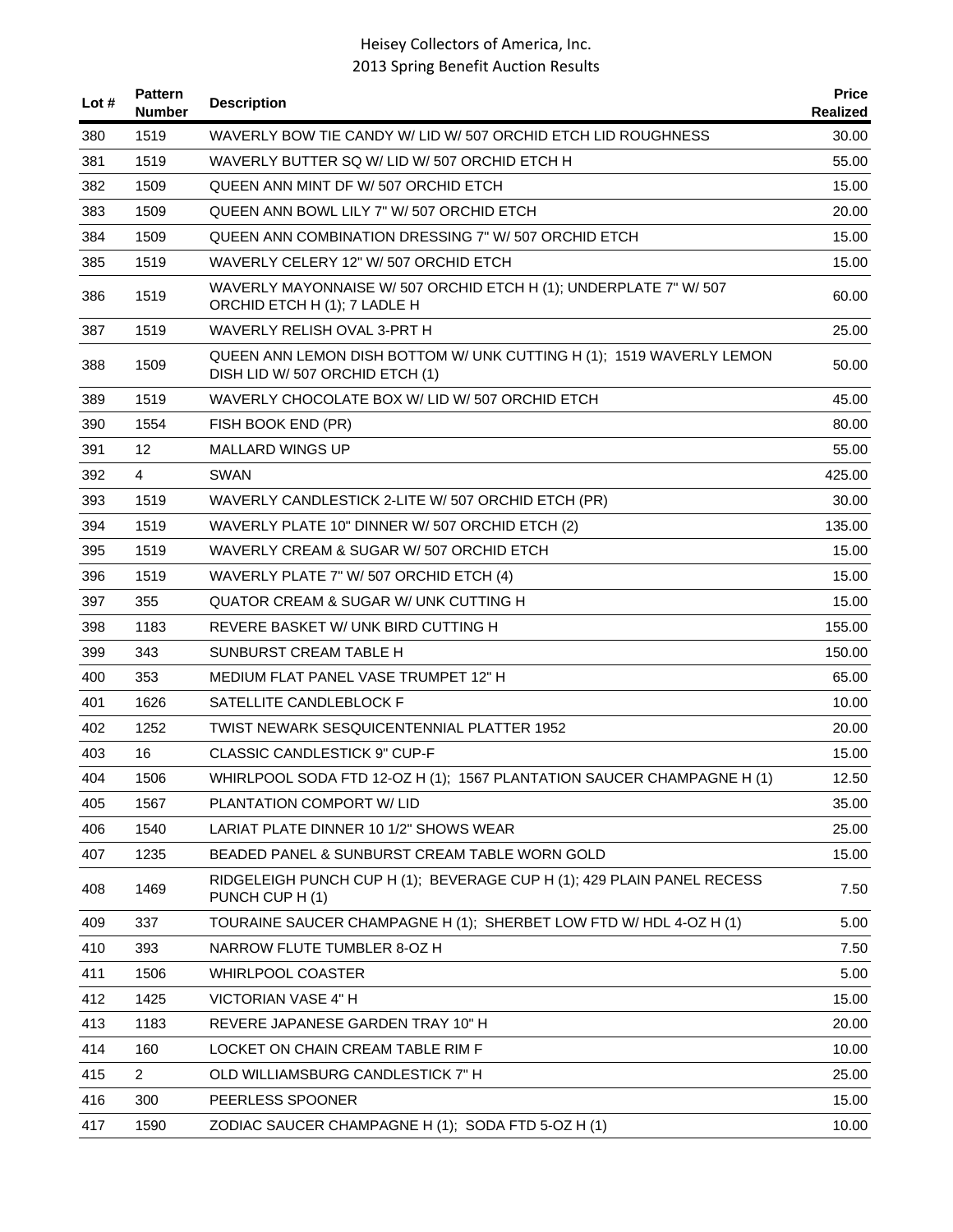| Lot # | <b>Pattern</b><br><b>Number</b> | <b>Description</b>                                                                                                                     | <b>Price</b><br>Realized |
|-------|---------------------------------|----------------------------------------------------------------------------------------------------------------------------------------|--------------------------|
| 418   | 1540                            | LARIAT CREAM & SUGAR H                                                                                                                 | 5.00                     |
| 419   | 1229                            | OCTAGON MINT 6" HAWTHORNE (1); MINT 6" FLAMINGO W/ SILVER DÉCOR (1)                                                                    | 15.00                    |
| 420   | 393                             | NARROW FLUTE SODA FTD 5-OZ W/ HDL H                                                                                                    | 12.50                    |
| 421   | 31                              | JACK-BE-NIMBLE TOY CANDLESTICK H (PR)                                                                                                  | 25.00                    |
| 422   | 353                             | MEDIUM FLAT PANEL INDV SALT SAHARA                                                                                                     | 20.00                    |
| 423   | 411                             | TUDOR CHEESE PLATE 2-HDL HAWTHORNE H                                                                                                   | 30.00                    |
| 424   | 351                             | PRISCILLA BUTTER PAT H                                                                                                                 | 15.00                    |
| 425   | 1503 1/4                        | CRYSTOLITE CANDLEBLOCK SQ (2)                                                                                                          | 10.00                    |
| 426   | 99                              | LITTLE SQUATTER CANDLESTICK W/ AMBER STAIN H (2)                                                                                       | 50.00                    |
| 427   | 351                             | PRISCILLA CRUET 6-OZ H                                                                                                                 | 10.00                    |
| 428   | 1180                            | <b>TREFOIL ASHTRAY H</b>                                                                                                               | 40.00                    |
| 429   | 395                             | NARROW FLUTE CONDIMENT TRAY W/ 4 RINGS H                                                                                               | 10.00                    |
| 430   | 1535                            | OVAL & DIAMOND POINT PLATE SANDWICH 14"                                                                                                | 25.00                    |
| 431   | 1401                            | EMPRESS CREAM & SUGAR RND BASE FLAMINGO H                                                                                              | 200.00                   |
| 432   | 1417                            | ARCH TUMBLER TOED H RIB f's                                                                                                            | 15.00                    |
| 433   | 1519                            | WAVERLY PLATE 8" W/ 507 ORCHID ETCH (1)                                                                                                | 7.50                     |
| 434   | 419                             | SUSSEX SODA 5-OZ FLAMINGO H 1-f (2)                                                                                                    | 55.00                    |
| 435   | 355                             | <b>QUATOR MINT FTD MOONGLEAM H</b>                                                                                                     | 20.00                    |
| 436   | 1252                            | TWIST JELLY HDL MOONGLEAM H                                                                                                            | 30.00                    |
| 437   | 1252                            | TWIST MINT HDL MOONGLEAM H                                                                                                             | 30.00                    |
| 438   | 1229                            | OCTAGON MAYONNAISE FTD 2-HDL DO MARIGOLD LIGHT SUGAR                                                                                   | 35.00                    |
| 439   | 1225                            | PLAIN BAND TOY SPOONER W/ RUBY STAIN SOUVENIR "FLORENCE 1901" H (1);<br>TOY BUTTER W/ LID W/ RUBY STAIN SOUVENIR "FLORENCE 1901" H (1) | 80.00                    |
| 440   | 1454                            | DIAMOND POINT JELLY INDV (8)                                                                                                           | 25.00                    |
| 441   | 1454                            | DIAMOND POINT INDV ASHTRAY H (4)                                                                                                       | 10.00                    |
| 442   | 1951                            | CABOCHON VASE 3 1/2" H (1); JELLY FTD H (1); MAYONNAISE (1)                                                                            | 25.00                    |
| 443   | 1221                            | STAR CENTER PLATE 12" W/ UNK CUTTING H                                                                                                 | 17.50                    |
| 444   | 341                             | PURITAN PUNCH BOWL H (1); PUNCH CUP H (14)                                                                                             | 75.00                    |
| 445   | 1469                            | RIDGELEIGH #5 VASE CRIMPED 3 1/2" H                                                                                                    | 10.00                    |
| 446   | 1469                            | RIDGELEIGH MAYONNAISE H                                                                                                                | 10.00                    |
| 447   | 1469                            | RIDGELEIGH #3 VASE H                                                                                                                   | 20.00                    |
| 448   | 1469                            | RIDGELEIGH CUP & SAUCER H (7-SETS)                                                                                                     | 25.00                    |
| 449   | 1469                            | RIDGELEIGH SAUCER H (4)                                                                                                                | 7.50                     |
| 450   | 1469                            | RIDGELEIGH ASHTRAY SQ H 2-f (4)                                                                                                        | 10.00                    |
| 451   | 1469                            | RIDGELEIGH ASHTRAY DIAMOND H RIM-f (2)                                                                                                 | 10.00                    |
| 452   |                                 | ADVERTISEMENT HOUSE & GARDEN APRIL 1930 FEATURING 1401 EMPRESS IN<br>ALEXANDRITE & SAHARA                                              | 30.00                    |
| 453   | 3360                            | PENN CHARTER GOBLET 10-OZ HAWTHORNE H                                                                                                  | 90.00                    |
| 454   | 1503                            | CRYSTOLITE SWAN MASTER NUT (1); NUT INDV (1)                                                                                           | 35.00                    |
| 455   | 3350                            | WABASH WINE 2 1/2-OZ W/ BLUE FLASHING                                                                                                  | 45.00                    |
| 456   | 1401                            | <b>EMPRESS PLATE 6" ALEXANDRITE H</b>                                                                                                  | 20.00                    |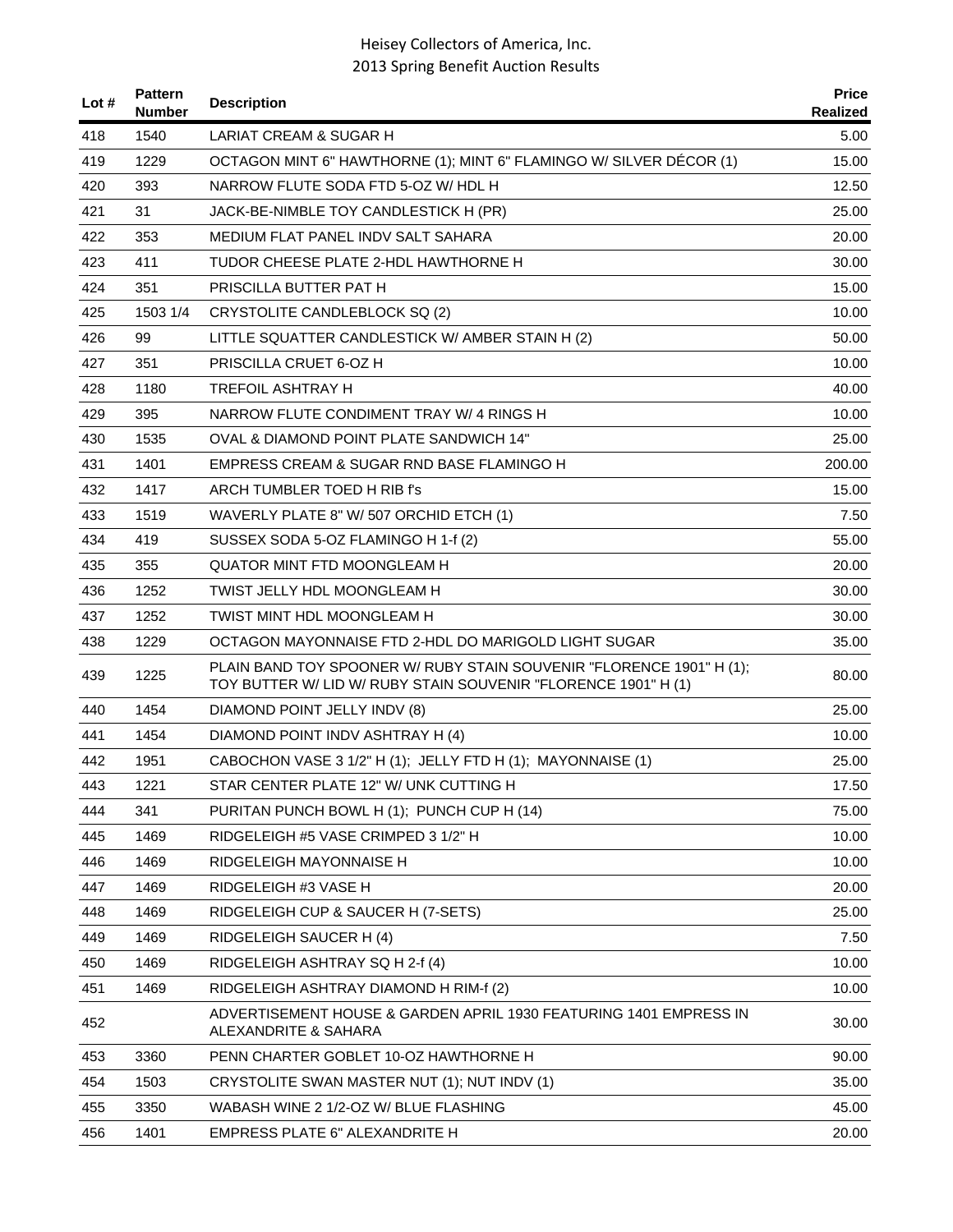| Lot $#$ | <b>Pattern</b><br><b>Number</b> | <b>Description</b>                                                   | <b>Price</b><br>Realized |
|---------|---------------------------------|----------------------------------------------------------------------|--------------------------|
| 457     | 3390                            | CARCASSONNE SODA FTD 12-OZ ALEXANDRITE BOWL                          | 55.00                    |
| 458     | 1540                            | LARIAT CANDLESTICK 3-LITE (PR)                                       | 55.00                    |
| 459     | 1540                            | LARIAT RELISH 3-PRT 12 1/2" W/ 980 MOONGLO CUTTING                   | 45.00                    |
| 460     | 300                             | OLD WILLIAMSBURG CANDELABRA 1-LITE 10" W/ BOBECHES C & "A" PRISMS H  | 25.00                    |
| 461     | 5                               | PATRICIAN CANDLESTICK 8" H (PR) 1-SUN PURPLE                         | 25.00                    |
| 462     | 394                             | NARROW FLUTE MUSTARD W/LID H RIM ROUGHNESS                           | 25.00                    |
| 463     | 1632                            | LODESTAR PITCHER DAWN H HDL FRACTURE                                 | 10.00                    |
| 464     | 1201                            | FANDANGO CREAM & SUGAR HOTEL WORN GOLD SUGAR f                       | 15.00                    |
| 465     | 300                             | PEERLESS JELLY FTD 5" WORN GOLD                                      | 5.00                     |
| 466     | 343                             | SUNBURST NAPPY 8 1/2" H                                              | 25.00                    |
| 467     | 1220                            | PUNTY BAND NAPPY 8" CRIMPED                                          | 15.00                    |
| 468     | 1425                            | VICTORIAN CREAM & SUGAR H                                            | 10.00                    |
| 469     | 150                             | BANDED FLUTE MATCH HOLDER W/ LID H                                   | 240.00                   |
| 470     | 160                             | LOCKET ON CHAIN COMPORT 8"                                           | 30.00                    |
| 471     | 343                             | SUNBURST PUNCH BOWL (1); BASE (1); PUNCH CUP (13)                    | 275.00                   |
| 472     | 1540                            | <b>LARIAT NUT INDV</b>                                               | 20.00                    |
| 473     | 1205                            | <b>FANCY LOOP PUNCH CUP</b>                                          | 7.50                     |
| 474     | 1401                            | EMPRESS TUMBLER FLAT BOTTOM H                                        | 15.00                    |
| 475     | 1235                            | BEADED PANEL & SUNBURST BUTTER LID ONLY                              | 10.00                    |
| 476     | 1509                            | QUEEN ANN CUP H                                                      | 5.00                     |
| 477     | 1125                            | STARBURST PLATE 7 1/2" AMBER H                                       | 17.50                    |
| 478     | 1224                            | HOT & COLD LINER H (1); 397 COLONIAL CUPPED SCALLOP NAPPY 4 1/2" (1) | 5.00                     |
| 479     | 300                             | PEERLESS GOBLET H (2) 1 W/ ENGLISH REGISTRY MARK                     | 7.50                     |
| 480     | 1469                            | RIDGELEIGH CANDLEVASE 6" H                                           | 20.00                    |
| 481     | 5087                            | COMET SODA 18-OZ PAPER LABEL                                         | 40.00                    |
| 482     | 5078                            | PARK AVENUE COCKTAIL SHORT STEM PAPER LABEL H                        | 20.00                    |
| 483     | 393                             | NARROW FLUTE BUTTER W/ LID H                                         | 25.00                    |
| 484     | 4027                            | CHRISTOS DECANTER MOONGLEAM STOPPER & FT STOPPER BASE F              | 225.00                   |
| 485     | 1495                            | FERN NAPPY 9" W/ GOLD DECOR                                          | 45.00                    |
| 486     | 341                             | PURITAN BUTTER W/ LID FTD H                                          | 75.00                    |
| 487     | 1404                            | OLD SANDWICH GOBLET MOONGLEAM H (4)                                  | 70.00                    |
| 488     | 1404                            | OLD SANDWICH SODA 12-OZ FLAT MOONGLEAM H 1-RIM f (2)                 | 30.00                    |
| 489     | 1519                            | WAVERLY PLATE 10 1/2" SHOWS WEAR (12)                                | 65.00                    |
| 490     | 5072                            | ROSE STEM GOBLET W/ 515 HEISEY ROSE ETCH H (6)                       | 45.00                    |
| 491     | 3350                            | WABASH TUMBLER FTD W/ 439 PIED PIPER ETCH H 1-B (6)                  | 30.00                    |
| 492     | 1519                            | WAVERLY BUTTER W/ LID W/ 515 HEISEY ROSE ETCH PAPER LABEL            | 45.00                    |
| 493     | 1184                            | YEOMAN PLATE 8" HAWTHORNE (4); CREAM SOUP & LINER DO HAWTHORNE (2)   | 85.00                    |
| 494     | 1401                            | EMPRESS PLATE 10 1/2" SQ W/ 451 LAFAYETTE ETCH H (3)                 | 35.00                    |
| 495     | 1469                            | RIDGELEIGH LEMON DISH W/ LID H                                       | 50.00                    |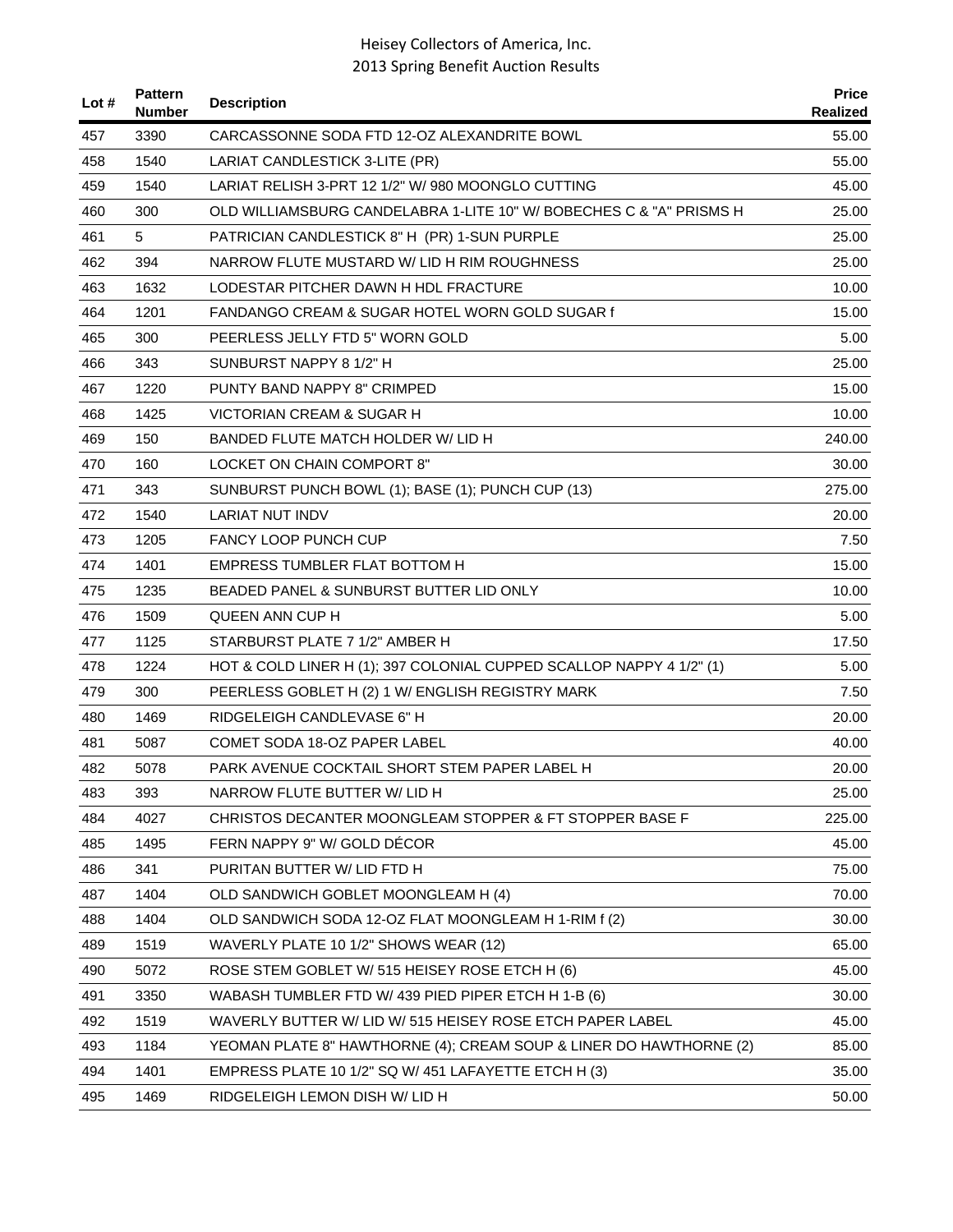| Lot $#$ | <b>Pattern</b><br><b>Number</b> | <b>Description</b>                                                                          | <b>Price</b><br>Realized |
|---------|---------------------------------|---------------------------------------------------------------------------------------------|--------------------------|
| 496     | 3390                            | CARCASSONNE ICE TEA W/ 451 LAFAYETTE ETCH (4); OYSTER COCKTAIL W/ 451<br>LAFAYETTE ETCH (2) | 20.00                    |
| 497     | 1252                            | TWIST SANDWICH PLATE 2-HDL 12" MOONGLEAM H                                                  | 35.00                    |
| 498     | 433                             | GREEK KEY CHERRY JAR LGE H f ON STOPPER BASE                                                | 75.00                    |
| 499     | 4054                            | CORONATION TANKARD 1-QT W/ UNK ORIENTAL CUTTING                                             | 140.00                   |
| 500     | 1401                            | EMPRESS ASHTRAY H                                                                           | 20.00                    |
| 501     | 1401                            | EMPRESS COMPORT RND H (1); SALT SHAKER (1)                                                  | 7.50                     |
| 502D    | 3333                            | OLD GLORY WINE W/ 413 RENAISSANCE ETCH                                                      | 10.00                    |
| 503     | 33                              | SKIRTED PANEL CANDELABRA 1-LITE                                                             | 40.00                    |
| 504     | 423                             | DIAMOND BAND TUMBLER W/ GOLD DECOR H                                                        | 80.00                    |
| 505     | 11                              | <b>MALLARD WINGS HALF</b>                                                                   | 60.00                    |
| 506     | 10                              | MALLARD WINGS DOWN                                                                          | 90.00                    |
| 507     | 5                               | <b>CYGNET H</b>                                                                             | 150.00                   |
| 508     | 21                              | WOOD DUCKLING FLOATING H                                                                    | 95.00                    |
| 509     | 1403                            | HALF CIRCLE SUGAR SAHARA H                                                                  | 30.00                    |
| 510     | 8                               | JACOBEAN CANDLESTICK 9"                                                                     | 55.00                    |
| 511     | 20                              | SHEFFIELD CANDLESTICK 9" H WORN GOLD DÉCOR (PR)                                             | 85.00                    |
| 512     | 372                             | MCGRADY SYRUP 7-OZ FLAMINGO                                                                 | 75.00                    |
| 513     | 341                             | PURITAN MARMALADE LG H                                                                      | 65.00                    |
| 514     | 354                             | WIDE FLAT PANEL CREAM & SUGAR H; 1186 YEOMAN CREAM & SUGAR W/ UNK<br><b>CUTTING H</b>       | 25.00                    |
| 515     | 516                             | FAIRACRE COLOGNE W/ FULL DAUBER FLAMINGO H                                                  | 115.00                   |
| 516     | 1205                            | <b>FANCY LOOP CREAM INDV EMERALD</b>                                                        | 100.00                   |
| 517     | 5040                            | LARIAT CORDIAL SHORT W/980 MOONGLO CUTTING H                                                | 60.00                    |
| 518     | 352                             | <b>FLAT PANEL TOOTHPICK</b>                                                                 | 20.00                    |
| 519     | 118                             | ROOSTER HEAD STOPPER                                                                        | 25.00                    |
| 520     | 3333                            | OLD GLORY PARFAIT W/ 413 RENAISSANCE                                                        | 15.00                    |
| 521D    | 337                             | TOURAINE CRUET 8-OZ WRONG STOPPER                                                           | 12.50                    |
| 522     | 310                             | RING BAND TUMBLER CUSTARD H                                                                 | 20.00                    |
| 523     | 310                             | RING BAND PUNCH CUP SOUVENIR "CARO MICH 1901" CUSTARD H WORN GOLD<br><b>BAND</b>            | 10.00                    |
| 524     | 3416                            | BARBARA FRITCHIE GOBLET W/850 DEL MONTE CUTTING H (4)                                       | 35.00                    |
| 525     | 3408                            | JAMESTOWN MUG MOONGLEAM HDL                                                                 | 145.00                   |
| 526     | 1295                            | BEADED SWAG NAPPY 4 1/2" SOUVENIR "ARCHIBOLD OHIO" OPAL H                                   | 10.00                    |
| 527     | 1503                            | <b>CRYSTOLITE SALT &amp; PEPPER</b>                                                         | 20.00                    |
| 528     | 3416                            | BARBARA FRITCHIE COCKTAIL 3 1/2-OZ W/ 799 MANHATTAN CUTTING                                 | 10.00                    |
| 529     | 335                             | PRINCE OF WALES-PLUMES CREAM TABLE H WORN GOLD HDL C (1); SUGAR TABLE<br>$NO$ LID H $(1)$   | 12.50                    |
| 530     | 102                             | BALLSTEM CANDLESTICK W/ UNK CUTTING H                                                       | 85.00                    |
| 531     | 100                             | CENTENNIAL CANDLESTICK 7" H (PR)                                                            | 45.00                    |
| 532     | 1447                            | ROCOCO COMPORT H NON-FILL AREA IN BOWL                                                      | 45.00                    |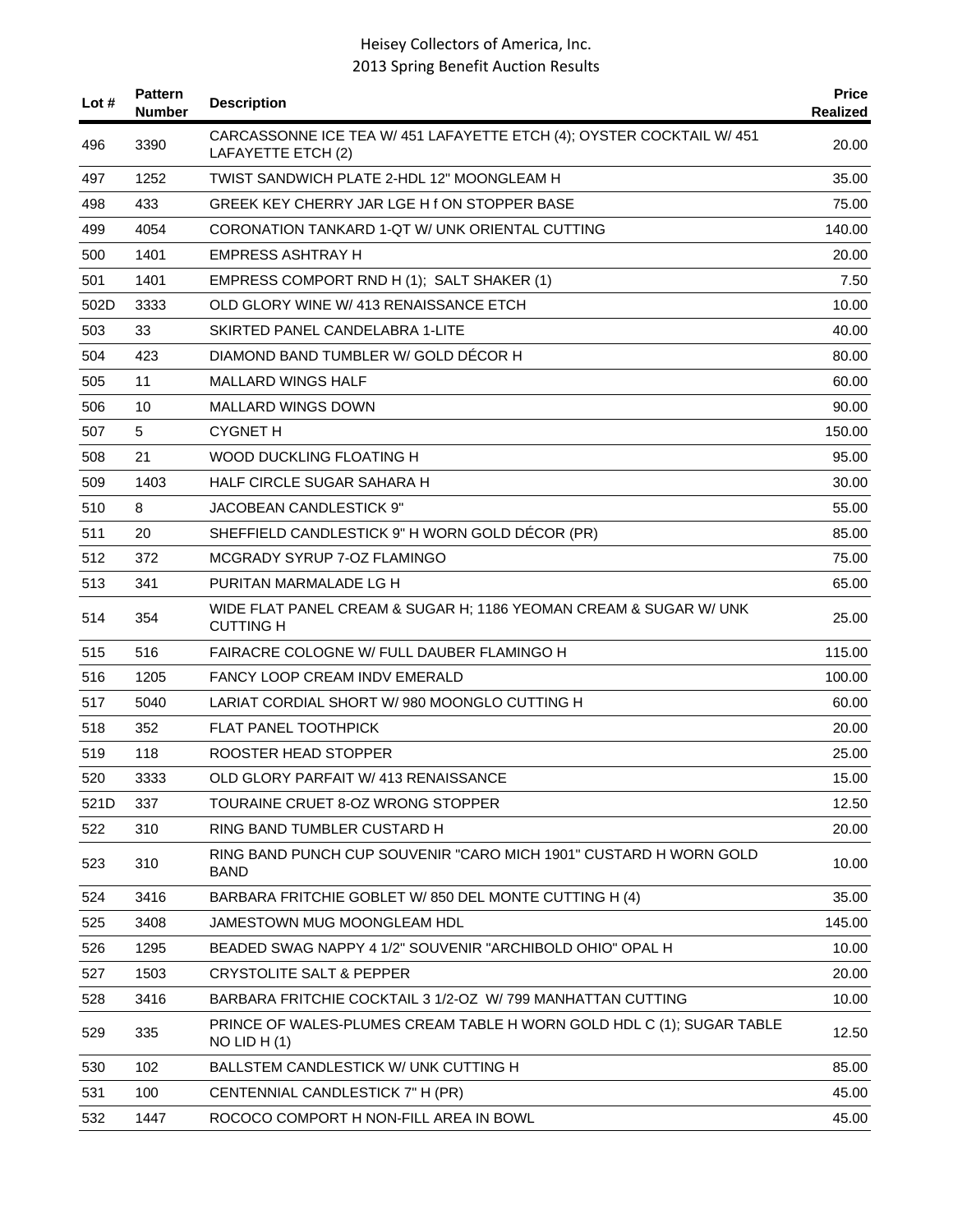| Lot $#$ | <b>Pattern</b><br>Number | <b>Description</b>                                                                      | <b>Price</b><br>Realized |
|---------|--------------------------|-----------------------------------------------------------------------------------------|--------------------------|
| 533     | 32                       | SKIRTED PANEL CANDLESTICK HDL H (1); CANDLESTICK HDL W/ GOLD & ENAMEL<br>DÉCOR H(1)     | 15.00                    |
| 534     | 1509                     | QUEEN ANN CANDELABRA (PR)                                                               | 65.00                    |
| 535     | 4225                     | COBEL COCKTAIL SHAKER 1-QT W/467 TALLY HO ETCH CLOUDY                                   | 55.00                    |
| 536     | 5024                     | OXFORD CORDIAL TALL H (4)                                                               | 35.00                    |
| 537     | 5024                     | OXFORD WINE H (4)                                                                       | 25.00                    |
| 538     | 1404                     | OLD SANDWICH CATSUP BOTTLE CLOUDY                                                       | 25.00                    |
| 539     | 135                      | <b>EMPRESS CANDLESTICK 1-LITE</b>                                                       | 30.00                    |
| 540     | 150                      | POINTED OVAL IN DIAMOND POINT JUG NO LID                                                | 30.00                    |
| 541     | 1201                     | FANDANGO NAPPY 6" H BOTH f (2)                                                          | 15.00                    |
| 542     | 21                       | ARISTOCRAT ELECTRO PORTABLE LAMP NO PRISMS OR SHADE                                     | 175.00                   |
| 543     | 5                        | PATRICIAN CANDLESTICK 8 3/4" (PR)                                                       | 40.00                    |
| 544     | $V-1485$                 | VERLYS CANDLESTICK (SATURN) SATIN FINISH (PR)                                           | 650.00                   |
| 545     | 3386                     | DIAMOND ROSE PILSNER 8-OZ W/ COBALT BOWL PAPER LABEL "17TH CENTURY<br><b>SPANISH" H</b> | 600.00                   |
| 546     | 3386                     | DIAMOND ROSE PILSNER 8-OZ W/ COBALT BOWL PAPER LABEL "17TH CENTURY<br><b>SPANISH" H</b> | 600.00                   |
| 547     | 1401                     | EMPRESS BOWL LION HEAD 10" SAHARA FT-f                                                  | 150.00                   |
| 548     | 4044                     | NEW ERA SAUCER CHAMPAGNE W/825 SEA GLADE ETCH (2)                                       | 80.00                    |
| 549     | 4044                     | NEW ERA SAUCER CHAMPAGNE W/825 SEA GLADE ETCH (2) BOTH FT-f                             | 95.00                    |
| 550     | 4044                     | NEW ERA GOBLET W/825 SEA GLADE ETCH 1-STEM f (2)                                        | 170.00                   |
| 551     | 1170                     | PLEAT & PANEL CREAM W/ LID HOTEL GOOD GOLD FLAMINGO (2)                                 | 30.00                    |
| 552     | 1509                     | QUEEN ANN MUSTARD W/ LID H; 10 PADDLE                                                   | 45.00                    |
| 553     | 5038                     | ROOSTER STEM COCKTAIL 2-DIMPLE (6)                                                      | 65.00                    |
| 554     | 5038                     | ROOSTER STEM COCKTAIL (4)                                                               | 65.00                    |
| 555     | 300                      | PEERLESS BAR 2-OZ H                                                                     | 25.00                    |
| 556     | 300 1/2                  | PEERLESS BAR 2-OZ FLARED H (6)                                                          | 45.00                    |
| 557     | 500                      | OCTAGON FROZEN DESSERT MOONGLEAM                                                        | 55.00                    |
| 558     | 394                      | NARROW FLUTE ALMOND INDV PAT. DTE 2/22/16 FLAMINGO H                                    | 15.00                    |
| 559     | 352                      | FLAT PANEL NUT INDV MOONGLEAM H (1); NUT INDV FLAMINGO (1)                              | 25.00                    |
| 560     | 150                      | BANDED FLUTE SHERBET H (2)                                                              | 22.50                    |
| 561     | 1540                     | LARIAT CREAM & SUGAR H                                                                  | 15.00                    |
| 562     | 1229                     | OCTAGON NUT INDV 2-HDL H FLAMINGO (1); NUT INDV 2-HDL DO H SAHARA (1)                   | 20.00                    |
| 563     | 1486                     | COLEPORT BAR 2-OZ H                                                                     | 15.00                    |
| 564     | 1201                     | <b>FANDANGO TOOTHPICK</b>                                                               | 25.00                    |
| 565     | 1252                     | TWIST NUT INDV H                                                                        | 10.00                    |
| 566     | 10                       | MUDDLER SMALL                                                                           | 15.00                    |
| 567     | 406                      | COARSE RIB MUSTARD W/ LID H                                                             | 30.00                    |
| 568     | 351                      | PRISCILLA MUSTARD W/ LID H (2)                                                          | 20.00                    |
| 569     | 1485                     | SATURN MUSTARD W/ LID H                                                                 | 20.00                    |
| 570     | 1404                     | OLD SANDWICH ASHTRAY INDV H (4)                                                         | 10.00                    |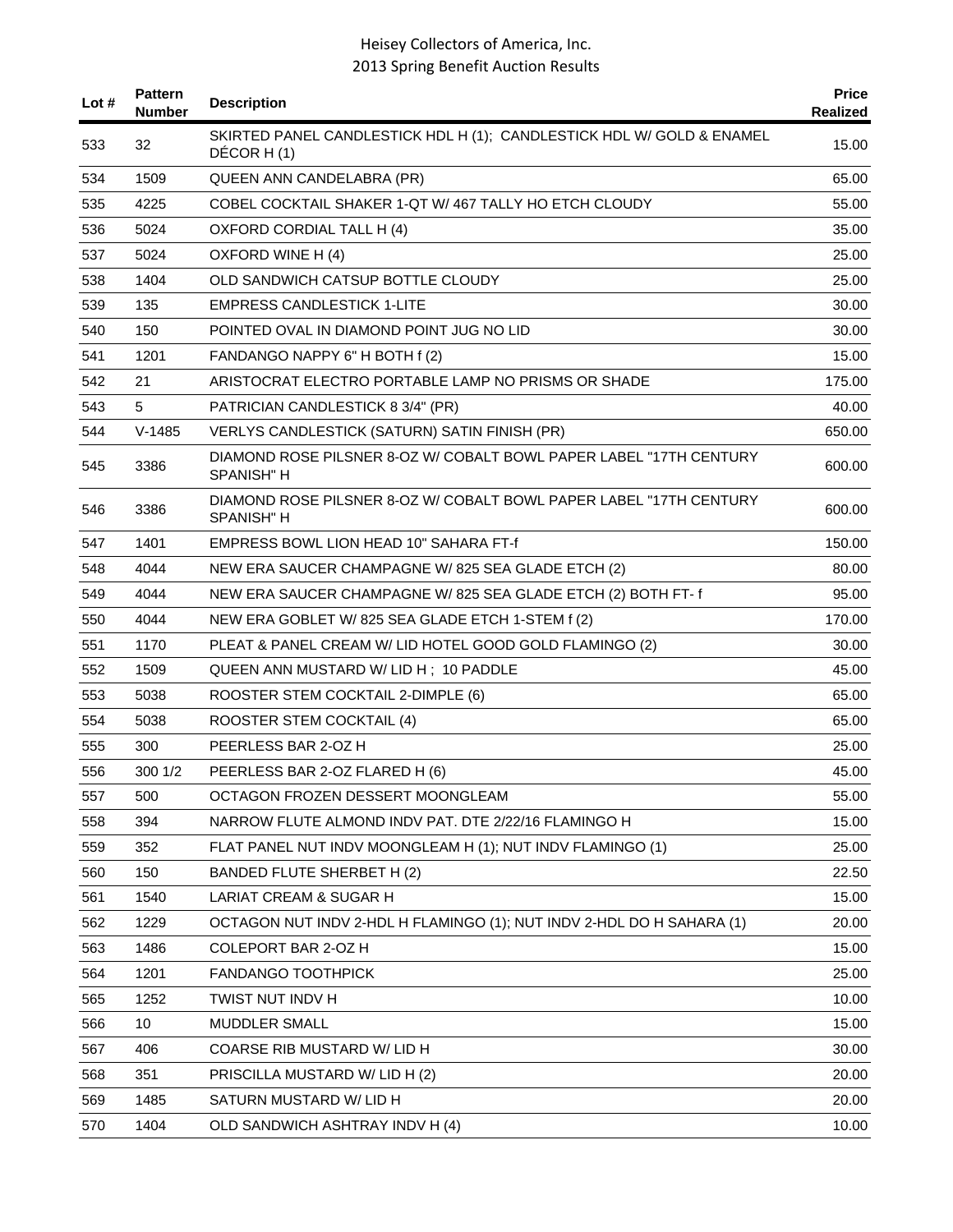| Lot # | <b>Pattern</b><br><b>Number</b> | <b>Description</b>                                                                                                                                                             | <b>Price</b><br>Realized |
|-------|---------------------------------|--------------------------------------------------------------------------------------------------------------------------------------------------------------------------------|--------------------------|
| 571   | 1469                            | RIDGELEIGH ASHTRAY HEART H (1); ASHTRAY DIAMOND H (1)                                                                                                                          | 12.50                    |
| 572   | 1469                            | RIDGELEIGH CIGARETTE HOLDER RND H (2)                                                                                                                                          | 15.00                    |
| 573   | 354                             | WIDE FLAT PANEL STACK SET: CREAM CLOUDY & SUGAR NO BUTTER PAT                                                                                                                  | 10.00                    |
| 574   | 1454                            | DIAMOND POINT JELLY INDV H (1); ASHTRAY INDV H (1)                                                                                                                             | 12.50                    |
| 575   | 300                             | PEERLESS PUNCH CUP H (1); 337 TOURAINE PUNCH CUP H (1)                                                                                                                         | 7.50                     |
| 576   | 352                             | FLAT PANEL LAVENDER JAR (1); 351 PRISCILLA BUTTER PAT (1)                                                                                                                      | 32.50                    |
| 577   | 1404                            | OLD SANDWICH CRUET H STOPPER B CLOUDY                                                                                                                                          | 5.00                     |
| 578   | 1280                            | WINGED SCROLL NAPPY 7" EMERALD WORN GOLD                                                                                                                                       | 45.00                    |
| 579   | 1509                            | QUEEN ANN MINT DF W/ 515 HEISEY ROSE ETCH H                                                                                                                                    | 15.00                    |
| 580   | 1519                            | WAVERLY CRUET NO STOPPER (1); SALT & PEPPER LOW H                                                                                                                              | 15.00                    |
| 581   | 1255                            | PINEAPPLE & FAN SALT & PEPPER 1-MISSING TOP                                                                                                                                    | 5.00                     |
| 582   | 1255                            | PINEAPPLE & FAN TANKARD 1/2-PINT RUBY FLASH SOUVENIR "R.E.LEWELLIN 1909"<br>H BASE-f                                                                                           | 12.50                    |
| 583   | 1255                            | PINEAPPLE & FAN MUG RUBY FLASH SOUVENIR "PUEBLO" (1); MUG RUBY FLASH<br>SOUVENIR "1903" (1)                                                                                    | 15.00                    |
| 584   | 1295                            | BEADED SWAG WINE RUBY FLASH H                                                                                                                                                  | 20.00                    |
| 585   | 1485                            | SATURN SALT & PEPPER H 1-CLOUDY                                                                                                                                                | 5.00                     |
| 586   | 1200                            | CUT BLOCK CREAM INDV RUBY FLASH                                                                                                                                                | 12.50                    |
| 587   | 1404                            | OLD SANDWICH CANDLESTICK 6"                                                                                                                                                    | 20.00                    |
| 588   | $\overline{2}$                  | OLD WILLIAMSBURG CANDLESTICK 9" H                                                                                                                                              | 50.00                    |
| 589   | 1447                            | ROCOCO CRACKER PLATE 12" H                                                                                                                                                     | 27.50                    |
| 590   | 300                             | OLD WILLIAMSBURG CANDELABRA BASE ONLY (1); 372 MCGRADY SYRUP 5-OZ NO<br>LID INNER RIM ROUGHNESS (1)                                                                            | 5.00                     |
| 591   | 1469                            | RIDGELEIGH #1 VASE H                                                                                                                                                           | 25.00                    |
| 592   | 500                             | OCTAGON VARIETY TRAY 4-PRT W/ UNK CUTTING HDL f                                                                                                                                | 65.00                    |
| 593   | $\overline{2}$                  | OLD WILLIAMSBURG CANDLESTICK 7" H (PR)                                                                                                                                         | 70.00                    |
| 594   | 411                             | TUDOR JELLY HI FTD 5" H                                                                                                                                                        | 5.00                     |
| 595   | 343                             | SUNBURST EGG CUP H                                                                                                                                                             | 95.00                    |
| 596   | 339                             | CONTINENTAL JELLY FTD 5" H                                                                                                                                                     | 5.00                     |
| 597   | 1511                            | TOUJOURS APPLE MARMALADE H FINIAL-f                                                                                                                                            | 20.00                    |
| 598   | 1295                            | BEADED SWAG GOBLET SOUVENIR "GROTON S. D." CUSTARD                                                                                                                             | 35.00                    |
| 599   | 160                             | LOCKET ON CHAIN CAKE SALVER                                                                                                                                                    | 110.00                   |
| 600   | 1280                            | WINGED SCROLL NAPPY 4" EMERALD WORN GOLD (1); PUFF BOX BOTTOM ONLY<br>OPAL (1); TRINKET BOX SOUVENIR "NELLIE 1914" EMERALD RIM-f (1); 1295 BEADED<br>SWAG NAPPY 4" CUSTARD (1) | 105.00                   |
| 601   | 354                             | WIDE FLAT PANEL CREAM & SUGAR W/ UNK CUTTING FLAMINGO H                                                                                                                        | 40.00                    |
| 602   | 1220                            | PUNTY BAND BUTTER LID ONLY W/ RUBY STAIN "E.A. MADDEN"                                                                                                                         | 5.00                     |
| 603   | 1280                            | WINGED SCROLL PIN TRAY 5 1/2" CUSTARD                                                                                                                                          | 100.00                   |
| 604   | 1404                            | OLD SANDWICH TUMBLER LOW FTD SAHARA H                                                                                                                                          | 40.00                    |
| 605   | 1186                            | YEOMAN ASHTRAY W/ UNK ORIENTAL CUTTING FLAMINGO                                                                                                                                | 35.00                    |
| 606   | 1295                            | BEADED SWAG CRUET 6-OZ                                                                                                                                                         | 25.00                    |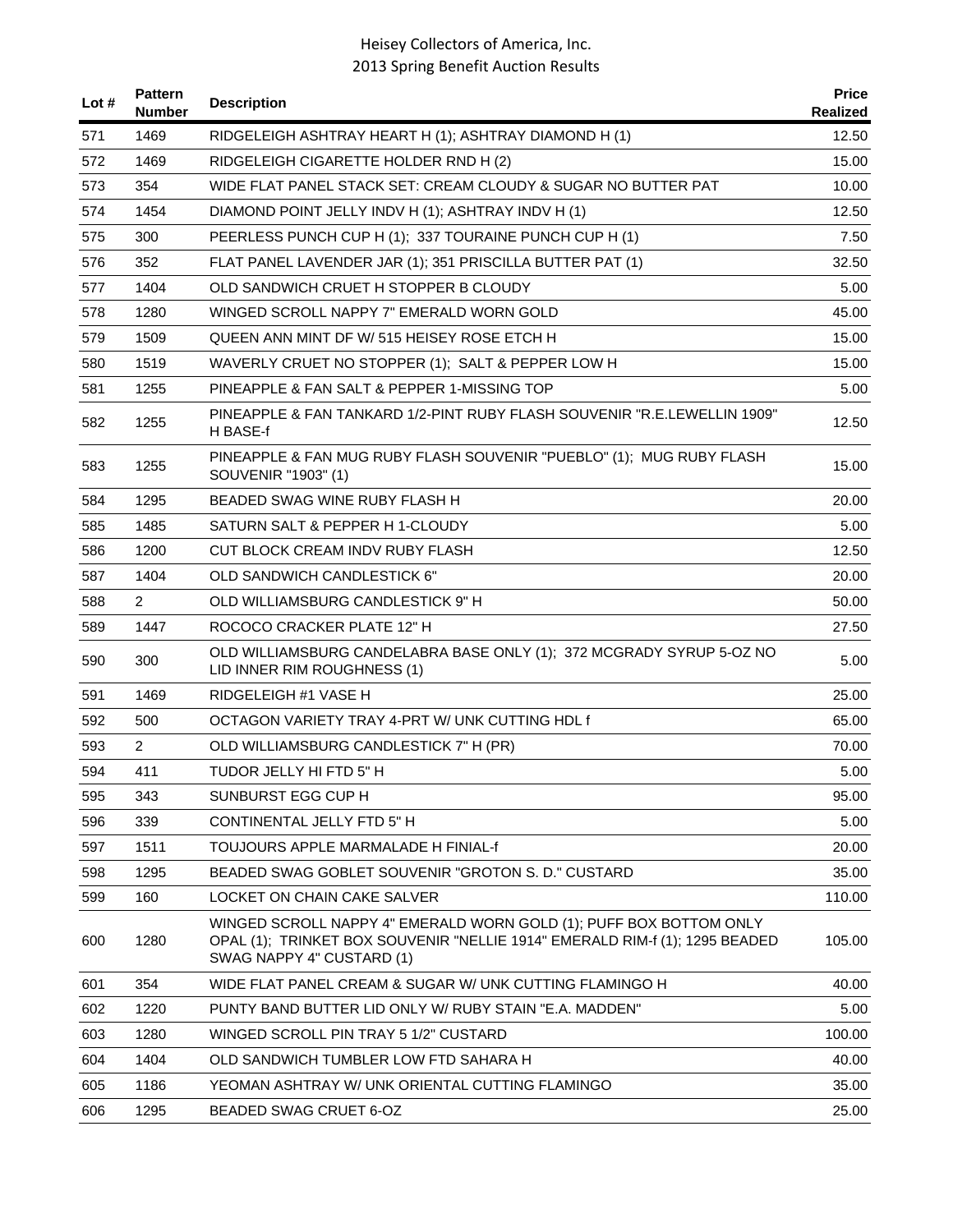| Lot $#$ | <b>Pattern</b><br><b>Number</b> | <b>Description</b>                                                                                                              | <b>Price</b><br>Realized |
|---------|---------------------------------|---------------------------------------------------------------------------------------------------------------------------------|--------------------------|
| 607     | 1295                            | BEADED SWAG CREAM & SUGAR TABLE NO LID W/ GOLD DECOR                                                                            | 10.00                    |
| 608     | 341                             | PURITAN SHERBET LOW FTD H (1); 348 COLONIAL SHERBET LOW FTD (1); 393<br>NARROW FLUTE SUGAR HOTEL NO LID H (1)                   | 5.00                     |
| 609     | 337                             | TOURAINE SHERBET NO H (1); PUNCH CUP H (1); 377 URN NAPPY 4" H (1); 1503<br>CRYSTOLITE ASHTRAY 3" RND (1); 1212 PUNCH CUP H (1) | 7.50                     |
| 610     | 1413                            | CATHEDRAL VASE FLARED W/9009 ARCTIC ETCH H                                                                                      | 135.00                   |
| 611     | 417                             | DOUBLE RIB & PANEL MUSTARD W/ LID FLAMINGO H                                                                                    | 7.50                     |
| 612     | 1951                            | CABOCHON CANDELETTE 1-LITE H BASE-f (1); 99 LITTLE SQUATTER CANDLEBLOCK<br>MOONGLEAM (1)                                        | 50.00                    |
| 613     | 1469                            | RIDGELEIGH COASTER (1); CIGARETTE BOX W/ LID f's (1); ASHTRAY SQ (1)                                                            | 45.00                    |
| 614     | 4036                            | MARSHALL COCKTAIL SHAKER W/ STOPPER & STRAINER                                                                                  | 140.00                   |
| 615     | 5                               | <b>PATRICIAN CANDLESTICK 9"</b>                                                                                                 | 35.00                    |
| 616     | 362                             | SYRUP 10-OZ W/METAL LID W/ UNK CUTTING STRESS FRACTURE ON HDL                                                                   | 7.50                     |
| 617     | 362                             | SYRUP 10-OZ W/ UNK CUTTING                                                                                                      | 20.00                    |
| 618     | 150                             | BANDED FLUTE OIL 4-OZ H                                                                                                         | 10.00                    |
| 619     | 411                             | TUDOR OIL 6-OZ                                                                                                                  | 10.00                    |
| 620     | 363                             | COLONIAL SYRUP 8-OZ W/ UNK CUTTING H                                                                                            | 20.00                    |
| 621     | 1170                            | PLEAT & PANEL CREAM FLAMINGO                                                                                                    | 12.50                    |
| 622     | 1252                            | <b>TWIST FRENCH DRESSING</b>                                                                                                    | 25.00                    |
| 623     | 393                             | NARROW FLUTE OIL 4-OZ H CLOUDY WRONG STOPPER                                                                                    | 5.00                     |
| 624     | 1184                            | YEOMAN SUGAR W/ LID SAHARA                                                                                                      | 35.00                    |
| 625     | 341                             | PURITAN PIN PICKLE JAR W/ GROUND STOPPER H                                                                                      | 35.00                    |
| 626     | 17                              | PUFF BOX NO LID W/ UNK CUTTING RIM f                                                                                            | 5.00                     |
| 627     | 1401                            | EMPRESS FRAPPE LINER MOONGLEAM H                                                                                                | 10.00                    |
| 628     | 1404                            | OLD SANDWICH CREAM & SUGAR OVAL H                                                                                               | 35.00                    |
| 629     | 1469                            | RIDGELEIGH OIL 4-OZ                                                                                                             | 17.50                    |
| 630     | 1170                            | PLEAT & PANEL OIL 4-OZ                                                                                                          | 17.50                    |
| 631     | 352                             | FLAT PANEL HORSERADISH (2)                                                                                                      | 40.00                    |
| 632     | 352                             | FLAT PANEL HORSERADISH H (2) 1-CLOUDY                                                                                           | 25.00                    |
| 633     | 1503                            | CRYSTOLITE OIL 3-OZ 1-STOPPER f (2)                                                                                             | 25.00                    |
| 634     | 1184                            | YEOMAN OIL 4-OZ FLAMINGO                                                                                                        | 45.00                    |
| 635     | 1185                            | YEOMAN OIL 4-OZ MOONGLEAM                                                                                                       | 55.00                    |
| 636     | 5                               | CAITLIN ROSE PUFF BOX NO LID (2)                                                                                                | 5.00                     |
| 637     | 1469                            | RIDGELEIGH JELLY 3-HDL H                                                                                                        | 10.00                    |
| 638     | 17                              | PUFF BOX W/ METAL LID H                                                                                                         | 7.50                     |
| 639     | 8                               | VERTICAL BEAD & PANEL NAPPY 4" (1); 1225 PLAIN BAND NAPPY 4" (1)                                                                | 20.00                    |
| 640     | 1447                            | ROCOCO NAPPY 4"                                                                                                                 | 15.00                    |
| 641     | 335                             | PRINCE OF WALES-PLUMES SPOONER (1) WORN GOLD (1); PUNCH CUP WORN<br>GOLD (4)                                                    | 15.00                    |
| 642     | 502                             | LAVENDER JAR W/ GROUND STOPPER CLOUDY RIM-f                                                                                     | 10.00                    |
| 643     | 502                             | LAVENDER JAR W/ GROUND STOPPER RIM-f                                                                                            | 12.50                    |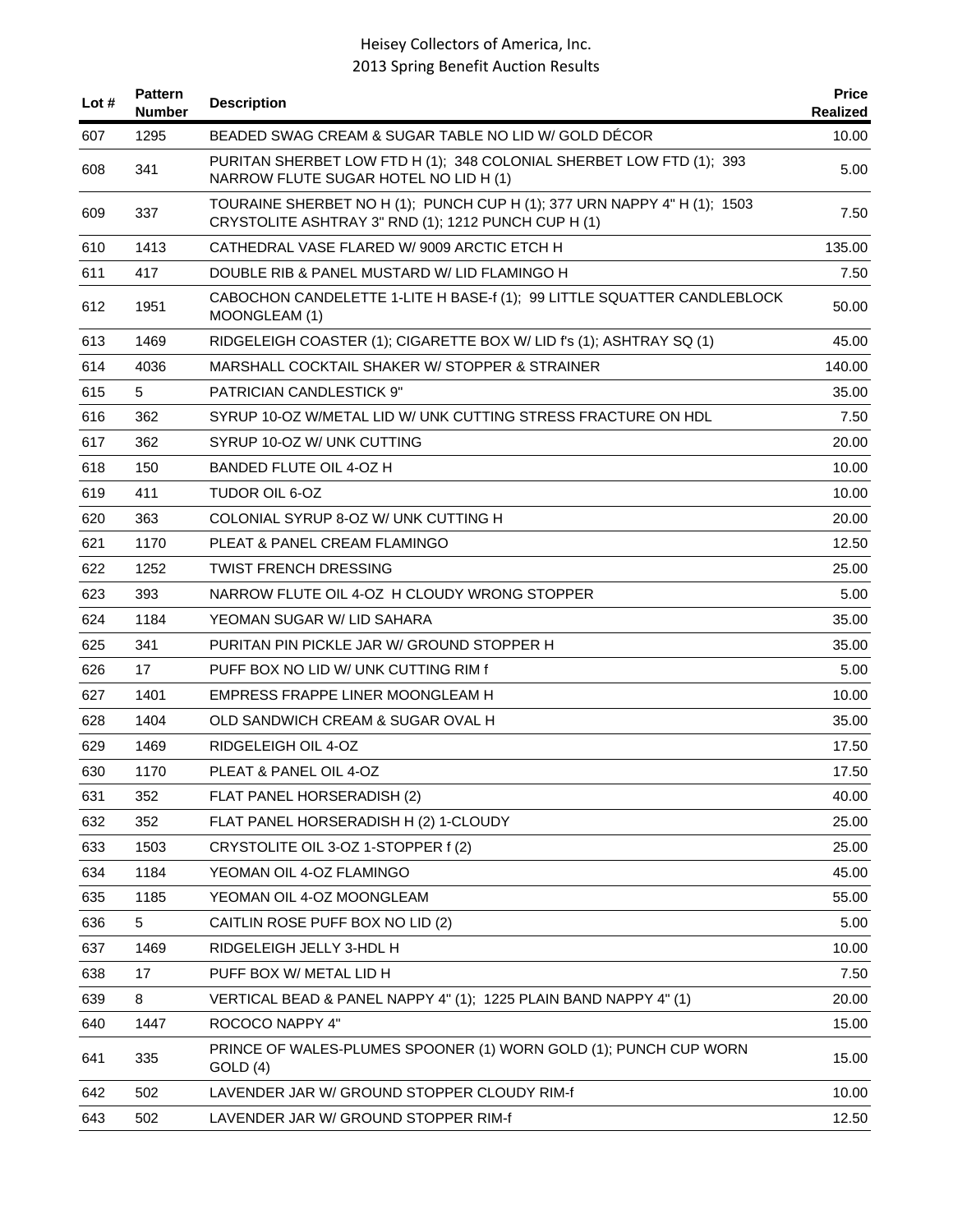| Lot $#$ | <b>Pattern</b><br><b>Number</b> | <b>Description</b>                                                                                                                                                                       | <b>Price</b><br>Realized |
|---------|---------------------------------|------------------------------------------------------------------------------------------------------------------------------------------------------------------------------------------|--------------------------|
| 644     | 353                             | MEDIUM FLAT PANEL SYRUP 5-OZ W/ METAL LID H (1); SYRUP 5-OZ NO LID                                                                                                                       | 15.00                    |
| 645     | 372                             | MCGRADY SYRUP 5-OZ H                                                                                                                                                                     | 10.00                    |
| 646     | 300                             | PEERLESS DECANTER INDV (3)                                                                                                                                                               | 27.50                    |
| 647     | 341                             | PURITAN HORSERADISH NO LID                                                                                                                                                               | 7.50                     |
| 648     | 300                             | PEERLESS TUMBLER 7-OZ H                                                                                                                                                                  | 17.50                    |
| 649     | 48                              | KOORS SALT & PEPPER W/ UNK CUTTING MOONGLEAM                                                                                                                                             | 40.00                    |
| 650     | 300                             | PEERLESS SALT & PEPPER #3 H 1-f                                                                                                                                                          | 25.00                    |
| 651     | 300                             | PEERLESS SALT & PEPPER #2                                                                                                                                                                | 25.00                    |
| 652     | 1255                            | PINEAPPLE & FAN SALT & PEPPER #2                                                                                                                                                         | 30.00                    |
| 653     | 305                             | PUNTY & DIAMOND POINT SALT SHAKER TAPERED                                                                                                                                                | 5.00                     |
| 654     | 355                             | QUATOR DOUBLE DOMINO SUGAR H                                                                                                                                                             | 35.00                    |
| 655     | 393                             | NARROW FLUTE NUT INDV H (1); 473 NARROW FLUTE W/ RIM ALMOND H (1)                                                                                                                        | 5.00                     |
| 656     | 1250                            | GROOVE & SLASH PLATE 6"                                                                                                                                                                  | 12.50                    |
| 657D    | 363                             | COLONIAL SYRUP W/ UNK CUTTING H                                                                                                                                                          | 20.00                    |
| 658D    | 1540                            | LARIAT ASHTRAY (2)                                                                                                                                                                       | 17.50                    |
| 659D    | 475                             | NARROW FLUTE W/ RIM ALMOND INDV PLAIN BOTTOM FLAMINGO H (2); 479 PETAL<br>CREAM MOONGLEAM BASE-F (1)                                                                                     | 30.00                    |
| 660     | 1485                            | SATURN CONDIMENT SET: CRUET W/ SILVER OVERLAY ON STOPPER (2);<br>MUSTARD H W/ SILVER OVERLAY ON HDL & METAL SPOON (1); SALT & PEPPER H -<br>ALL IN WOODEN STAND W/ CENTER HDL            | 410.00                   |
| 661     | 351                             | PRISCILLA CREAM H (2); 406 COARSE RIB SUGAR NO LID H (1); 353 MEDIUM FLAT<br>PANEL CREAM OVAL H BASE-f (1); 300 PEERLESS SUGAR TABLE NO LID (1); 352<br>FLAT PANEL SUGAR INDV NO LID (2) | 30.00                    |
| 662     | 354                             | WIDE FLAT PANEL CREAM INDV W/ UNK CUTTING H (1); SUGAR INDV W/ UNK<br>CUTTING & SILVER DÉCOR H HDL-f (1)                                                                                 | 12.50                    |
| 663     | 355                             | QUATOR CREAM & SUGAR W/ UNK CUTTING H                                                                                                                                                    | 5.00                     |
| 664     | 393                             | NARROW FLUTE CREAM & SUGAR W/ LID H; SUGAR NO LID H (1)                                                                                                                                  | 12.50                    |
| 665     | 1200                            | CUT BLOCK CREAM INDV W/ RUBY FLASH                                                                                                                                                       | 5.00                     |
| 666     | 1252                            | TWIST SUGAR OVAL MOONGLEAM H                                                                                                                                                             | 45.00                    |
| 667     | 1295                            | BEADED SWAG CREAM TABLE W/ GOLD BAND DÉCOR (1); SPOONER W/ GOLD BAND<br>W/ GREEN DÉCOR (1)                                                                                               | 12.50                    |
| 668     | 406                             | COARSE RIB SUGAR NO LID H (2)                                                                                                                                                            | 5.00                     |
| 669     | 325                             | PILLOWS JUG 1/2-GAL H                                                                                                                                                                    | 600.00                   |
| 670     | 341                             | PURITAN TANKARD 1-PINT H HDL-C                                                                                                                                                           | 15.00                    |
| 671     | 393                             | NARROW FLUTE JUG 3-PINT H                                                                                                                                                                | 30.00                    |
| 672     | 393                             | NARROW FLUTE JUG HOTEL 3-PINT H                                                                                                                                                          | 20.00                    |
| 673     | 393                             | NARROW FLUTE JUG HOTEL 1-PINT H (1); JUG HOTEL 1-QT H (1); JUG HOTEL 3-PINT<br>H(1)                                                                                                      | 85.00                    |
| 674     | 4004                            | <b>IMPROMPTU TANKARD 1-QT</b>                                                                                                                                                            | 200.00                   |
| 675     | 160                             | LOCKET ON CHAIN BUTTER W/ LID BOTTOM-F                                                                                                                                                   | 35.00                    |
| 676     | 339 1/2                         | CONTINENTAL BUTTER W/ LID FTD H                                                                                                                                                          | 150.00                   |
| 677     | 341 1/2                         | PURITAN BUTTER W/ LID H BOTTOM-f                                                                                                                                                         | 45.00                    |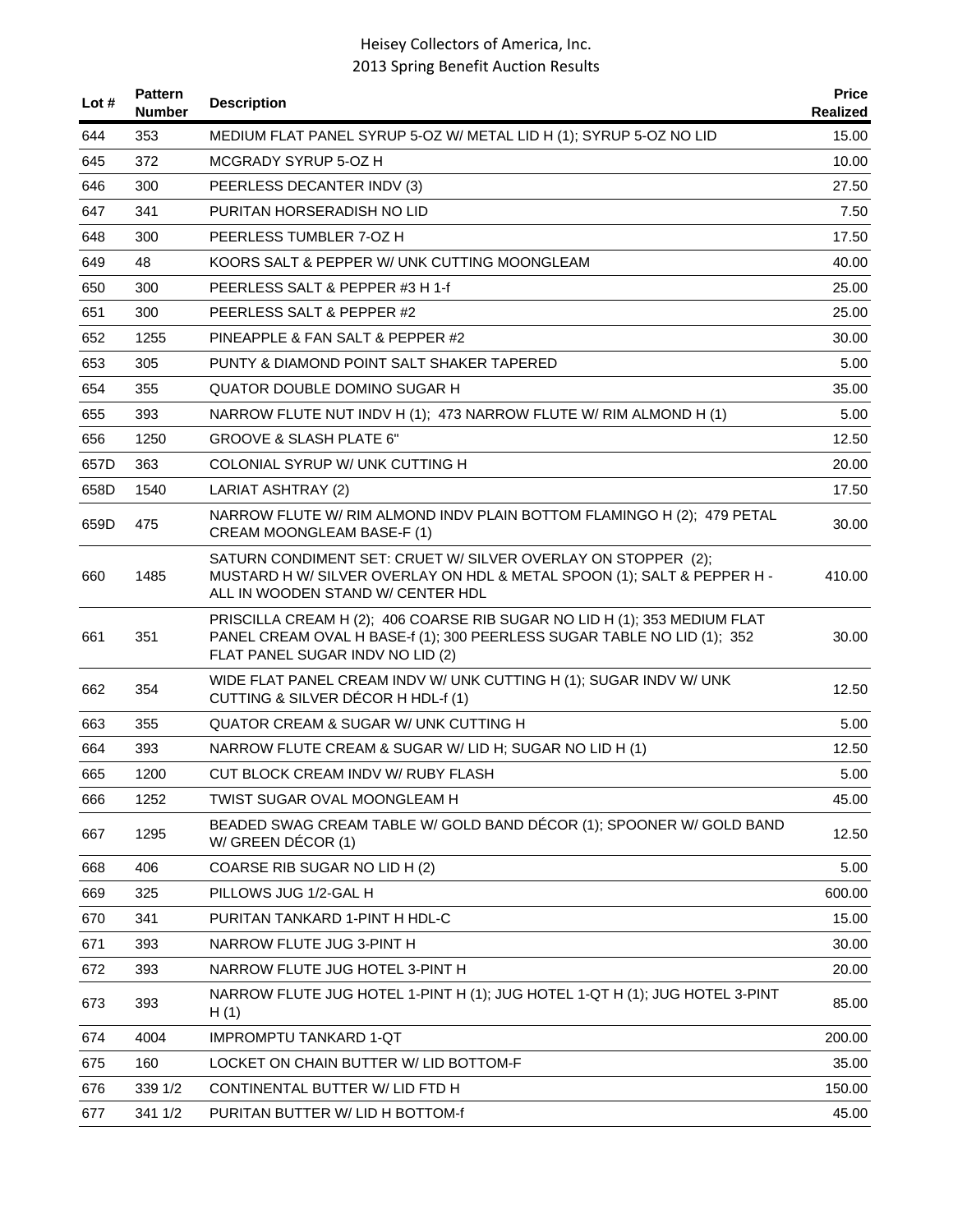| Lot # | <b>Pattern</b><br><b>Number</b> | <b>Description</b>                                                                                                                                           | <b>Price</b><br>Realized |
|-------|---------------------------------|--------------------------------------------------------------------------------------------------------------------------------------------------------------|--------------------------|
| 678   | 341                             | PURITAN BUTTED W/ LID FTD H                                                                                                                                  | 95.00                    |
| 679   | 343                             | SUNBURST BUTTER W/ LID H BOTTOM-f                                                                                                                            | 7.50                     |
| 680   | 397                             | COLONIAL CUPPED SCALLOP BUTTER W/ LID H                                                                                                                      | 20.00                    |
| 681   | 1205                            | FANCY LOOP BUTTER W/ LID WORN GOLD INNER RIM-F                                                                                                               | 45.00                    |
| 682   | 1184                            | YEOMAN MUSTARD NO LID SAHARA H                                                                                                                               | 35.00                    |
| 683   | 1189                            | YEOMAN CREAM INDV SAHARA H                                                                                                                                   | 25.00                    |
| 684   | 300                             | PEERLESS GOBLET H (3)                                                                                                                                        | 10.00                    |
| 685   | 1401                            | <b>EMPRESS NUT INDV SAHARA</b>                                                                                                                               | 25.00                    |
| 686   | 394                             | NARROW FLUTE NUT 3" W/ PATENT 2/22/16 H                                                                                                                      | 10.00                    |
| 687   | 1183                            | REVERE CREAM & SUGAR W/ LID W/ UNK CUTTING H                                                                                                                 | 12.50                    |
| 688   | 352                             | FLAT PANEL SUGAR INDV H                                                                                                                                      | 5.00                     |
| 689   | 1425                            | VICTORIAN ASHTRAY / MATCH HOLDER H                                                                                                                           | 40.00                    |
| 690   | 1252                            | TWIST NUT INDV MOONGLEAM H                                                                                                                                   | 20.00                    |
| 691   | 1229                            | OCTAGON NUT INVD H                                                                                                                                           | 10.00                    |
| 692   | 351                             | PRISCILLA OIL 2-OZ                                                                                                                                           | 10.00                    |
| 693   | 23                              | SHORT PANEL SALT CLOUDY & PEPPER                                                                                                                             | 7.50                     |
| 694   | 1201                            | FANDANGO SALT INDV 1-f (2)                                                                                                                                   | 20.00                    |
| 695   | 1186                            | YEOMAN ASHTRAY                                                                                                                                               | 15.00                    |
| 696   | 1186                            | YEOMAN ASHTRAY W/ MONO "JWR"                                                                                                                                 | 5.00                     |
| 697   | 1386                            | IRISH SETTER ASHTRAY FLAMINGO                                                                                                                                | 45.00                    |
| 698   | 1201                            | FANDANGO SALT & PEPPER #2 1-C                                                                                                                                | 25.00                    |
| 699   | 1590                            | ZODIAC SALT & PEPPER                                                                                                                                         | 25.00                    |
| 700   | 331                             | <b>COLONIAL PANEL SALT</b>                                                                                                                                   | 5.00                     |
| 701   | 1486                            | COLEPORT BAR 2-OZ                                                                                                                                            | 15.00                    |
| 702   | 369                             | HARTMAN PUNCH CUP H (1); 337 TOURAINE PUNCH CUP H (1); 1212 CRIM PUNCH<br>CUP H (1); 1168 STAR BOTTOM PUNCH CUP H (1); 406 COARSE RIB PUNCH CUP R f H<br>(1) | 7.50                     |
| 703   | 1225                            | PLAIN BAND SALT INDV                                                                                                                                         | 5.00                     |
| 704   | 429                             | PLAIN PANEL RECESS SALT FTD H                                                                                                                                | 7.50                     |
| 705   | 351                             | PRISCILLA OIL 4-OZ (2)                                                                                                                                       | 15.00                    |
| 706   | 393                             | NARROW FLUTE ICE TEA FTD                                                                                                                                     | 30.00                    |
| 707   | 1228                            | RINGLING EGG CUP FAINT H                                                                                                                                     | 30.00                    |
| 708   | 1201                            | FANDANGO ROSE BOWL 4"                                                                                                                                        | 55.00                    |
| 709   | 1503                            | CRYSTOLITE JAM JAR NO LID (1); 300 PEERLESS OIL 4-OZ NO STOPPER HDL-f (1)                                                                                    | 5.00                     |
| 710   | 343                             | SUNBURST BUTTER W/ LID H BOTTOM-f                                                                                                                            | 12.50                    |
| 711   | 1503                            | CRYSTOLITE RELISH 8" OBLONG 3-PRT                                                                                                                            | 10.00                    |
| 712   | 1483                            | STANHOPE SODA FTD 12-OZ W/ 605 FROST ETCH H                                                                                                                  | 175.00                   |
| 713   | 407                             | COARSE RIB JELLY LOW FTD 5" (1); 1503 CRYSTOLITE JELLY TRI-CORNER HDL<br>WEB BOTTOM (1)                                                                      | 5.00                     |
| 714   | 433                             | <b>GREEK KEY BANANA SPLIT FTD H</b>                                                                                                                          | 20.00                    |
| 715   | 473                             | NARROW FLUTE W/ RIM OIL 6-OZ STOPPER-f                                                                                                                       | 15.00                    |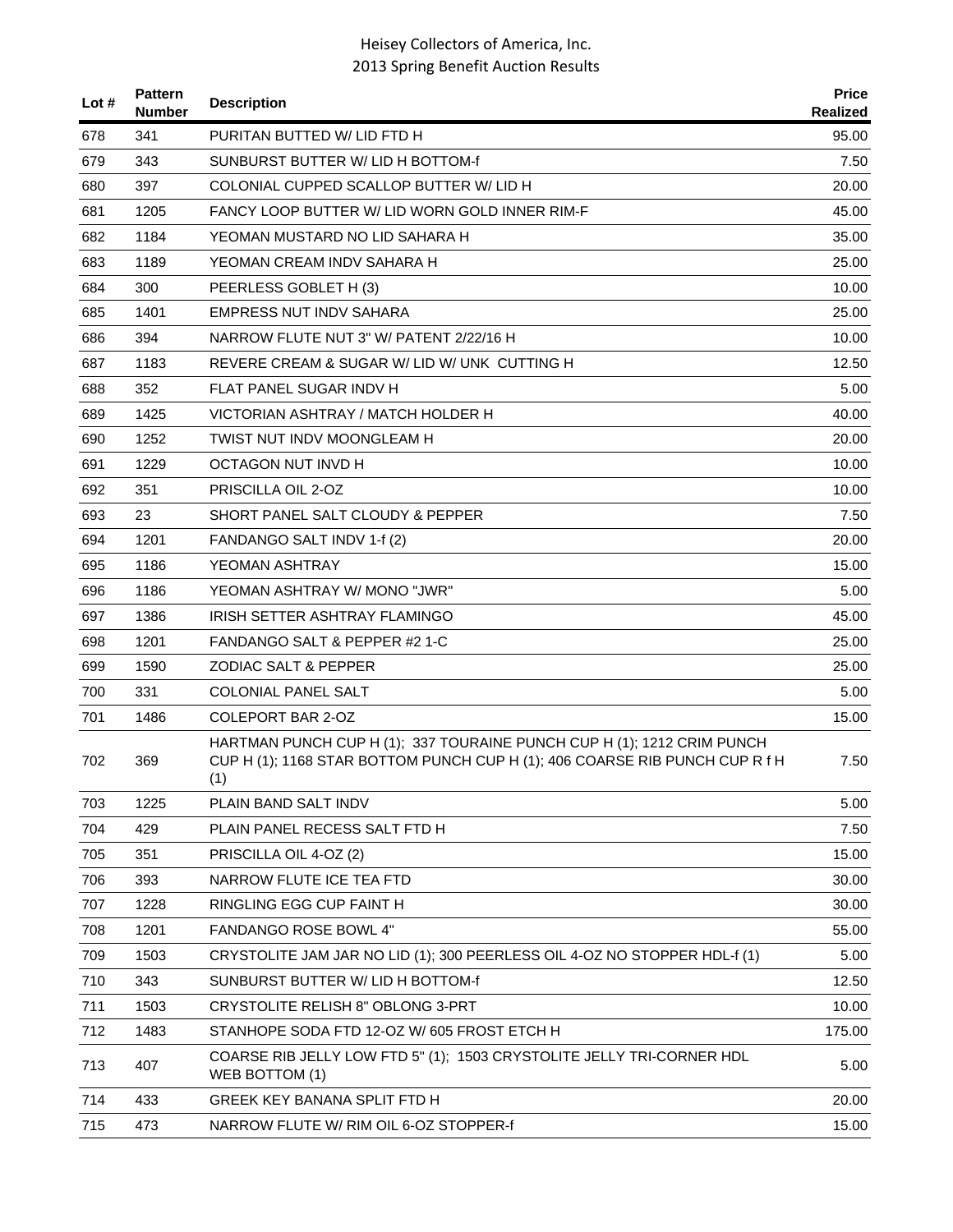| Lot $#$ | <b>Pattern</b><br><b>Number</b> | <b>Description</b>                                                                                                                | <b>Price</b><br>Realized |
|---------|---------------------------------|-----------------------------------------------------------------------------------------------------------------------------------|--------------------------|
| 716     | 1201                            | FANDANGO BUTTER LID ONLY                                                                                                          | 25.00                    |
| 717     | 1201                            | <b>FANDANGO PLATE CHEESE 8"</b>                                                                                                   | 30.00                    |
| 718     | 1447                            | ROCOCO BOWL FLORAL 12"                                                                                                            | 150.00                   |
| 719     | 1540                            | LARIAT COASTER 1-f (5)                                                                                                            | 20.00                    |
| 720     | 1540                            | LARIAT CANDLESTICK 2-LITE (PR)                                                                                                    | 15.00                    |
| 721     | 414                             | TUDOR SUGAR HOTEL W/ LID MOONGLEAM H                                                                                              | 220.00                   |
| 722     | 353                             | MEDIUM FLAT PANEL TUMBLER 8-OZ H 1-BASE B (4)                                                                                     | 12.50                    |
| 723     | 3333                            | OLD GLORY GOBLET H                                                                                                                | 5.00                     |
| 724     | 1184                            | YEOMAN GOBLET SAHARA                                                                                                              | 15.00                    |
| 725     | 407                             | COARSE RIB PLATE 11" H (1); 1218 SIMPLICITY PLATE 10" H (1)                                                                       | 5.00                     |
| 726     | 1170                            | PLEAT & PANEL PLATE 10 1/2" H (2)                                                                                                 | 5.00                     |
| 727     | 1184                            | YEOMAN PLATE 10 1/2" HAWTHORNE (7)                                                                                                | 400.00                   |
| 728     | 300                             | PEERLESS SAUCER CHAMPAGNE H (4)                                                                                                   | 5.00                     |
| 729     | 341                             | PURITAN SAUCER CHAMPAGNE H (6)                                                                                                    | 15.00                    |
| 730     | 300                             | PEERLESS SHERBET 6-OZ LOW FTD H (9)                                                                                               | 15.00                    |
| 731     | 300                             | PEERLESS EGG CUP FTD 5-OZ H (8)                                                                                                   | 20.00                    |
| 732     | 121                             | PINWHEEL CANDLESTICK FLAMINGO H (1); 300 PEERLESS CORDIAL H (1); 1405<br>IPSWICH SODA FTD 8-OZ H (1); 1223 HOT & COLD LINER H (2) | 27.50                    |
| 733     | 1433                            | THUMBPRINT & PANEL CANDLESTICK 2-LITE (PR)                                                                                        | 25.00                    |
| 734     | 1205                            | <b>FANCY LOOP TOOTHPICK WORN GOLD</b>                                                                                             | 17.50                    |
| 735     | 1205                            | FANCY LOOP TOOTHPICK GOOD GOLD EMERALD                                                                                            | 65.00                    |
| 736     | 1280                            | WINGED SCROLL TOOTHPICK WORN GOLD CUSTARD                                                                                         | 95.00                    |
| 737     | 351                             | PRISCILLA ALE 4-OZ H                                                                                                              | 25.00                    |
| 738     | 1238                            | BEEHIVE PLATE 5" FLAMINGO                                                                                                         | 22.50                    |
| 739     | 1503                            | CRYSTOLITE CIGARETTE HOLDER FTD H                                                                                                 | 5.00                     |
| 740     | 310                             | RING BAND TUMBLER ROSE DÉCOR WORN GOLD CUSTARD                                                                                    | 20.00                    |
| 741     | 1469                            | RIDGELEIGH COMPORT FTD 8"                                                                                                         | 22.50                    |
| 742     | 1295                            | <b>BEADED SWAG SPOONER</b>                                                                                                        | 10.00                    |
| 743     | 351                             | PRISCILLA VASE 3" W/ SILVER OVERLAY H                                                                                             | 37.50                    |
| 744     | 1503                            | <b>CRYSTOLITE CRUET</b>                                                                                                           | 15.00                    |
| 745     | 354                             | WIDE FLAT PANEL STACK SET: CREAM & SUGAR & BUTTER PAT H                                                                           | 35.00                    |
| 746     | $\overline{2}$                  | SALAD SPOON H                                                                                                                     | 45.00                    |
| 747     | 1225                            | PLAIN BAND CRUET 6-OZ                                                                                                             | 17.50                    |
| 748     | 134                             | TRIDENT CANDLESTICK 2-LITE MOONGLEAM H                                                                                            | 190.00                   |
| 749     | 1433                            | THUMBPRINT & PANEL CANDLESTICK 2-LITE MOONGLEAM                                                                                   | 155.00                   |
| 750     | 5048                            | ROOSTER HEAD COCKTAIL 1-INTERNAL FRACTURE (4)                                                                                     | 150.00                   |
| 751     | 1503                            | CRYSTOLITE CANDLEBLOCK ROSETTE (1); 1502 CRYSTOLITE CANDLEBLOCK SWIRL<br>(1)                                                      | 10.00                    |
| 752     | 1401                            | EMPRESS SALT & PEPPER 1-GLASS TOP 1-METAL TOP SAHARA                                                                              | 40.00                    |
| 753     | 1401                            | EMPRESS CRUET SAHARA 1-STOPPER BASE f (2)                                                                                         | 50.00                    |
| 754     | 1401                            | EMPRESS NUT INDV DF SAHARA (2)                                                                                                    | 25.00                    |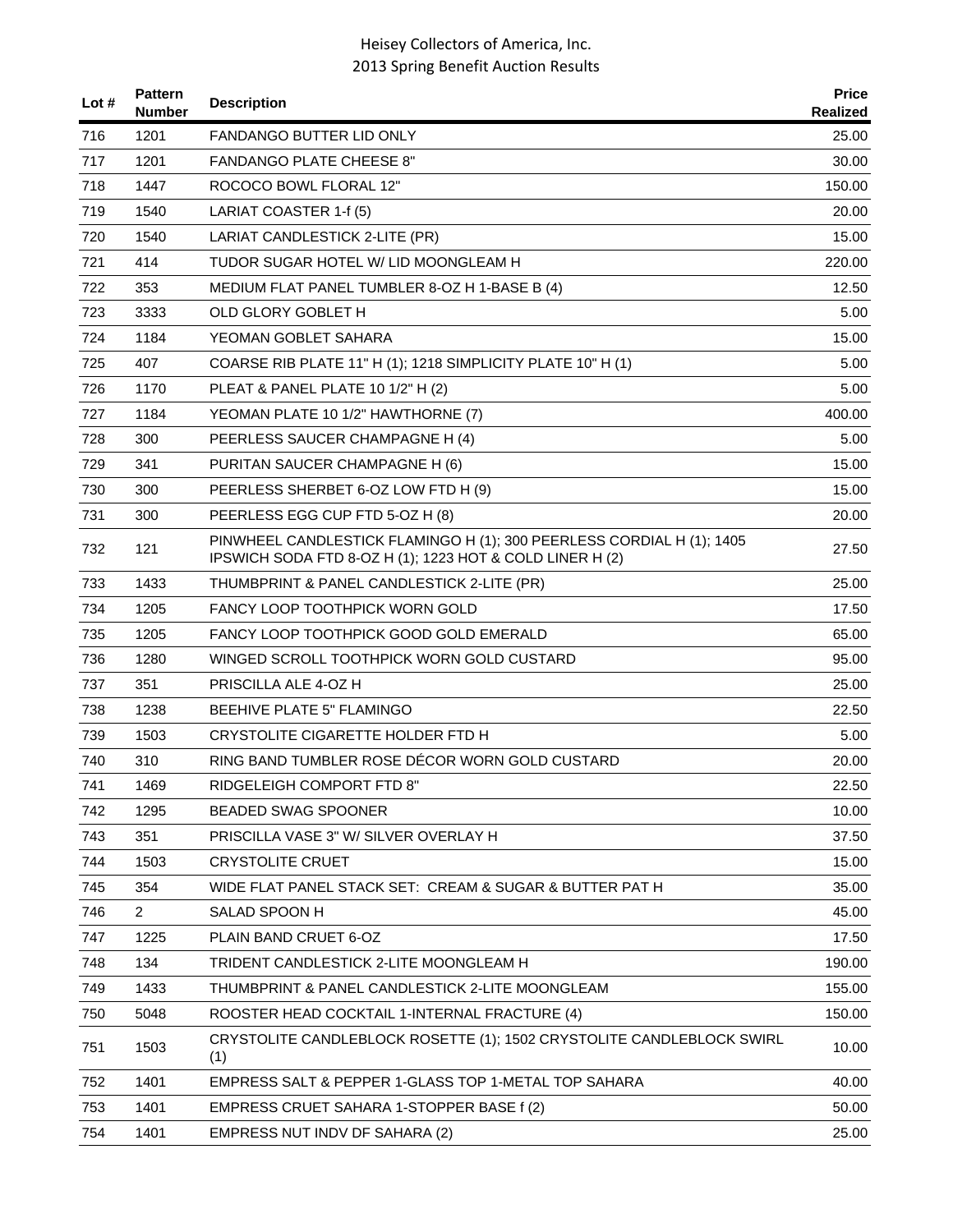| Lot # | <b>Pattern</b><br><b>Number</b> | <b>Description</b>                                                                                                                                                     | <b>Price</b><br>Realized |
|-------|---------------------------------|------------------------------------------------------------------------------------------------------------------------------------------------------------------------|--------------------------|
| 755   | 1401                            | EMPRESS JELLY 2-HDL FTD 6" SAHARA H                                                                                                                                    | 20.00                    |
| 756   | 1401                            | EMPRESS SUGAR INDV SAHARA H (2)                                                                                                                                        | 10.00                    |
| 757   | 1401                            | EMPRESS MUSTARD W/LID W/10 SPOON SAHARA H                                                                                                                              | 65.00                    |
| 758   | 1401                            | EMPRESS MAYONNAISE DF SAHARA                                                                                                                                           | 10.00                    |
| 759   | 1401                            | EMPRESS MARMALADE NO LID SAHARA H 1-FT f                                                                                                                               | 10.00                    |
| 760   | 1401                            | EMPRESS RELISH TRIPLEX 8" SAHARA H                                                                                                                                     | 25.00                    |
| 761   | 1401                            | EMPRESS CELERY 10" SAHARA H RIM-f                                                                                                                                      | 12.50                    |
| 762   | 1401                            | EMPRESS SHERBET SAHARA H (4)                                                                                                                                           | 45.00                    |
| 763   | 1401                            | EMPRESS PLATE 10 1/2" RND SAHARA H (4); PLATE 8" RND SAHARA H (5); PLATE 7"<br>RND SAHARA H (3); PLATE 7" SQ SAHARA H (1); CUP SAHARA H (4); SAUCER RND<br>SAHARA H(3) | 150.00                   |
| 764   | 3390                            | CARCASSONNE GOBLET SHORT STEM SAHARA (3)                                                                                                                               | 20.00                    |
| 765   | 1540                            | LARIAT CHEESE & CRACKER (2-PCS)                                                                                                                                        | 17.50                    |
| 766   | 1540                            | LARIAT PLATTER OVAL 14" BOTTOM RIM-f's                                                                                                                                 | 20.00                    |
| 767   | 1540                            | LARIAT MAYONNAISE W/ 980 MOONGLO CUTTING H RIM-f                                                                                                                       | 12.50                    |
| 768   | 1540                            | <b>LARIAT MAYONNAISE H</b>                                                                                                                                             | 7.50                     |
| 769   | 1540                            | LARIAT PLATE SANDWICH 14"                                                                                                                                              | 12.50                    |
| 770   | 1540                            | <b>LARIAT BOWL FLORAL 12"</b>                                                                                                                                          | 10.00                    |
| 771   | 1540                            | <b>LARIAT BOWL GARDENIA 12"</b>                                                                                                                                        | 12.50                    |
| 772   | 1540                            | LARIAT CONFECTION HDL 7"                                                                                                                                               | 55.00                    |
| 773   | 1540                            | LARIAT CREAM (2); SUGAR (1)                                                                                                                                            | 10.00                    |
| 774   | 1540                            | LARIAT CANDLESTICK 1-LITE (PR)                                                                                                                                         | 10.00                    |
| 775   | 1540                            | LARIAT VASE FAN #2                                                                                                                                                     | 60.00                    |
| 776   | 1469                            | RIDGELEIGH PLATE SANDWICH 13" H 1-SUNPURPLE (2)                                                                                                                        | 10.00                    |
| 777   | 1469                            | RIDGELEIGH VASE INDV #3                                                                                                                                                | 10.00                    |
| 778   | 341                             | PURITAN SHERBET LOW FTD 3-OZ H (3)                                                                                                                                     | 10.00                    |
| 779   | 341                             | PURITAN NAPPY 3 1/2" H (3); NAPPY 4" H (2); NAPPY SHALLOW 5" H (5)                                                                                                     | 22.50                    |
| 780   | 1506                            | WHIRLPOOL PLATE TORTE 13" H                                                                                                                                            | 20.00                    |
| 781   | 1506                            | WHIRLPOOL BOWL GARDENIA 13" H                                                                                                                                          | 25.00                    |
| 782   | 1506                            | WHIRLPOOL BOWL FLORAL 12" H                                                                                                                                            | 15.00                    |
| 783   | 1506                            | WHIRLPOOL NAPPY 9" H                                                                                                                                                   | 55.00                    |
| 784   | 1506                            | WHIRLPOOL PLATE 7" (3)                                                                                                                                                 | 25.00                    |
| 785   | 1506                            | WHIRLPOOL NAPPY 4" H (4)                                                                                                                                               | 65.00                    |
| 786   | 1506                            | WHIRLPOOL ICE TEA FTD H (11)                                                                                                                                           | 105.00                   |
| 787   | 1506                            | WHIRLPOOL JUICE FTD H (8)                                                                                                                                              | 85.00                    |
| 788   | 1506                            | WHIRLPOOL OYSTER COCKTAIL H (7)                                                                                                                                        | 25.00                    |
| 789   | 1506                            | WHIRLPOOL CREAM & SUGAR H                                                                                                                                              | 65.00                    |
| 790   | 1506                            | WHIRLPOOL GOBLET H (12)                                                                                                                                                | 60.00                    |
| 791   | 300 1/2                         | PEERLESS SUGAR HOTEL FTD H (1); BOWL FINGER H (1); 352 FLAT PANEL BOWL 7"<br>H(1)                                                                                      | 12.50                    |
| 792   | 341                             | PURITAN NAPPY SHALLOW 7 1/2" H (1); 1150 COLONIAL STAR PLATE 6" H (5)                                                                                                  | 5.00                     |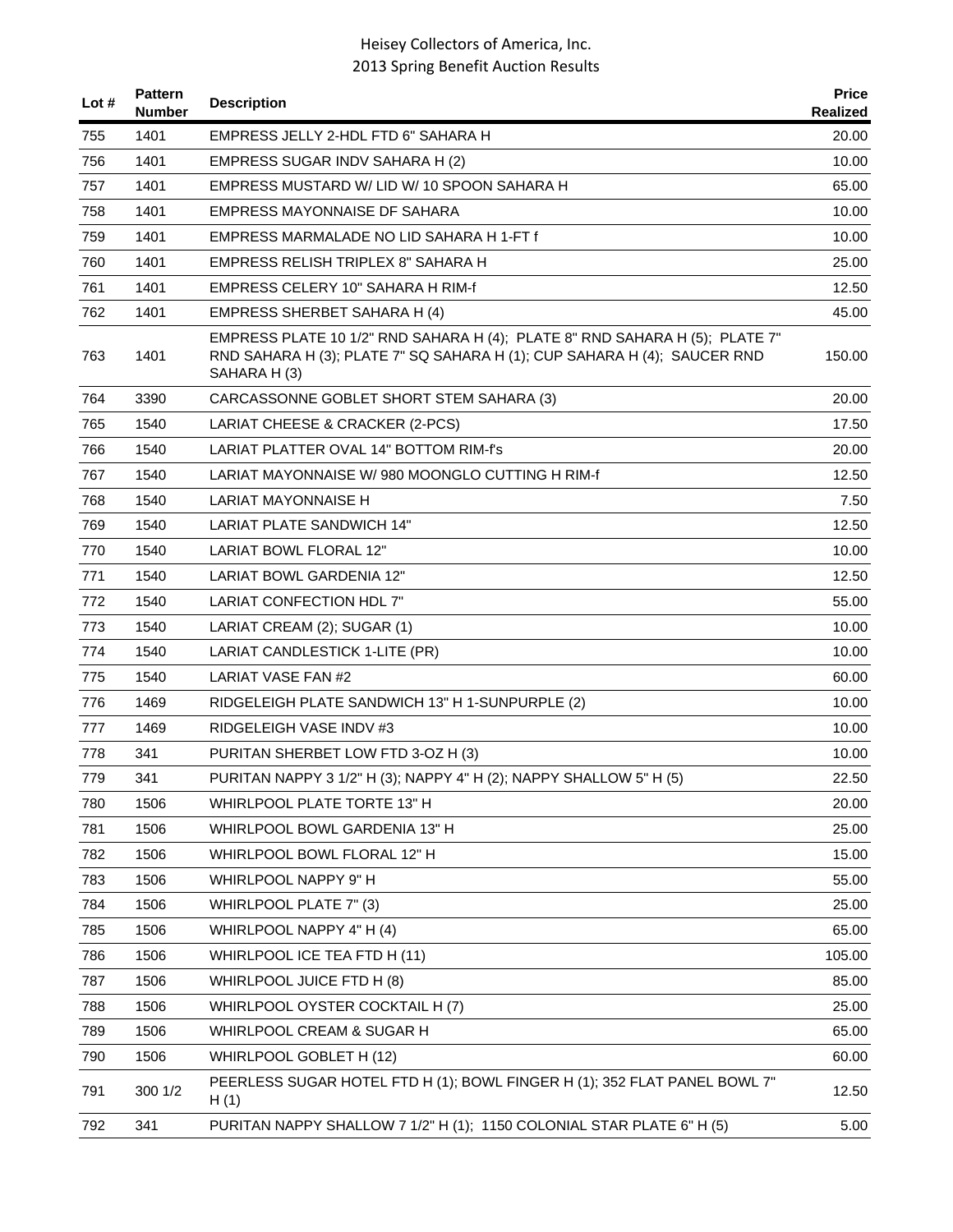| Lot $#$ | <b>Pattern</b><br>Number | <b>Description</b>                                      | <b>Price</b><br>Realized |
|---------|--------------------------|---------------------------------------------------------|--------------------------|
| 793     | 134                      | TRIDENT CANDLESTICK 2-LITE FLAMINGO                     | 70.00                    |
| 794     | 1252                     | TWIST NAPPY 4" FLAMINGO H 2-CLOUDY (6)                  | 25.00                    |
| 795     | 1252                     | TWIST SAUCER CHAMPAGNE 5-OZ FLAMINGO (4)                | 25.00                    |
| 796     | 1252                     | TWIST SAUCER CHAMPAGNE FLAMINGO H (4)                   | 35.00                    |
| 797     | 1252                     | TWIST SAUCER CHAMPAGNE FLAMINGO H (3)                   | 30.00                    |
| 798     | 1252                     | TWIST PLATE 6" FLAMINGO (4)                             | 30.00                    |
| 799     | 1252                     | TWIST PLATE 6" FLAMINGO (4)                             | 30.00                    |
| 800     | 1252                     | TWIST PLATE 6" FLAMINGO (4)                             | 22.50                    |
| 801     | 1252                     | TWIST PLATE 8" FLAMINGO 1-B (4)                         | 12.50                    |
| 802     | 1252                     | TWIST PLATE 8" FLAMINGO (4)                             | 27.50                    |
| 803     | 1252                     | TWIST PLATE 8" FLAMINGO (4)                             | 22.50                    |
| 804     | 1252                     | TWIST CUP & SAUCER FLAMINGO H (4-SETS)                  | 30.00                    |
| 805     | 1252                     | TWIST CUP 2-BASE f'S STAIN & SAUCER FLAMINGO H (4-SETS) | 20.00                    |
| 806D    |                          | <b>TOOL FURNACE SHOVEL WORN EDGE</b>                    | 65.00                    |
| 807     | 1252                     | TWIST CREAM & SUGAR HOTEL OVAL FLAMINGO H               | 50.00                    |
| 808     | 1252                     | <b>TWIST NAPPY 8" FLAMINGO H BASE ROUGHNESS</b>         | 30.00                    |
| 809     | 1252                     | TWIST CELERY 12" FLAMINGO H                             | 15.00                    |
| 810     | 1252                     | TWIST PLATTER 12" FLAMINGO H SHOWS WEAR                 | 10.00                    |
| 811     | 1231                     | RIBBED OCTAGON CELERY 12" FLAMINGO H                    | 17.50                    |
| 812     | 1485                     | SATURN GOBLET H (4)                                     | 45.00                    |
| 813     | 4054                     | CORONATION JUICE 5-OZ (4)                               | 25.00                    |
| 814     | 1503                     | CRYSTOLITE COASTER 3" H (2)                             | 12.50                    |
| 815     | 3308                     | BOB WHITE GOBLET W/366 PEACOCK ETCH                     | 5.00                     |
| 816     | 411                      | TUDOR BAR 2-OZ H (2)                                    | 25.00                    |
| 817     | 1590                     | ZODIAC JUICE FTD 5-OZ H (3)                             | 10.00                    |
| 818     | 1590                     | ZODIAC CHAMPAGNE/SHERBET H (3)                          | 20.00                    |
| 819     | 5040                     | <b>LARIAT SHERBET THICK STEM</b>                        | 12.50                    |
| 820     | 1540                     | <b>LARIAT ICE TEA FTD 12-OZ</b>                         | 15.00                    |
| 821     |                          | GOBLET UNK W/ SATURN BOWL KIMBERLY-LIKE STEM            | 140.00                   |
| 822     | 3357                     | KING ARTHUR GOBLET MOONGLEAM STEM & FT                  | 25.00                    |
| 823     | 3357                     | KING ARTHUR SHERBET LOW FTD MOONGLEAM STEM & FT         | 17.50                    |
| 824     | 1624                     | PATIO TUMBLER 10-OZ AMBER                               | 45.00                    |
| 825     | 1624                     | PATIO TUMBLER 10-OZ AMBER                               | 45.00                    |
| 826     | 4083                     | STANHOPE SODA FTD 12-OZ ZIRCON                          | 110.00                   |
| 827     | 394                      | NARROW FLUTE SODA FTD 12-OZ H SAND ON 1 PANEL           | 5.00                     |
| 828     | 394                      | NARROW FLUTE SODA FTD 10-OZ H                           | 7.50                     |
| 829     | 341                      | PURITAN SAUCER CHAMPAGNE H (4)                          | 5.00                     |
| 830     | 341                      | PURITAN TANKARD 1/2-GAL H HDL-C                         | 30.00                    |
| 831     | 341 1/2                  | PURITAN SUGAR TABLE W/ LID H                            | 17.50                    |
| 832     | 17                       | PUFF BOX W/ METAL LID H                                 | 5.00                     |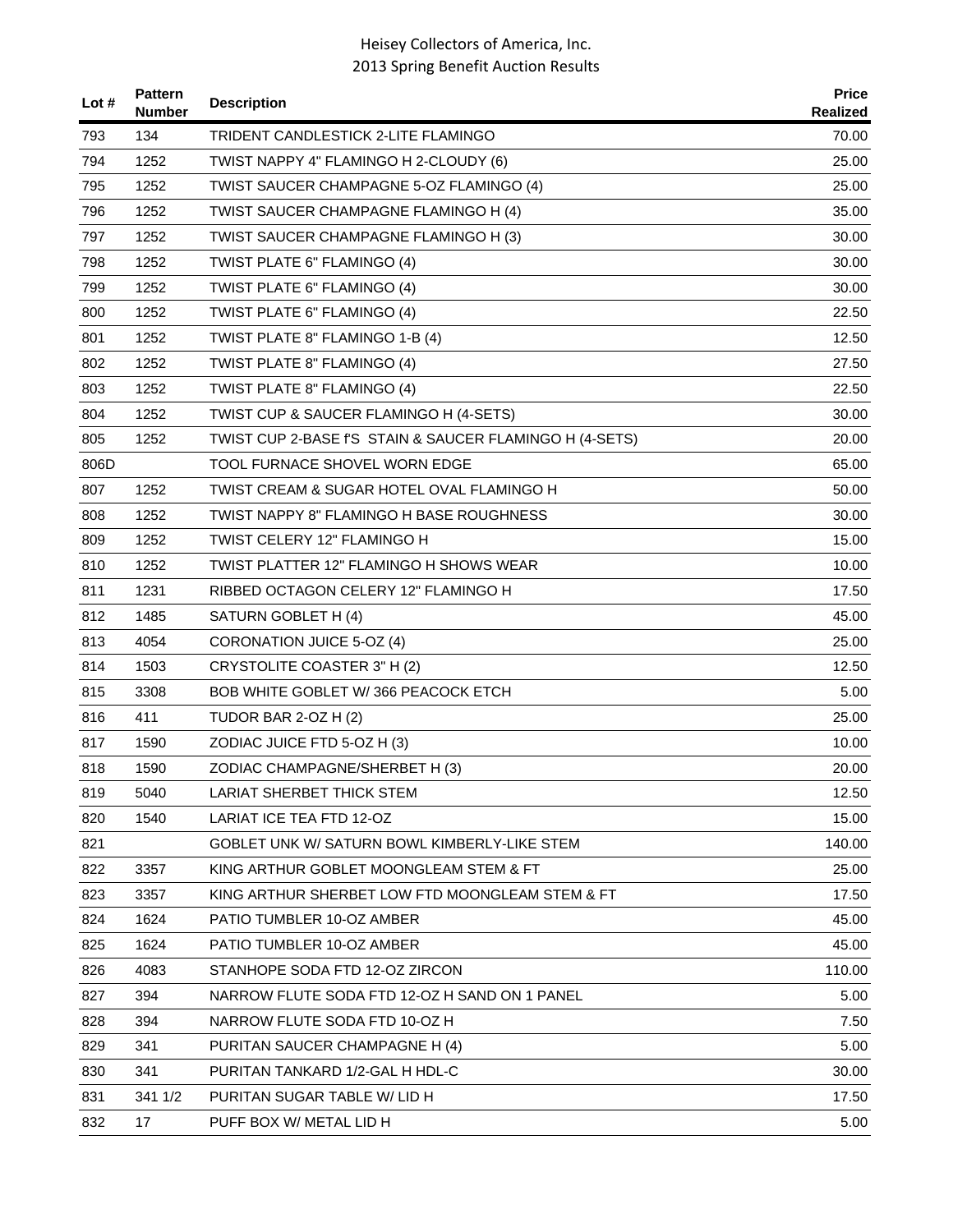| Lot # | <b>Pattern</b><br><b>Number</b> | <b>Description</b>                                                                                                                     | <b>Price</b><br>Realized |
|-------|---------------------------------|----------------------------------------------------------------------------------------------------------------------------------------|--------------------------|
| 833   | 352                             | FLAT PANEL BOWL STRAWBERRY 8 1/2" NO DRAINER H                                                                                         | 35.00                    |
| 834   | 341 1/2                         | PURITAN JUG BULBOUS 3-QT H HDL-C                                                                                                       | 40.00                    |
| 835   | 373                             | OLD WILLIAMSBURG COCKTAIL H (10)                                                                                                       | 17.50                    |
| 836   | 429                             | PLAIN PANEL RECESS SHERBET H (4)                                                                                                       | 12.50                    |
| 837   | 359                             | COLONIAL SAUCER CHAMPAGNE H (2); 1217 NASHPORT SHERBET H (1); 229<br>CONTINENTAL SHERBET H (1); 300 PEERLESS MUSTARD BOTTOM ONLY H (1) | 10.00                    |
| 838   | 461                             | CONVEX CIRCLE NAPPY 4 1/2" H 1-RIM f (6)                                                                                               | 7.50                     |
| 839   | 7000                            | SUNFLOWER BOWL FLORAL FLARED 12" (2)                                                                                                   | 45.00                    |
| 840   | 150                             | BANDED FLUTE PLATE 5" H (3)                                                                                                            | 5.00                     |
| 841   | 1433                            | THUMBPRINT & PANEL CANDLESTICK 2-LITE (PR)                                                                                             | 15.00                    |
| 842   | 112                             | MERCURY CANDLESTICK 1-LITE FLAMINGO (PR)                                                                                               | 30.00                    |
| 843   | 355                             | QUATOR CREAM & SUGAR W/ UNK CUTTING H                                                                                                  | 20.00                    |
| 844   | 1184                            | YEOMAN BOWL PLATEAU 15" W/ 447 EMPRESS ETCH MARIGOLD SUGAR                                                                             | 65.00                    |
| 845   | 301                             | OLD WILLIAMSBURG CANDELABRA 2-LITE W/ BOBECHES & PRISMS SHORT BASE<br><b>SAHARA</b>                                                    | 150.00                   |
| 846   | 1612                            | BOTANICAL ASHTRAY NOT-FROSTED H CORNER ROUGHNESS                                                                                       | 37.50                    |
| 847   | 3386                            | DIAMOND ROSE PILSNER H (2)                                                                                                             | 95.00                    |
| 848   | 300                             | PEERLESS VASE ORCHID 8"                                                                                                                | 150.00                   |
| 849   | 1541                            | ATHENA CREAM & SUGAR                                                                                                                   | 17.50                    |
| 850   | 1235                            | BEADED PANEL & SUNBURST NAPPY 4 1/2" 1-F (3)                                                                                           | 12.50                    |
| 851   | 107                             | WELLINGTON CANDLESTICK FLAMINGO                                                                                                        | 85.00                    |
| 852   | 1503                            | CRYSTOLITE CANDY W/LID 7" H                                                                                                            | 30.00                    |
| 853   | 1170                            | PLEAT & PANEL CRUET FLAMINGO                                                                                                           | 30.00                    |
| 854   | 1425                            | VICTORIAN CELERY 12" H                                                                                                                 | 5.00                     |
| 855   | 1201                            | FANDANGO NAPPY CRIMPED 9 1/2" RIM-F                                                                                                    | 30.00                    |
| 856   | 351                             | PRISCILLA GRAPEFRUIT TALL STRAIGHT H                                                                                                   | 40.00                    |
| 857   | 1201                            | <b>FANDANGO COMPORT 8"</b>                                                                                                             | 60.00                    |
| 858   | 1229                            | OCTAGON CHEESE HDL HAWTHORNE (1); 1231 RIBBED OCTAGON PLATE 7"<br>HAWTHORNE (2)                                                        | 55.00                    |
| 859   | 1469                            | RIDGELEIGH JELLY INDV OVAL H (6)                                                                                                       | 40.00                    |
| 860   | 1509                            | QUEEN ANN CANDELABRA (PR)                                                                                                              | 50.00                    |
| 861   | 1553                            | <b>SPARROW</b>                                                                                                                         | 70.00                    |
| 862   | 1220                            | PUNTY BAND CREAM & SUGAR W/ LID TABLE W/ RUBY FLASH                                                                                    | 30.00                    |
| 863   | 341                             | PURITAN JELLY FTD 5" H                                                                                                                 | 10.00                    |
| 864   | 3424                            | ADMIRALTY ICE TEA FTD H                                                                                                                | 12.50                    |
| 865   | 3333                            | OLD GLORY GOBLET W/ 413 RENNAISANCE ETCH H                                                                                             | 10.00                    |
| 866   | 1401                            | EMPRESS ASHTRAY COBALT H SHOWS WEAR                                                                                                    | 85.00                    |
| 867   | 5                               | PATRICIAN CANDLESTICK 5" H (PR)                                                                                                        | 30.00                    |
| 868   | 5                               | PATRICIAN CANDLESTICK 9" (PR)                                                                                                          | 45.00                    |
| 869   | 27                              | DAISY CANDLESTICK 9" W/ UNK KCUTTING H                                                                                                 | 90.00                    |
| 870   | 28                              | ELIZABETH CANDLESTICK 9" OVERCUT ON PANELS (PR)                                                                                        | 130.00                   |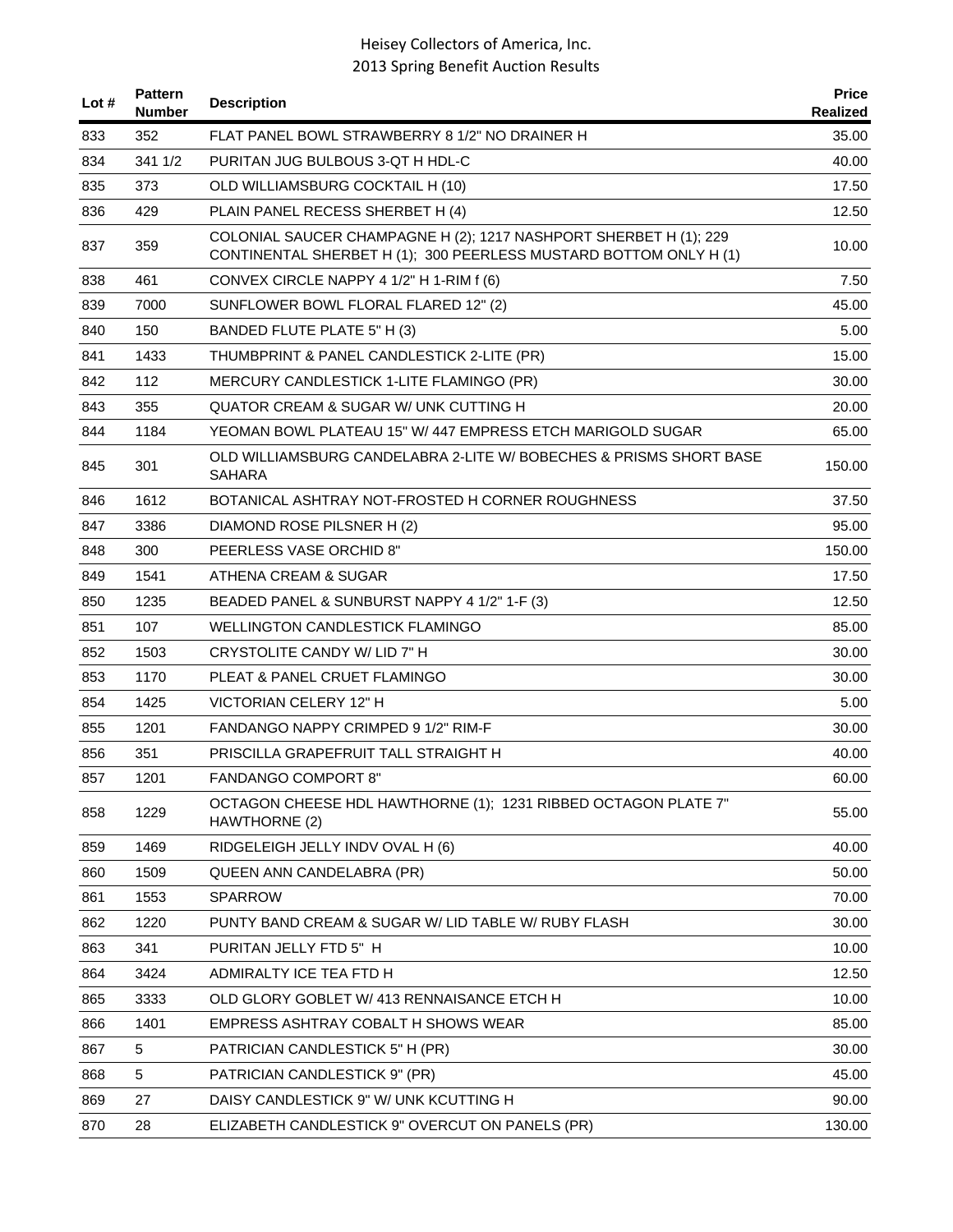| Lot $#$ | <b>Pattern</b><br><b>Number</b> | <b>Description</b>                                                                                                                                                        | <b>Price</b><br>Realized |
|---------|---------------------------------|---------------------------------------------------------------------------------------------------------------------------------------------------------------------------|--------------------------|
| 871D    | 33                              | SKIRTED PANEL CANDLESTICK TOY (PR)                                                                                                                                        | 22.50                    |
| 872     | 70                              | OCTAGON CANDLESTICK 7" PANEL-f's H (PR)                                                                                                                                   | 30.00                    |
| 873D    | 99                              | LITTLE SQUATTER CANDLESTICK f (PR); CANDLESTICK W/ UNK CUTTING<br>MOONGLEAM (1)                                                                                           | 20.00                    |
| 874     | 109                             | PETTICOAT DOLPHIN CANDLESTICK MOONGLEAM                                                                                                                                   | 80.00                    |
| 875     | 136                             | TRIPLEX CANDLESTICK SAHARA (PR)                                                                                                                                           | 175.00                   |
| 876     | 137                             | CONCAVE CIRCLE CANDLESTICK SAHARA                                                                                                                                         | 115.00                   |
| 877     | 140                             | CROCUS CANDLESTICK 2-LITE SAHARA H                                                                                                                                        | 575.00                   |
| 878     | 142                             | CASCADE CANDLESTICK COBALT W/ CRYSTAL FT                                                                                                                                  | 275.00                   |
| 879     | 200                             | CLASSIC CANDLESTICK 9" MADE INTO A LAMP - NO SHADE - H f                                                                                                                  | 75.00                    |
| 880     | 207                             | PATRICIAN CANDLESTICK 11" MADE INTO A LAMP - NO SHADE - H                                                                                                                 | 205.00                   |
| 881     | 1428                            | <b>WARWICK VASE 2" COBALT</b>                                                                                                                                             | 140.00                   |
| 882     | 1433                            | THUMBPRINT & PANEL VASE FLARED 8" COBALT H                                                                                                                                | 1,000.00                 |
| 883     | 3350                            | WABASH WINE HAWTHORNE H                                                                                                                                                   | 25.00                    |
| 884     | 3360                            | PENN CHARTER GOBLET 8-OZ CHECKER OPTIC HAWTHORNE H                                                                                                                        | 40.00                    |
| 885     | 3333                            | OLD GLORY PARFAIT 4 1/2-OZ DO HAWTHORNE H                                                                                                                                 | 65.00                    |
| 886     | 1233                            | PRESSED DIAMOND CEREAL HAWTHORNE H                                                                                                                                        | 25.00                    |
| 887     | 419                             | SUSSEX BOWL FINGER COBALT H                                                                                                                                               | 155.00                   |
| 888     | 4071                            | BOWL FINGER BLOWN WO RIM I'S TANGERINE                                                                                                                                    | 145.00                   |
| 889     | 1280                            | WINGED SCROLL TRAY 6" EMERALD RIM-f                                                                                                                                       | 160.00                   |
| 890     | 341                             | PURITAN SHERBET LOW FTD SCALLOPED CUSTARD H                                                                                                                               | 850.00                   |
| 891     | 1295                            | BEADED SWAG BON BON 6" FLARED ENDS & SIDES CUSTARD                                                                                                                        | 35.00                    |
| 892     |                                 | GLASS PENDANT W/ DIAMOND H W/ GOLD-TONE BEZELEL (1); CHARM HCA<br>SERVICE PIN IN GOLD-TONE W/ BLUE ENAMEL (1); CHARM HCA SERVICE PIN IN<br>SILVER-TONE W/ BLUE ENAMEL (1) | 85.00                    |
| 893     | 1506                            | WHIRLPOOL GOBLET 10-OZ (1); 1405 IPSWICK SAUCER CHAMPAGNE 4-OZ (1)                                                                                                        | 20.00                    |
| 894     | 1425                            | VICTORIAN TUMBLER FTD 12-OZ H (6)                                                                                                                                         | 20.00                    |
| 895     | 341                             | PURITAN WINE H (1) 341 PURITAN PUNCH CUP H (1); 339 CONTINENTAL TUMBLER H<br>(1);                                                                                         | 10.00                    |
| 896     | 359                             | COLONIAL SHERBET 3 1/2-OZ H (3)                                                                                                                                           | 5.00                     |
| 897     | 1540                            | LARIAT CANDLESTICK 2-LITE W/ LEAF & CHERRY CARVING 1-f (PR)                                                                                                               | 15.00                    |
| 898     | 1428                            | WARWICK VASE INDV 2 1/2" H (2)                                                                                                                                            | 32.50                    |
| 899     | $\overline{2}$                  | OLD WILLIAMSBURG CANDLESTICK 9" (1); 112 MERCURY CANDLESTICK W/ 507<br>ORCHID ETCH (1)                                                                                    | 45.00                    |
| 900     | 134                             | TRIDENT CANDLESTICK FLAMINGO (PR)                                                                                                                                         | 185.00                   |
| 901     | 5078                            | PARK AVENUE COCKTAIL H (2)                                                                                                                                                | 45.00                    |
| 902     | 451                             | CROSS LINED FLUTE JELLY HDL H                                                                                                                                             | 5.00                     |
| 903     | 1632                            | LODESTAR BOWL FLORAL CRIMPED 10" DAWN H                                                                                                                                   | 185.00                   |
| 904     | 1632                            | LODESTAR CANDLESTICK CENTER PIECE 1-LITE 4" H (PR)                                                                                                                        | 70.00                    |
| 905     | 1184                            | YEOMAN BON BON HDL 6 1/2" MOONGLEAM                                                                                                                                       | 50.00                    |
| 906     | 1951                            | CABOCHON CREAM & SUGAR W/ LID H (PR)                                                                                                                                      | 20.00                    |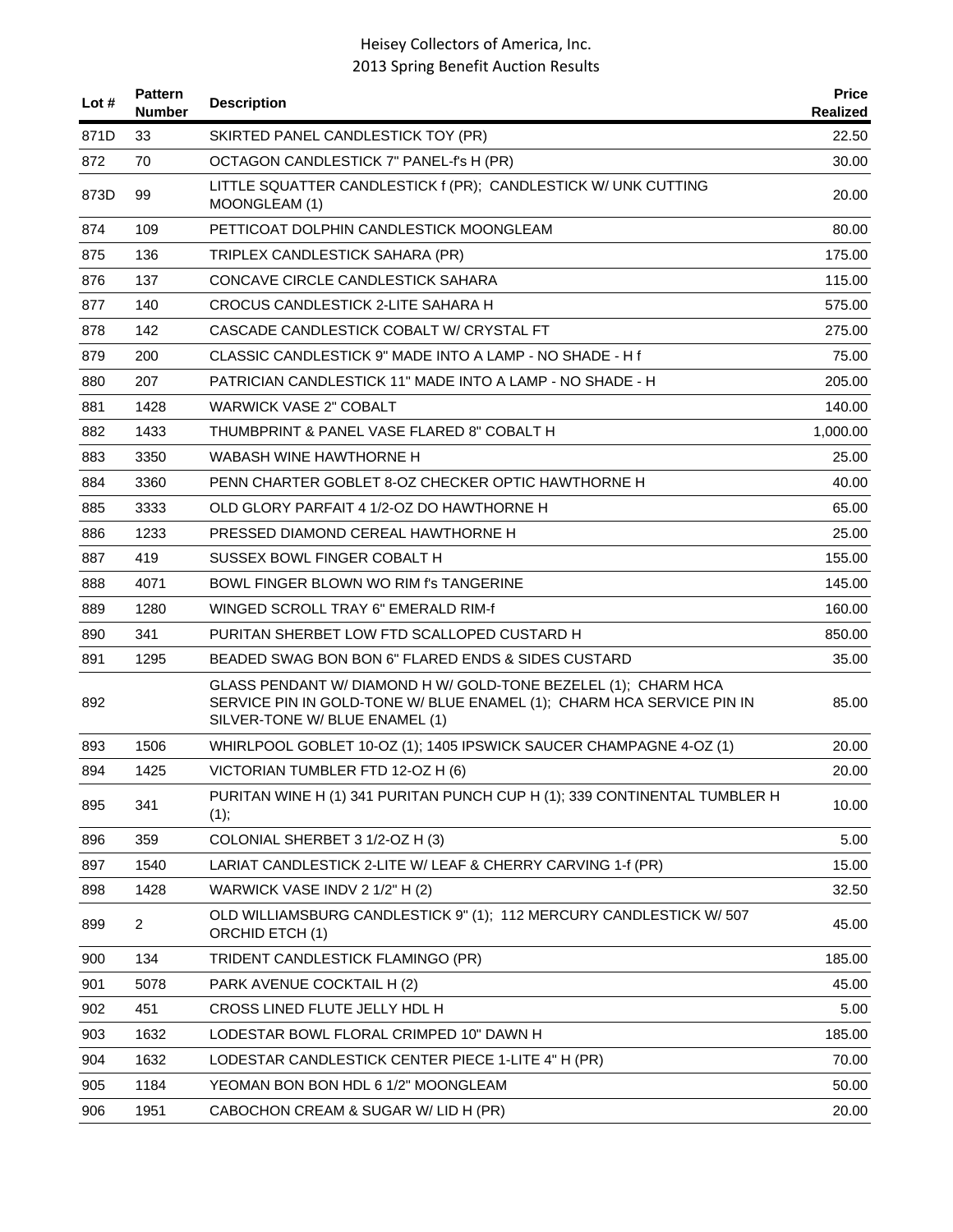| Lot # | <b>Pattern</b><br><b>Number</b> | <b>Description</b>                                                                                                                                                | <b>Price</b><br>Realized |
|-------|---------------------------------|-------------------------------------------------------------------------------------------------------------------------------------------------------------------|--------------------------|
| 907   | 56                              | SWEET SCROLL MATCH HOLDER OPAL H WORN DÉCOR                                                                                                                       | 100.00                   |
| 908   | 1559                            | COLUMBIA CANDLESTICK 1-LITE CRIMPED (PR); 1503 CRYSTOLITE CANDLESTICK 1-<br>LITE (PR); 7000 SUNFLOWER CANDLESTICK 1-LITE (PR)                                     | 35.00                    |
| 909   | 3333                            | OLD GLORY GOBLET W/ 679 WINDSOR CUTTING H (8)                                                                                                                     | 70.00                    |
| 910   | 407                             | <b>COARSE RIB CELERY 12" H</b>                                                                                                                                    | 15.00                    |
| 911   | 343                             | SUNBURST PUNCH CUP H (1); 339 1/2 CONTINENTAL CREAM FTD TABLE H FT-f (1);<br>1183 REVERE MARMALADE BOTTOM ONLY W/ UNK CUTTING H (1)                               | 10.00                    |
| 912   | 1567                            | PLANTATION COMPORT W/ LID H                                                                                                                                       | 55.00                    |
| 913   | 6060                            | COUNTRY CLUB COCKTAIL SHAKER MONO "WHR"                                                                                                                           | 40.00                    |
| 914   | 6060                            | COUNTRY CLUB SODA 18-OZ W/ 577 WINCHESTER ETCH                                                                                                                    | 165.00                   |
| 915   | 5038                            | ROOSTER STEM COCKTAIL 1-RIM f (4)                                                                                                                                 | 75.00                    |
| 916   | 353                             | MEDIUM FLAT PANEL TOBACCO JAR W/ LID MOONGLEAM H LID-B                                                                                                            | 325.00                   |
| 917   | 1252                            | TWIST MUSTARD W/ LID FLAMINDO H FINIAL-f                                                                                                                          | 17.50                    |
| 918   | 354                             | WIDE FLAT PANEL VASE 10" H CLOUDY                                                                                                                                 | 65.00                    |
| 919   | 5058                            | PENGUIN DECANTER 1-QT STOPPER BASE f                                                                                                                              | 240.00                   |
| 920   | 1E 92                           | OMEGA SAUCER CHAMPAGNE W/ 1098 STAR FLOWER CUTTING H (4)                                                                                                          | 5.00                     |
| 921   | 433                             | <b>GREEK KEY CRUET W/ STOPPER 4-OZ</b>                                                                                                                            | 35.00                    |
| 922   | 354                             | WIDE FLAT PANEL BOWL LOW FTD CUPPED 6" H                                                                                                                          | 20.00                    |
| 923   | 4044                            | NEW ERA COCKTAIL (8)                                                                                                                                              | 20.00                    |
| 924   | 1503                            | CRYSTOLITE RELISH 3-PRT OVAL 13" H                                                                                                                                | 12.50                    |
| 925   | 1519                            | WAVERLY RELISH 3-PRT OVAL 11" W/ 515 HEISEY ROSE ETCH H                                                                                                           | 40.00                    |
| 926   | 1503                            | CRYSTOLITE CELERY LEAF 9 1/2"                                                                                                                                     | 10.00                    |
| 927   | 393                             | NARROW FLUTE COMPORT CHEESE W/ GOLD DÉCOR H (2)                                                                                                                   | 5.00                     |
| 928   | 393                             | NARROW FLUTE SAUCER CHAMPAGNE W/ GOLD DÉCOR H (3)                                                                                                                 | 5.00                     |
| 929   | 1519                            | WAVERLY CHOCOLATE BOX W/ LID W/ 515 HEISEY ROSE ETCH ON LID ONLY                                                                                                  | 70.00                    |
| 930   | 300                             | PEERLESS SUNDAE RUFFLED H (1); CLARET W/ ENGLISH REGISTRY MARK H (1)                                                                                              | 10.00                    |
| 931   | 411                             | TUDOR JELLY 2-HDL 5" W UNK CUTTING H                                                                                                                              | 10.00                    |
| 932   | 1428                            | <b>WARWICK CANDLEHOLDER 1-LITE H</b>                                                                                                                              | 10.00                    |
| 933   | 1252                            | TWIST BON BON 2-HDL 7" MARIGOLD H SUGAR                                                                                                                           | 22.50                    |
| 934   | 1235                            | <b>BEADED PANEL &amp; SUNBURST CELERY VASE</b>                                                                                                                    | 65.00                    |
| 935   | 1235                            | BEADED PANEL & SUNBURST TUMBLER                                                                                                                                   | 17.50                    |
| 936   | 300                             | OLD WILLIAMSBURG CANDELABRA 1-LITE W/ SPEAR PRISMS 1-CDL CUP F (PR)                                                                                               | 65.00                    |
| 937   | 341                             | PURITAN HORSERASISH W/ LID W/ UNK CUTTING H                                                                                                                       | 55.00                    |
| 938   | 352                             | FLAT PANEL CIGAR JAR MOONGLEAM H RIM-f                                                                                                                            | 250.00                   |
| 939   | 465                             | RECESSED PANEL CANDY JAR 1/4-LB GOLD DÉCOR H                                                                                                                      | 10.00                    |
| 940   | 1469                            | RIDGELEIGH ASHTRAY HEART H (1); 341 OLD WILLIAMSBURG NAPPY ICE CREAM 5<br>1/2" H (1); 1183 REVERE NAPPY 5" H (1); 411 TUDOR JELLY 2-HDL 5" W/ UNK<br>CUTTING H(1) | 20.00                    |
| 941   | 1519                            | WAVERLY BOWL FLORAL 13" W/ GOLD RIM DÉCOR (1); 1558 BOWL FLORAL ROLLED<br>RIM 10 1/2" H (1)                                                                       | 25.00                    |
| 942   | 352                             | FLAT PANEL GRAPEFRUIT H (4)                                                                                                                                       | 17.50                    |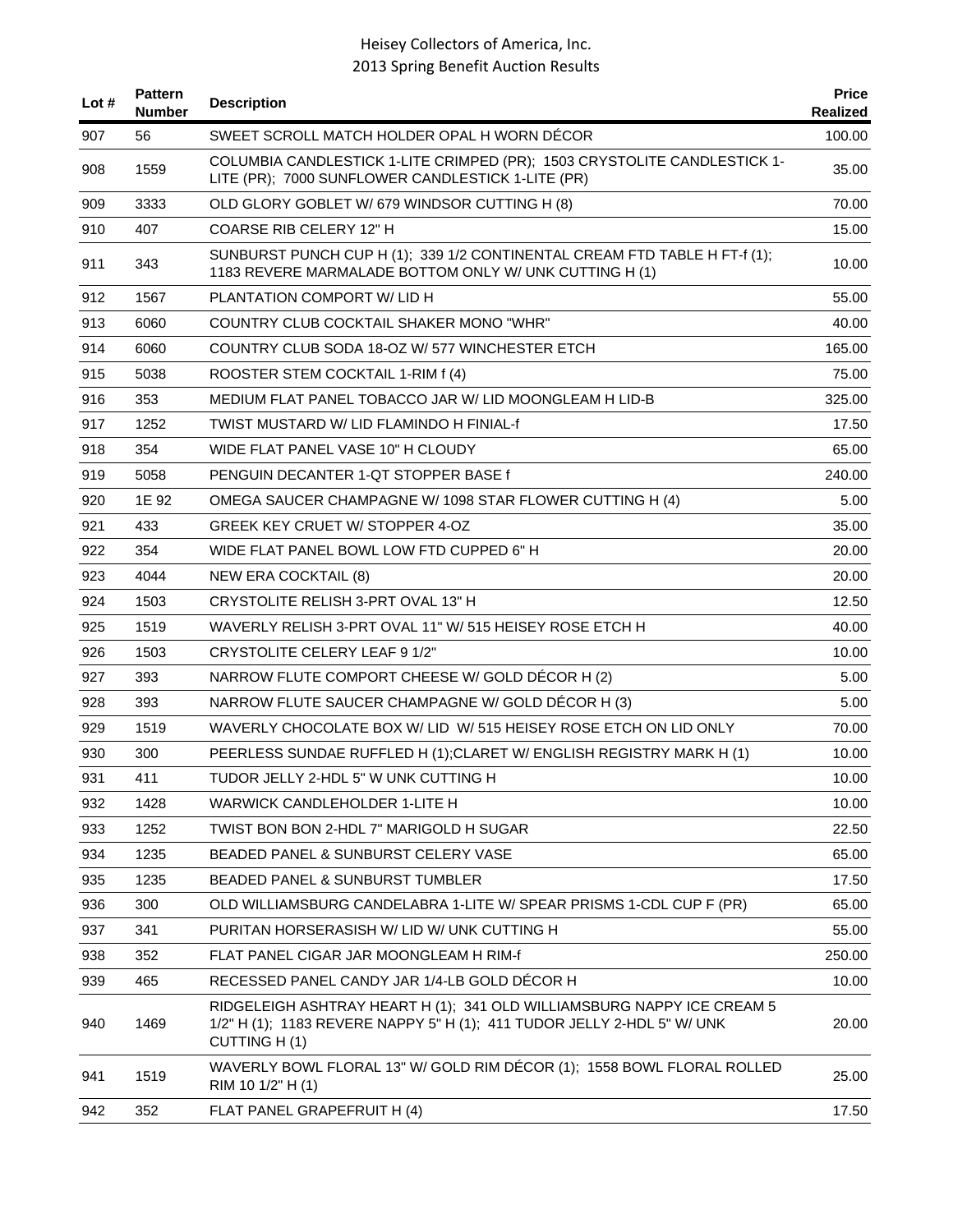| Lot $#$ | <b>Pattern</b><br><b>Number</b> | <b>Description</b>                                                                                                                                  | <b>Price</b><br>Realized |
|---------|---------------------------------|-----------------------------------------------------------------------------------------------------------------------------------------------------|--------------------------|
| 943     | 1519                            | WAVERLY BOWL FLORAL 10 1/2" W/ 507 ORCHID ETCH                                                                                                      | 30.00                    |
| 944     | 1503                            | CRYSTOLITE RELISH 4-PRT f (1); BOWL SHALLOW OVAL 11 1/2" H (1)                                                                                      | 20.00                    |
| 945     | 1205                            | RAINDROP BOWL FLORAL MOONGLEAM H                                                                                                                    | 45.00                    |
| 946     | 407                             | COARSE RIB PLATE 7 1/2" MOONGLEAM H (6)                                                                                                             | 20.00                    |
| 947     | 464                             | LOKAY BASKET H WORN GOLD                                                                                                                            | 50.00                    |
| 948     | 459                             | ROUND COLONIAL BASKET H                                                                                                                             | 65.00                    |
| 949     | 465                             | RECESSED PANEL CANDY JAR 1/4-LB NO LID H (1); CANDY JAR 1/2-LB NO LID H (1):<br>459 ROUND COLONIAL BASKET W/ GOLD URN AND FLORAL DÉCOR H NO HDL (1) | 55.00                    |
| 950     | 465                             | RECESSED PANEL VASE FLARED 8 1/4" H                                                                                                                 | 120.00                   |
| 951     | 465                             | RECESSED PANEL CANDY JAR W/ LID 5-LB H                                                                                                              | 675.00                   |
| 952     | 465                             | RECESSED PANEL CANDY JAR W/ LID 3-LB H                                                                                                              | 425.00                   |
| 953     | 461                             | <b>BANDED PICKET BASKET 7" H</b>                                                                                                                    | 55.00                    |
| 954     | 465                             | RECESSED PANEL BASKET 7" H CORNER-f                                                                                                                 | 35.00                    |
| 955     | 343                             | SUNBURST COMPORT 9" H f's                                                                                                                           | 55.00                    |
| 956     | 343                             | SUNBURST WATER BOTTLE f WATER STAIN                                                                                                                 | 55.00                    |
| 957     | 343                             | SUNBURST PUNCH BOWL 10" H (1); BASE H (1); RIM-F                                                                                                    | 40.00                    |
| 958     | 1220                            | PUNTY BAND CRUET W/WRONG STOPPER F (1); NAPPY 7' (1)                                                                                                | 15.00                    |
| 959     | 1205                            | FANCY LOOP NAPPY 4" SQ W/ GOLD DÉCOR (1); 1201 FANDANGO PICKLE 5" (1)                                                                               | 35.00                    |
| 960     | 1225                            | PLAIN BAND COMPORT W/LID 6"                                                                                                                         | 40.00                    |
| 961     | 1225                            | PLAIN BAND MOLASSES W/ METAL LID NO THUMB PRESS                                                                                                     | 15.00                    |
| 962     | 343                             | SUNBURST SUGAR OVAL INDV (1); BON BON HEART (1); PICKLE TRAY 6" (1)                                                                                 | 45.00                    |
| 963     | 1295                            | BEADED SWAG BUTTER W/ LID BOTTOM-F (1); SPOONER WORN GOLD (2); SUGAR<br>NO LID WORN GOLD (1)                                                        | 5.00                     |
| 964     | 1225                            | PLAIN BAND TABLE SET: BUTTER W/ LID (1); SPOONER (1); CREAM (1); SUGAR W/<br>LID(1)                                                                 | 130.00                   |
| 965     | 1295                            | BEADED SWAG TOOTHPICK SOUVENIR "PINE CITY" RUBY FLASH (1); NAPPY 4" (5)                                                                             | 10.00                    |
| 966     | 1295                            | BEADED SWAG TUMBLER 8-OZ WORN GOLD (4)                                                                                                              | 5.00                     |
| 967     | 1219                            | SIMPLICITY WITH STAR PLATE 6" H (6)                                                                                                                 | 5.00                     |
| 968     | 1225                            | PLAIN BAND CRUET W/ STOPPER 6-OZ (1); NAPPY 4" (2) 1-RIM C                                                                                          | 17.50                    |
| 969     | 411                             | TUDOR SAUCER CHAMPAGNE H (3); SHERBET (1); JELLY HI FTD 5" H (1)                                                                                    | 5.00                     |
| 970     | 458                             | PICKET BASKET 8" W/ UNK CUTTING H                                                                                                                   | 40.00                    |
| 971     | 354                             | WIDE FLAT PANEL CRUET 2-OZ H RIM f's (1); 353 MEDIUM FLAT PANEL CRUET 5-OZ<br>H WATER STAIN STOPPER-f's (1)                                         | 5.00                     |
| 972     | 480                             | DAISY & LEAVES BASKET 7" W/ OVERCUT H                                                                                                               | 55.00                    |
| 973     | 393                             | NARROW FLUTE MUSTARD W/ LID H                                                                                                                       | 5.00                     |
| 974     | 1404                            | OLD SANDWICH MUG 18-OZ COBALT H                                                                                                                     | 325.00                   |
| 975     | 1404                            | OLD SANDWICH MUG 18-OZ COBALT H                                                                                                                     | 250.00                   |
| 976     | 1404                            | OLD SANDWICH MUG 18-OZ COBALT H                                                                                                                     | 250.00                   |
| 977     | 1404                            | OLD SANDWICH MUG 18-OZ COBALT H                                                                                                                     | 250.00                   |
| 978     | 4                               | CENTER POST FOR EPERNE MADE INTO A KNIFE REST H (PR)                                                                                                | 40.00                    |
| 979     | 350                             | PINWHEEL & FAN NAPPY 8 1/2" H                                                                                                                       | 10.00                    |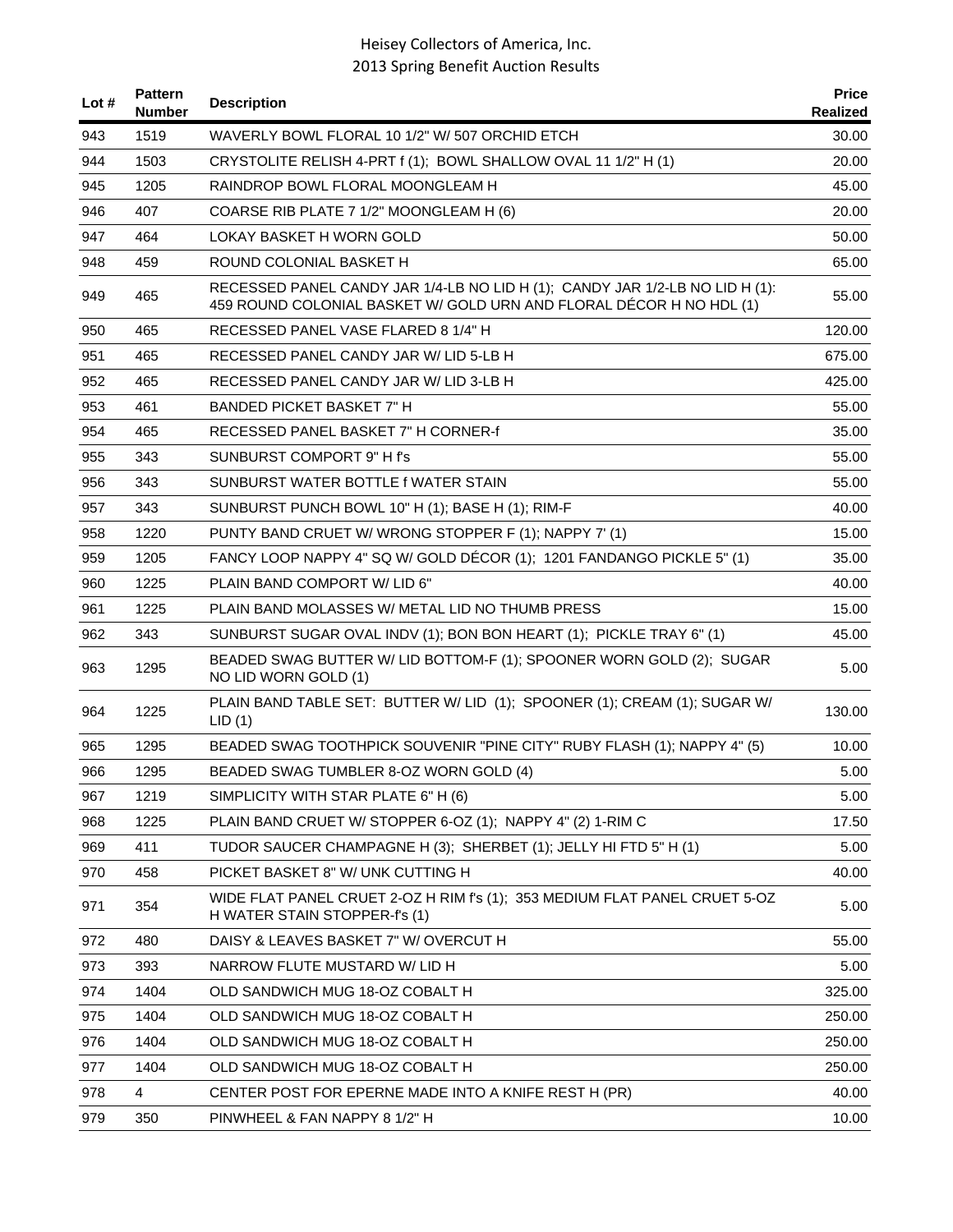| Lot $#$ | <b>Pattern</b><br><b>Number</b> | <b>Description</b>                                                                                                                         | <b>Price</b><br>Realized |
|---------|---------------------------------|--------------------------------------------------------------------------------------------------------------------------------------------|--------------------------|
| 980     | 351                             | PRISCILLA TOOTHPICK H                                                                                                                      | 12.50                    |
| 981     | 351                             | PRISCILLA TOOTHPICK W/ SILVER DÉCOR H WORN SILVER                                                                                          | 15.00                    |
| 982     | 351                             | PRISCILLA MUSTARD W/LID H                                                                                                                  | 7.50                     |
| 983     | 347                             | FIFTH AVENUE ICE TEA 12-OZ H 1-RIM f (8)                                                                                                   | 30.00                    |
| 984     | 352                             | FLAT PANEL CREAM BASE-f & SUGAR NO LID HOTEL H                                                                                             | 7.50                     |
| 985     | 351                             | PRISCILLA CREAM H BASE-f (1); WINE H (1)                                                                                                   | 5.00                     |
| 986     | 352                             | FLAT PANEL HORSERADISH JAR NO LID H (2); BUTTER BOTTOM ONLY W/ UNK<br>CUTTING H (1); OYSTER PLATE 8 1/2" W/ METAL RIM W/ UNK CUTTING H (1) | 10.00                    |
| 987     | 352                             | FLAT PANEL CRUET 4-OZ H STOPPER BASE f                                                                                                     | 10.00                    |
| 988     | 341                             | PURITAN CELERY 9" H (2)                                                                                                                    | 12.50                    |
| 989     | 355                             | QUATOR CREAM & SUGAR HOTEL H f's                                                                                                           | 10.00                    |
| 990     | 355                             | QUATOR DOUBLE DOMINO SUGAR H                                                                                                               | 35.00                    |
| 991     | 300                             | PEERLESS SAUCER CHAMPAGNE H (3)                                                                                                            | 5.00                     |
| 992     | 359                             | COLONIAL GOBLET H (3); SAUCER CHAMPAGNE H (3)                                                                                              | 10.00                    |
| 993     | 357                             | SYRUP 7-OZ H                                                                                                                               | 17.50                    |
| 994     | 393                             | NARROW FLUTE CRUET 2-OZ H                                                                                                                  | 17.50                    |
| 995     | 393                             | NARROW FLUTE NUT MASTER H (1); NUT INDV RIM-f (1)                                                                                          | 20.00                    |
| 996     | 398                             | HOPEWELL NAPPY 6 1/2" H (1); 1189 YEOMAN CELERY 9 1/2" W/ UNK CUTTING H (1);<br>1185 YEOMAN SUGAR INDV H (1)                               | 5.00                     |
| 997     | 393                             | NARROW FLUTE CREAM & SUGAR NO LID HOTEL H (PR); SUGAR NO LID TABLE H<br>(1); SUGAR OVAL FTD H (1); JELLY 2-HDL 5 1/2" H (1)                | 15.00                    |
| 998     | 393                             | NARROW FLUTE CREAM & SUGAR INDV H (PR); CREAM INDV H (1)                                                                                   | 15.00                    |
| 999     | 393                             | NARROW FLUTE CREAM INDV MOONGLEAM H                                                                                                        | 60.00                    |
| 1000    | 393                             | NARROW FLUTE DOMINO SUGAR INDV FTD (1); CELERY 9" H (1); LEMON DISH 4" H<br>(1)                                                            | 15.00                    |
| 1000AD  |                                 | <b>TOOL DOUBLE CARRIER</b>                                                                                                                 | 55.00                    |
| 1001    | 393                             | NARROW FLUTE FRENCH DRESSING BOAT W/ UNDERPLATE H                                                                                          | 15.00                    |
| 1002    | 393                             | NARROW FLUTE NAPPY SHALLOW 9 1/2" H (1); PLATE 7" H (1)                                                                                    | 10.00                    |
| 1003    | 393 1/2                         | NARROW FLUTE NAPPY 7" H (1); NAPPY 4 1/2" H (1); NAPPY 4" H (1)                                                                            | 12.50                    |
| 1004    | 394                             | NARROW FLUTE DOMINO SUGAR TRAY H                                                                                                           | 15.00                    |
| 1005    | 394                             | NARROW FLUTE NUT SALTED H                                                                                                                  | 12.50                    |
| 1006    | 394                             | NARROW FLUTE MUSTARD W/ LID H SUNPURPLE (1); 395 NARROW FLUTE<br>CONDIMENT TRAY W/ 4 RINGS H (1)                                           | 25.00                    |
| 1007    | 400                             | COLONIAL SCALLOPED TOP CREAM & SUGAR TABLE H                                                                                               | 25.00                    |
| 1008    | 300                             | PEERLESS PUNCH CUP H (4); 433 GREEK KEY PUNCH CUP H (1); 429 PLAIN PANEL<br>RECESS SHERBET H(1)                                            | 15.00                    |
| 1009    | 406                             | COARSE RIB CREAM & SUGAR NO LID f MOONGLEAM H                                                                                              | 20.00                    |
| 1010    | 407                             | COARSE RIB PLATE 6" H (1); NAPPY FLARED 5" H (1)                                                                                           | 5.00                     |
| 1011    | 411                             | TUDOR PLATE 6" H (6); PLATE 7" H (2)                                                                                                       | 10.00                    |
| 1012    | 411                             | TUDOR MINT 2-HDL H (2)                                                                                                                     | 5.00                     |
| 1013    | 411                             | TUDOR BANANA SPLIT FTD 8" H                                                                                                                | 35.00                    |
| 1014    | 411                             | TUDOR CREAM & SUGAR NO LID HOTEL H                                                                                                         | 12.50                    |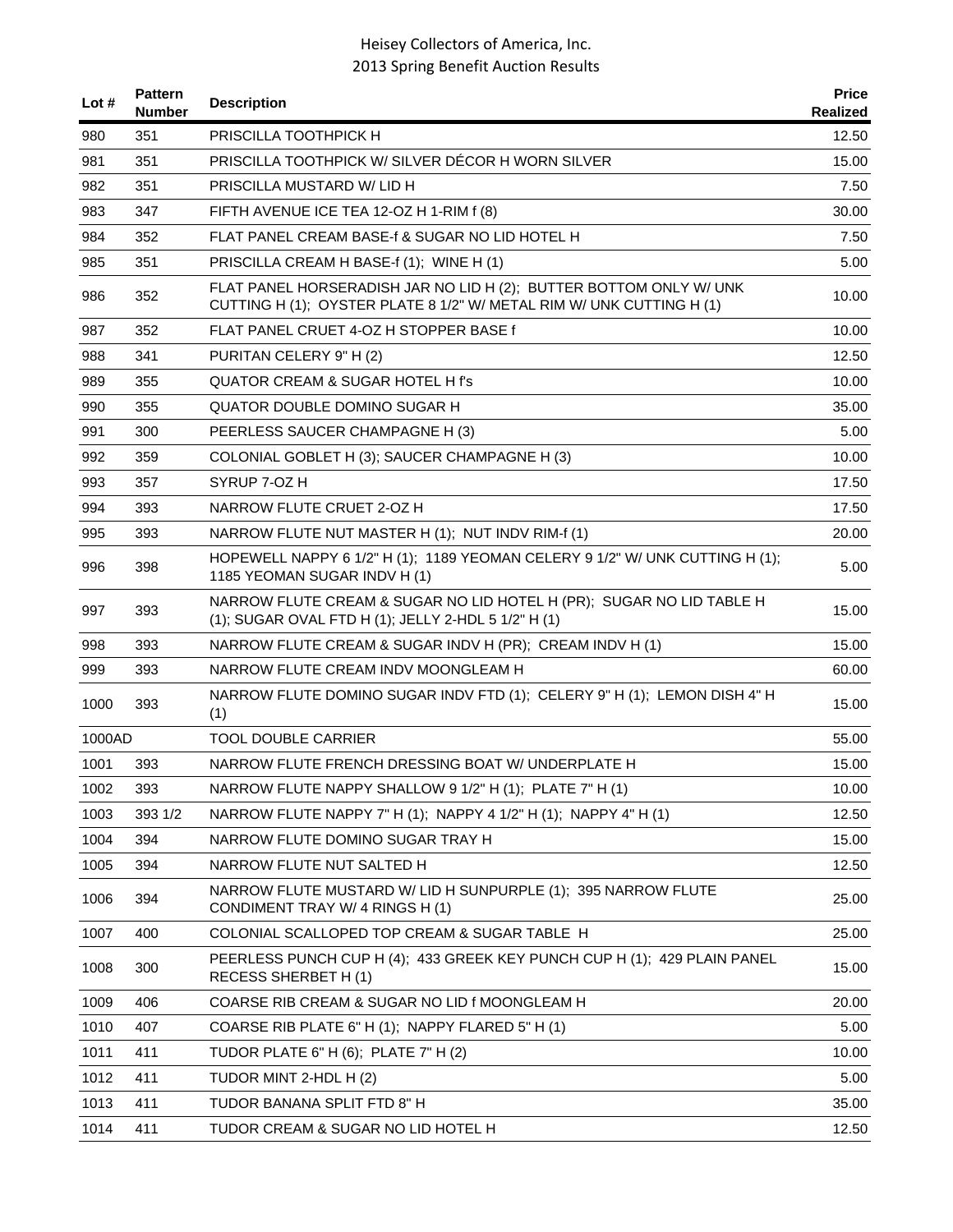| Lot $#$ | <b>Pattern</b><br>Number | <b>Description</b>                                                                                                                                | <b>Price</b><br>Realized |
|---------|--------------------------|---------------------------------------------------------------------------------------------------------------------------------------------------|--------------------------|
| 1015    | 433                      | GREEK KEY BANANA SPLIT FTD H                                                                                                                      | 20.00                    |
| 1016    | 433                      | GREEK KEY CRUET 6-OZ W/ FACETED STOPPER                                                                                                           | 25.00                    |
| 1017    | 433                      | <b>GREEK KEY CREAM OVAL INDV H HDL-f</b>                                                                                                          | 5.00                     |
| 1018    | 473                      | NARROW FLUTE W/ RIM COMBINATION RELISH 6" FLAMINGO H                                                                                              | 15.00                    |
| 1019    | 473                      | NARROW FLUTE W/ RIM MARMALADE UNDERPLATE 6" H                                                                                                     | 25.00                    |
| 1020    | 473                      | NARROW FLUTE W/ RIM ALMOND FTD 6" GOLD DECOR H                                                                                                    | 10.00                    |
| 1021    | 473                      | NARROW FLUTE W/ RIM CREAM FOR DICED SUGAR SET MOONGLEAM H                                                                                         | 45.00                    |
| 1022    | 473                      | NARROW FLUTE W/ RIM SUGAR INDV H (2); BUTTER PAT H (1)                                                                                            | 35.00                    |
| 1023    | 1180                     | DEBRA CREAM H (1); 1183 REVERE CREAM & SUGAR W/ SILVER DÉCOR H                                                                                    | 15.00                    |
| 1024    | 1183                     | REVERE CANDY JAR NO LID 1/4-LB W/ GOLD & PURPLE STAIN H (1); 1184 YEOMAN<br>JELLY W/ UNK CUTTING H (1); 1186 YEOMAN PRESERVE 2-HDL 4-PRT 6" H (1) | 10.00                    |
| 1025    | 1184                     | YEOMAN AFTER DINNER CUP MOONGLEAM H (2); AFTER DINNER SAUCER<br>MOONGLEAM H (6)                                                                   | 25.00                    |
| 1026    | 1184                     | YEOMAN CREAM FLAMINGO                                                                                                                             | 7.50                     |
| 1027    | 417                      | DOUBLE RIB & PANEL SUGAR W/ LID W/ ENAMEL FLOWER DÉCOR H                                                                                          | 5.00                     |
| 1028    | 411                      | TUDOR COMPORT HI FTD 6" H                                                                                                                         | 10.00                    |
| 1029    | 372                      | MCGRADY SYRUP 7-OZ                                                                                                                                | 12.50                    |
| 1030    | 353                      | MEDIUM FLAT PANEL SYRUP 5-OZ H (1); SYRUP 7-OZ (1)                                                                                                | 22.50                    |
| 1031    | 1101                     | STITCH PUNCH CUP H (5); PUNCH CUP W/ RUBY FLASH MONO "NDD" H (1); PUNCH<br>CUP W/ N-O H (1)                                                       | 7.50                     |
| 1032    | 371                      | COLONIAL SYRUP 7-OZ NO LID H                                                                                                                      | 5.00                     |
| 1033    | 487                      | HEXAGON STEM COLOGNE 1 1/2-OZ GOLD DÉCOR H (1); 485 HEXAGON STEM<br>COLOGNE 2-OZ H (1)                                                            | 27.50                    |
| 1034    | 1295                     | BEADED SWAG NAPPY 5" SOUVENIR "KELLOG MINN" W/ ROSE DÉCOR CUSTARD                                                                                 | 12.50                    |
| 1035    | 1225                     | PLAIN BAND NAPPY 8" CRIMPED (1); NAPPY 4" CRIMPED (6) f's                                                                                         | 32.50                    |
| 1036    | 1295                     | BEADED SWAG BUTTER W/ LID W/ GOLD DÉCOR EMERALD (1); SUGAR W/ LID W/<br>GOLD DÉCOR EMERALD (1); SUGAR NO LID EMERALD (1)                          | 90.00                    |
| 1037    | 361                      | IRWIN ASHTRAY / CIGARETTE NO LID W/ SILVER OVERLAY H (1); 1252 TWIST<br>NAPPY 4 1/2" MOONGLEAM H (1)                                              | 20.00                    |
| 1038    | 361                      | IRWIN ASHTRAY / CIGARETTE H FLAMINGO                                                                                                              | 160.00                   |
| 1039    | 7004                     | WREATH CANDY BOX W/ GOLD TONE METAL LID H                                                                                                         | 10.00                    |
| 1040    | 354                      | WIDE FLAT PANEL STACK SET: SUGAR H (1); CREAM H (1); BUTTER PAT H (1)                                                                             | 40.00                    |
| 1041    | 354                      | WIDE FLAT PANEL STACK SET: SUGAR FLAMINGO H (1); CREAM FLAMINGO H (1);<br>BUTTER PAT CRYSTAL H (1)                                                | 80.00                    |
| 1042    | 500                      | OCTAGON CREAM & SUGAR RIM-f SAHARA H                                                                                                              | 15.00                    |
| 1043    | 411                      | TUDOR CREAM MOONGLEAM HDL H (1); SUGAR NO LID H (1)                                                                                               | 7.50                     |
| 1044    | 353                      | MEDIUM FLAT PANEL CREAM & SUGAR OVAL H                                                                                                            | 10.00                    |
| 1045    | 1225                     | PLAIN BAND SALT SHAKER (1); SHERBET HDLESS NON FTD (1); SALT INVD H (1);<br>BON BON (1)                                                           | 5.00                     |
| 1046    | 1170                     | PLEAT & PANEL BULLION SOUP W/ UNDERPLATE W/ UNK CUTTING H 1-BASE f (4-<br>SETS)                                                                   | 7.50                     |
| 1047    | 1228                     | SWIRL PLATE 7" H (9)                                                                                                                              | 15.00                    |
| 1048    | 353                      | MEDIUM FLAT PANEL LAVENDER JAR 12-OZ H                                                                                                            | 65.00                    |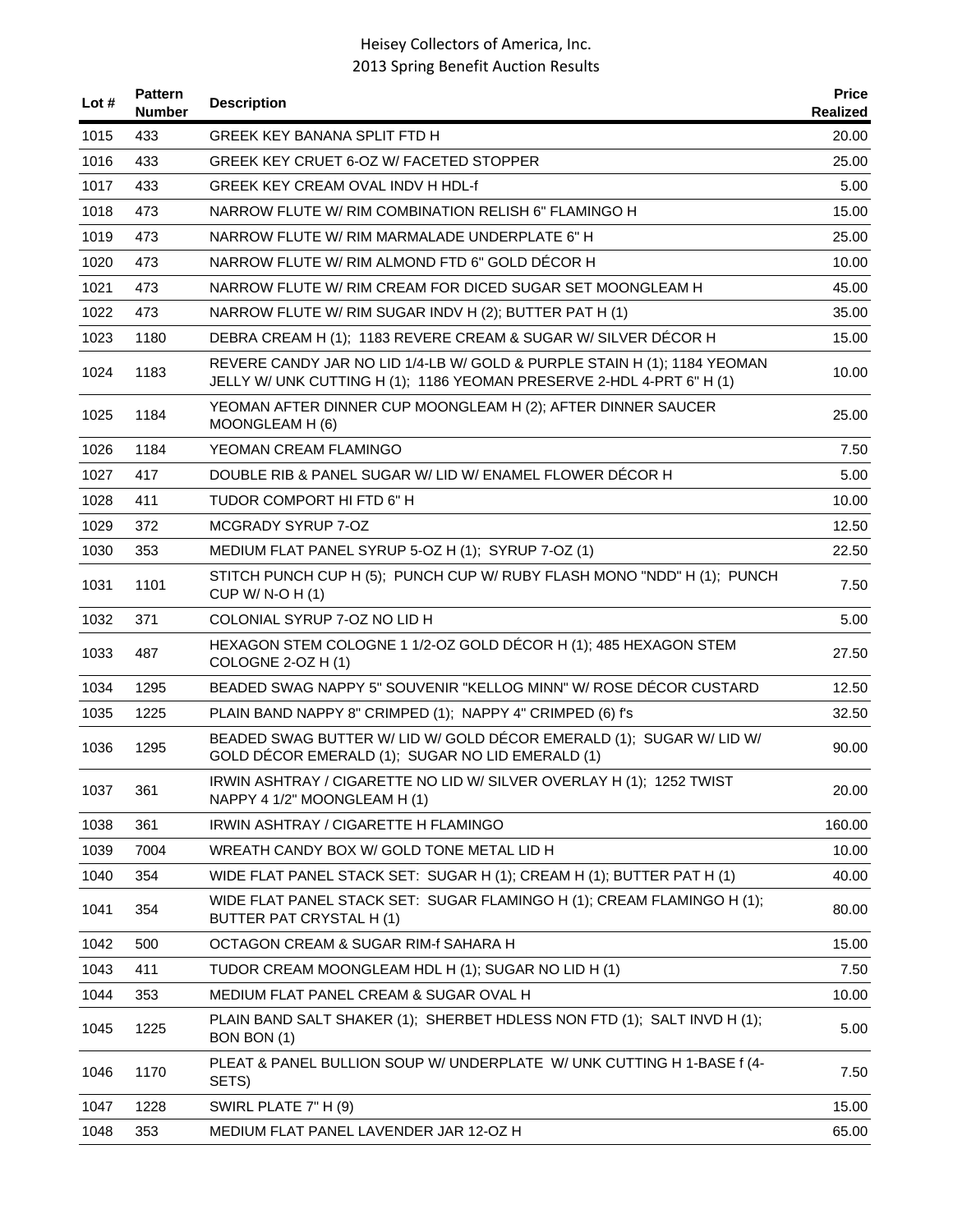| Lot $#$    | <b>Pattern</b><br><b>Number</b> | <b>Description</b>                                                                                                          | <b>Price</b><br><b>Realized</b> |
|------------|---------------------------------|-----------------------------------------------------------------------------------------------------------------------------|---------------------------------|
| 1049       | 411                             | TUDOR BOWL FLORAL 8 1/2" W/ UNK CUTTING H                                                                                   | 10.00                           |
| 1050       | 411                             | TUDOR NAPPY 4 1/2" H 2-f's (6)                                                                                              | 7.50                            |
| 1051       | 411                             | TUDOR OYSTER COCKTAIL H (1); BAR 2 1/2-OZ H (1)                                                                             | 10.00                           |
| 1052       | 411                             | TUDOR MUSTARD W/LID H LID-f                                                                                                 | 5.00                            |
| 1053       | 353                             | MEDIUM FLAT PANEL MARMALADE W/ LID H (1); 341 PURITAN PLATE 5" H (1)                                                        | 7.50                            |
| 1054       | 300 1/2                         | PEERLESS WATER BOTTLE f                                                                                                     | 27.50                           |
| 1055       | 393                             | NARROW FLUTE DOMINO SUGAR HDL W/ "TUMBLE-IN" ETCH ED IN GOLD H (1); 353<br>MEDIUM FLAT PANEL SHERBET H (1)                  | 15.00                           |
| 1056       | 1024                            | EILEEN CREAM H (1); 393 NARROW FLUTE SUGAR W/ LID H (1); 1020 PHYLLIS<br>SUGAR H(1)                                         | 5.00                            |
| 1057       | 1219                            | SIMPLICITY WITH STAR PLATE 9" H (1); 1150 COLONIAL STAR PLATE 5" H (4); PLATE<br>4 1/2" (1); 1127 FINE TOOTH PLATE 7" H (1) | 7.50                            |
| 1058       | 573                             | SODA FLARED 12-OZ W/N-O H 1-BASE f (4)                                                                                      | 7.50                            |
| 1059       | 379                             | URN NAPPY SHALLOW CRIMPED 5" H (1); CREAM HOTEL H (1)                                                                       | 5.00                            |
| 1060       | 477                             | HEISEY HAIRPIN BASKET W/ UNK CUTTING H MAJOR CHUNK ON BASE - GREAT<br>SHELF PIECE!                                          | 65.00                           |
| 1061       | 1150                            | COLONIAL STAR PLATE 8" H (1); PLATE 6 1/2" H (2); PLATE 5" W/ METAL RIM H (1)                                               | 5.00                            |
| 1062       | 479                             | PETAL CREAM MOONGLEAM H (1); SUGAR CRYSTAL H (1); 1229 OCTAGON NUT<br>INDV MOONGLEAM H (1)                                  | 7.50                            |
| 1063       | 1                               | AIRDALE HCA BY FENTON #304 OF 450 ROSALINE                                                                                  | 20.00                           |
| 1064D      | $\overline{1}$                  | BULL HCA-93 BY DALZELL #16 OF 450 LAVENDER ICE                                                                              | 50.00                           |
| 1065       | $\overline{2}$                  | BUNNY HEAD DOWN HEISEY BY IMPERIAL IG MILK GLASS                                                                            | 15.00                           |
| 1066       | 3                               | BUNNY HEAD UP HEISEY BY IMPERIAL IG MILK GLASS                                                                              | 10.00                           |
| 1067       | 1522                            | COLT STANDING HEISEY BY IMPERIAL IG CARMEL SLAG                                                                             | 17.50                           |
| 1068       | 1522                            | COLT STANDING HEISEY BY IMPERIAL IG ULTRA BLUE                                                                              | 32.50                           |
| 1069       | 1527                            | COLT KICKING HCA-1979 BY IMPERIAL HORIZON BLUE                                                                              | 22.50                           |
| 1070       | 1527                            | COLT KICKING HEISEY BY IMPERIAL IG ULTRA BLUE                                                                               | 22.50                           |
| 1071       | 1529                            | COLT BALKING HCA-1979 BY IMPERIAL HORIZON BLUE                                                                              | 12.50                           |
| 1072       | 1529                            | COLT BALKING HEISIEY BY IMPERIAL IG ULTRA BLUE                                                                              | 17.50                           |
| 1073D      | 1503                            | CRYSTOLITE SWAN MASTER NUT (1); SWAN NUT INDV (3); ALL HCA-98 BY MOSSER<br><b>VASELINE</b>                                  | 27.50                           |
| 1074       | 5                               | CYGNET HEISEY BY IMPERIAL IG HORIZON BLUE                                                                                   | 12.50                           |
| 1075       | 1                               | DONKEY HEISEY BY IMPERIAL IG CARMEL SLAG                                                                                    | 22.50                           |
| 1076D 1    |                                 | ELEPHANT LARGE HCA-93 BY DALZELL #16 OF 450 LAVENDER ICE                                                                    | 17.50                           |
| 1077D 2    |                                 | ELEPHANT MEDIUM HCA-93 BY DALZELL #16 OF 450 LAVENDER ICE                                                                   | 22.50                           |
| 1078D      | $\mathbf{3}$                    | ELEPHANT SMALL HCA-93 BY DALZELL #16 OF 450 LAVENDER ICE                                                                    | 20.00                           |
| 1079D      | 1550                            | DOLPHIN CANDLESTICK HCA-95 DALZELL ICE BLUE                                                                                 | 30.00                           |
| 1080       | 104                             | GAZELLE HCA BY FENTON #304 OF 450 ROSALINE                                                                                  | 22.50                           |
| 1081       | 1                               | GIRAFFE HCA BY FENTON HEAD BACK #304 OF 450 ROSALINE                                                                        | 30.00                           |
| 1082       | $\overline{2}$                  | HEN HCA BY FENTON #304 OF 450 ROSALINE                                                                                      | 22.50                           |
| 1083       | 1405                            | IPSWICH CANDY JAR BOTTOM ONLY HEISEY BY IMPERIAL VERDE GREEN                                                                | 5.00                            |
| 1084D 1570 |                                 | LOTUS LEAF CANDLEBLOCK 1-LITE HCA-97 DALZELL EMERALD GREEN                                                                  | 12.50                           |